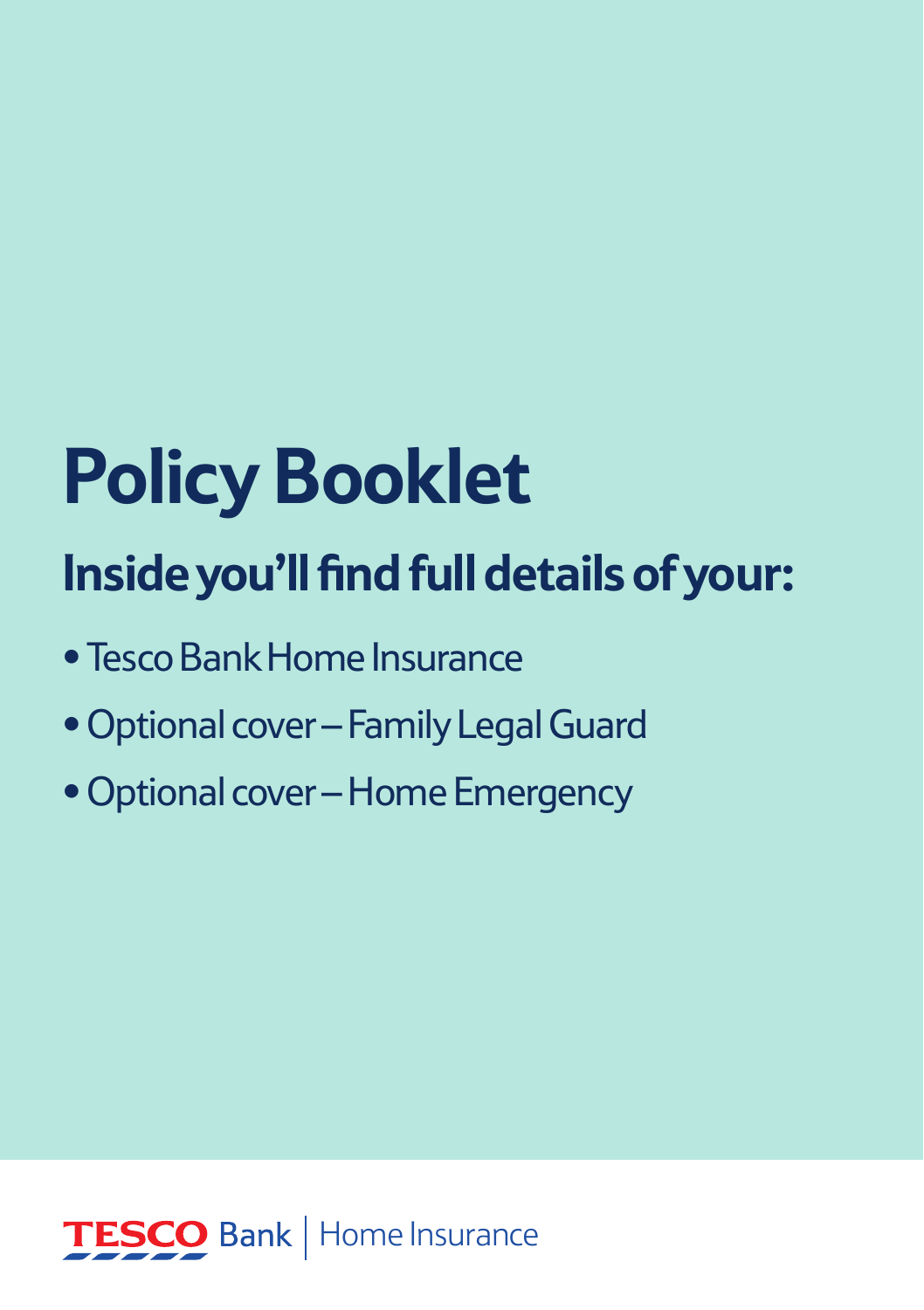| <b>Contents</b>                                       | Page           |
|-------------------------------------------------------|----------------|
| Welcome to your Tesco Bank Home Insurance Policy      | $\overline{2}$ |
| The contract of insurance                             | $\overline{2}$ |
| <b>Meanings of words</b>                              | $3-6$          |
| If you need to make a claim                           | 7              |
| Claims conditions - what you need to do               | 8              |
| How we settle your claim                              | 9              |
| Exclusions that apply to your policy                  | $10 - 11$      |
| <b>Policy conditions</b>                              | $11 - 13$      |
| <b>Buildings cover</b>                                | $14 - 18$      |
| Buildings optional cover - Accidental damage          | 19             |
| <b>Contents cover</b>                                 | $20 - 28$      |
| Contents optional cover - Accidental damage           | 29             |
| <b>Contents optional cover - Personal possessions</b> | 30             |
| Contents optional cover - Specified items             | 31             |
| <b>Contents optional cover - Bicycles</b>             | 32             |
| <b>Financial Services Compensation Scheme</b>         | 33             |
| <b>Optional cover - Family Legal Guard</b>            | 34-43          |

**Optional cover – Home Emergency 44-60 Data Protection Notice 61-63 What to do if you have a complaint 64**

### **Welcome to your Tesco Bank Home Insurance Policy**

Thank **you** for choosing Tesco Bank Home Insurance. Tesco Bank Home Insurance is arranged by Tesco Personal Finance plc (trading as Tesco Bank), acting on behalf of the insurer specified in **your schedule**. The policy is underwritten by the insurer specified in **your schedule**. **Our** aim is to provide **you** with peace of mind when it comes to looking after **your** household insurance needs and to make **your** insurance cover clear and easy to understand.

**You** should read this policy booklet along with **your schedule** and **statement of fact** as together they give **you** full details of **your** cover. If **you** have any questions about **your** policy documents, if any details are incorrect on any of the documentation **you** have received, or if **you** wish to make a change to **your** policy, please call the customer services line **.**

Throughout this policy some words are in **bold**. The meanings of these words are explained in the section headed 'Meanings of words'.

Hints and tips from Tesco Bank on **our** website (**www.tescobank.com**) aim to help **you** make **your home** more secure and protect **your** belongings. Please note these are just helpful ideas and do not form part of **your** policy.

## **The contract of insurance**

This policy booklet together with **your schedule** and **statement of fact** form the contract of insurance between **you** and **us**. This policy booklet contains important information about what is covered and what is not covered under this policy. **Your schedule** will show the details of **your** cover, including which sections of the policy apply and any **excess** that applies if **you** make a claim.

In return for **you** paying the premium or agreeing to pay the premium, **we** will provide cover, in accordance with the contract of insurance for:

- (i) loss and/or damage to **your buildings**;
- (ii) loss and/or damage to **your contents**;
- (iii) certain liabilities incurred by **you** which occur during the **period of insurance**  or as set out in this policy booklet.

Making a false statement, misrepresenting or withholding information from the **administrator** could result in **your** policy being voided, as if the policy never existed. As a result all claims under **your** policy will be refused and all premiums that **you** have paid may be retained.

It is **your** responsibility to ensure that all the information that has been given by **you**, or that has been given on **your** behalf, is true and complete. If there are any errors on **your statement of fact** or **schedule**, or the information is not correct, **your** policy may be voided.

Please contact **our** customer services line immediately if **you** are in any doubt that **your** policy details are correct to ensure that **you**, and any other individual covered by **your** policy, continue to have the full protection of **your** policy.

Please check all documents carefully to make sure that they give **you** the cover **you** want. Thank **you** for choosing the Tesco Bank Home Insurance policy.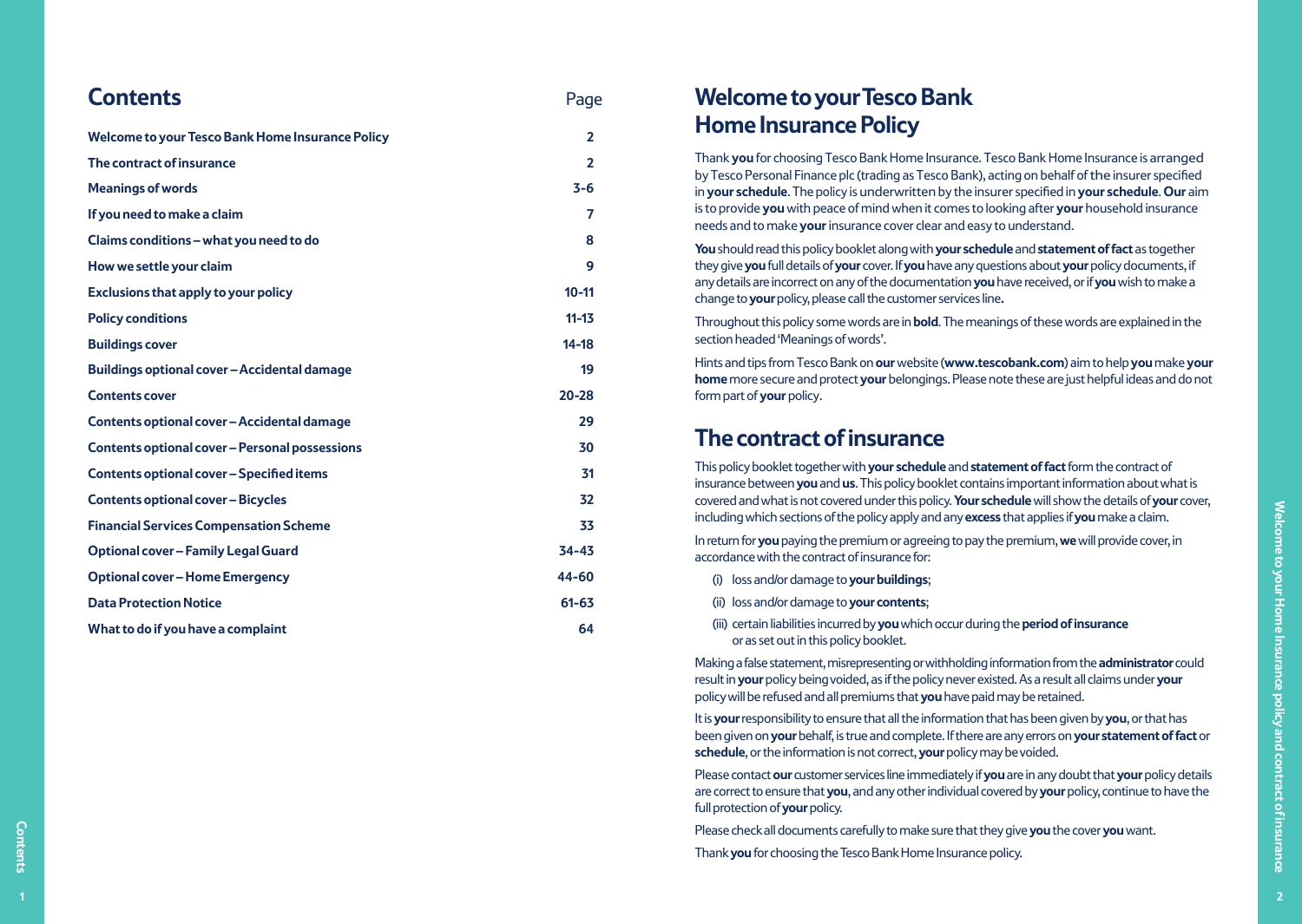## **Meanings of words**

| <b>Accidental</b><br>damage | Sudden, unexpected and visible damage which has not been caused<br>deliberately.                                               |
|-----------------------------|--------------------------------------------------------------------------------------------------------------------------------|
| <b>Administrator</b>        | Tesco Personal Finance plc (trading as Tesco Bank)<br>Interpoint Building<br>22 Haymarket Yards<br>Edinburgh<br><b>EH125BH</b> |
| <b>Buildings</b>            | The main building and any other permanent structure within the boundary<br>of your home including the following:               |
|                             | • fixtures and fittings (including landlord's fixtures and fittings)                                                           |
|                             | · greenhouses, conservatories and garages that have permanent<br>foundations or bases                                          |
|                             | • permanent swimming pools built of brick, stone or concrete                                                                   |
|                             | • hard tennis courts and permanently fixed hot tubs                                                                            |
|                             | • sheds, patios, terraces, drives, paths and carports                                                                          |
|                             | · garden walls, hedges, gates and fences                                                                                       |
|                             | • service tanks, drains and septic tanks                                                                                       |
|                             | · pipes and cables and central heating fuel storage tanks                                                                      |
|                             | • wind turbines and solar panels permanently fixed to the <b>buildings</b><br>or ground                                        |
|                             | but excluding:                                                                                                                 |
|                             | • tree houses, inflatable structures of any kind or any structure which<br>is made of canvas or any other non-rigid material   |
|                             | • any other structure that does not have a permanent base.                                                                     |
|                             |                                                                                                                                |
|                             |                                                                                                                                |

| applies.                                                   | Throughout this policy booklet some words are in bold. The meanings of these words are shown<br>below. These meanings do not apply to the optional cover sections for Family Legal Guard and<br>Home Emergency cover, which both contain a section setting out the meanings of words used in<br>that section only. Please note that from page 34 onwards, a wider definition of 'we', 'us' and 'our' |                                            | credit cards, personal possessions, aerials and satellite dishes you, your<br>family or visitors own or are legally responsible for, excluding:<br>· motorised vehicles (including parts and accessories) except domestic<br>motorised vehicles and motorbike helmets and motorbike clothing<br>· aircraft including gliders, hang-gliders and microlights<br>• boats, water craft and hovercraft (including parts and accessories) |
|------------------------------------------------------------|------------------------------------------------------------------------------------------------------------------------------------------------------------------------------------------------------------------------------------------------------------------------------------------------------------------------------------------------------------------------------------------------------|--------------------------------------------|-------------------------------------------------------------------------------------------------------------------------------------------------------------------------------------------------------------------------------------------------------------------------------------------------------------------------------------------------------------------------------------------------------------------------------------|
| <b>Accidental</b><br>damage<br><b>Administrator</b>        | Sudden, unexpected and visible damage which has not been caused<br>deliberately.<br>Tesco Personal Finance plc (trading as Tesco Bank)<br>Interpoint Building<br>22 Haymarket Yards<br>Edinburgh<br><b>EH125BH</b>                                                                                                                                                                                   |                                            | · caravans and trailers (including parts and accessories)<br>• contents belonging to business visitors<br>• any living creature<br>• permanently fitted interior decorations<br>• contents held or used for any profession, business or employment other<br>than home office equipment.                                                                                                                                             |
| <b>Buildings</b>                                           | The main building and any other permanent structure within the boundary<br>of your home including the following:                                                                                                                                                                                                                                                                                     | <b>Contents total</b><br>replacement value | The cost to replace all of your contents as new as shown in your schedule.<br>If the limit shown in your schedule is not enough,<br>please contact the administrator.                                                                                                                                                                                                                                                               |
|                                                            | • fixtures and fittings (including landlord's fixtures and fittings)<br>· greenhouses, conservatories and garages that have permanent<br>foundations or bases                                                                                                                                                                                                                                        | <b>Credit cards</b>                        | Credit cards, cheque cards, charge cards, debit cards, cash cards and store<br>cards, but not cards held for business purposes.                                                                                                                                                                                                                                                                                                     |
|                                                            | · permanent swimming pools built of brick, stone or concrete<br>• hard tennis courts and permanently fixed hot tubs<br>• sheds, patios, terraces, drives, paths and carports<br>· garden walls, hedges, gates and fences<br>· service tanks, drains and septic tanks<br>· pipes and cables and central heating fuel storage tanks                                                                    | <b>Domestic</b><br>motorised vehicles      | The following motorised vehicles used in or around the home:<br>· domestic garden machinery that does not have to be licensed<br>. wheelchairs and disabled persons' buggies that are not licensed for road<br>use<br>· electrically or mechanically propelled toys, models and golf trolleys<br>controlled by someone on foot.                                                                                                     |
|                                                            | . wind turbines and solar panels permanently fixed to the buildings                                                                                                                                                                                                                                                                                                                                  | <b>Excess</b>                              | The amount you must pay towards any claim.                                                                                                                                                                                                                                                                                                                                                                                          |
| or ground<br>but excluding:                                | <b>Family</b><br>• tree houses, inflatable structures of any kind or any structure which<br><b>Flood</b><br>is made of canvas or any other non-rigid material                                                                                                                                                                                                                                        |                                            | Any person who permanently lives with you but not lodgers or any other<br>paying guests.                                                                                                                                                                                                                                                                                                                                            |
|                                                            |                                                                                                                                                                                                                                                                                                                                                                                                      |                                            | Water external to the home entering the home at, or below ground level.                                                                                                                                                                                                                                                                                                                                                             |
| · any other structure that does not have a permanent base. |                                                                                                                                                                                                                                                                                                                                                                                                      | <b>Heave</b>                               | The upward or sideways movement of the site on which your buildings<br>are situated caused by swelling of the ground.                                                                                                                                                                                                                                                                                                               |
|                                                            |                                                                                                                                                                                                                                                                                                                                                                                                      | Home                                       | The private residence (including the main building and any garages or<br>outbuildings) at the address stated in your schedule, used by you for<br>domestic and <b>home working</b> purposes only.                                                                                                                                                                                                                                   |
|                                                            |                                                                                                                                                                                                                                                                                                                                                                                                      | <b>Home office</b><br>equipment            | Office equipment and furniture within your home related to you<br>or your family's home working.                                                                                                                                                                                                                                                                                                                                    |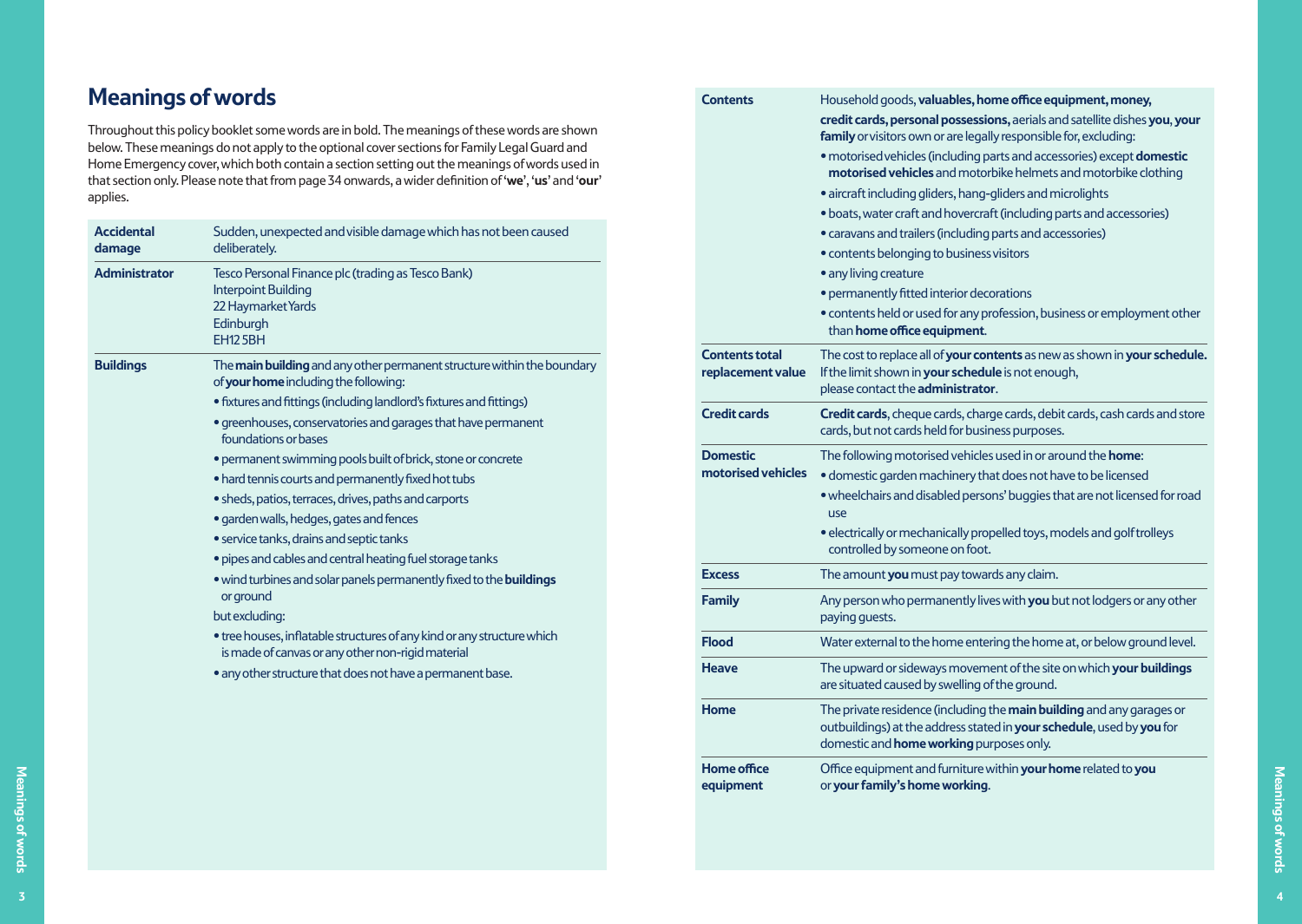| <b>Home working</b>            | Any administrative, clerical, childminding work or any other work agreed<br>by us in writing carried out by you at your home.                                                                                                                                                                                                                                                                                                                                                                                                |
|--------------------------------|------------------------------------------------------------------------------------------------------------------------------------------------------------------------------------------------------------------------------------------------------------------------------------------------------------------------------------------------------------------------------------------------------------------------------------------------------------------------------------------------------------------------------|
| <b>Incident</b>                | Any event that might lead to a claim.                                                                                                                                                                                                                                                                                                                                                                                                                                                                                        |
| <b>Landslip</b>                | Sudden movement of soil or rocks on a slope or gradual creep<br>of a slope over a period of time.                                                                                                                                                                                                                                                                                                                                                                                                                            |
| <b>Main building</b>           | The house, bungalow, flat or maisonette which is situated at the <b>home</b><br>and in which you or your family live.                                                                                                                                                                                                                                                                                                                                                                                                        |
| <b>Maximum claim</b><br>limit  | The most we will pay for any one claim under the relevant section<br>(or its extension) as shown in your schedule. If the limits shown in your<br>schedule are not enough, please contact the administrator.                                                                                                                                                                                                                                                                                                                 |
| <b>Money</b>                   | Cash, cheques, money orders, postal orders, unused current postage<br>stamps (that are not part of a collection), National Savings stamps,<br>National Savings certificates, share certificates, premium bonds, luncheon<br>vouchers, traveller's cheques, travel tickets, season tickets, phone cards,<br>gift tokens and other tokens with a cash value, but not including tickets or<br>gift vouchers for sporting, musical and cultural events and festivals, and<br>not including any items used for business purposes. |
| Period of<br>insurance         | The duration of your contract of insurance as shown in your schedule.                                                                                                                                                                                                                                                                                                                                                                                                                                                        |
| <b>Personal</b><br>possessions | This covers items that you or your family wear or normally carry around with<br>you including baggage, clothing, jewellery, watches, binoculars, sports<br>equipment, musical and photographic equipment and furs.                                                                                                                                                                                                                                                                                                           |
|                                | Personal possessions are included within the meaning of contents<br>within your home where you have not selected the personal possessions<br>cover extension (see page 30). Where you have selected the personal<br>possessions cover extension your personal possessions will be in addition<br>to your contents total replacement value and be covered for loss or<br>damage anywhere in the UK (including within your home) and for up to 60<br>days when you are abroad during the period of insurance.                  |
| <b>Schedule</b>                | This document outlines the cover provided to you, as well as any<br>endorsements and excesses that apply to your policy for the period of<br>insurance. We issue a schedule with each new contract of insurance,<br>when you renew the policy and when we change the policy cover.                                                                                                                                                                                                                                           |
| <b>Settlement</b>              | Downward movement as a result of the soil being compressed by the<br>weight of the <b>buildings</b> within 10 years of construction.                                                                                                                                                                                                                                                                                                                                                                                         |

| <b>Statement</b><br><b>of fact</b> | This document contains information you gave us (including information<br>given on your behalf). We issue a statement of fact with each new<br>contract of insurance, when you renew the policy<br>and when the policy cover is changed.                                                                                                                        |
|------------------------------------|----------------------------------------------------------------------------------------------------------------------------------------------------------------------------------------------------------------------------------------------------------------------------------------------------------------------------------------------------------------|
| <b>Specified items</b>             | Items that have been individually identified to us and are shown in your<br>schedule.                                                                                                                                                                                                                                                                          |
| <b>Subsidence</b>                  | Downward movement of the site on which the <b>buildings</b> are situated by a<br>cause other than the weight of the <b>buildings</b> themselves.                                                                                                                                                                                                               |
| <b>Terrorism</b>                   | Any person or people, whether acting alone or in connection with any<br>organisation or Government, using biological, chemical or nuclear force<br>or contamination, whether or not committed for political, religious,<br>ideological or similar purposes. This includes an intention to influence any<br>Government or to put members of the public in fear. |
| <b>Unoccupied</b>                  | Not lived in for more than 60 days in a row. Visits to check on your home<br>do not constitute it being occupied.                                                                                                                                                                                                                                              |
| <b>Valuables</b>                   | Jewellery, watches, items of gold, silver and any other precious metal,<br>stamp, coin or medal collections, pictures, other works of art and furs.                                                                                                                                                                                                            |
| <b>Vermin</b>                      | Rats, mice, squirrels, badgers, pigeons, foxes, bees, wasps and hornets.                                                                                                                                                                                                                                                                                       |
| We, our, us                        | The insurer shown on your schedule.                                                                                                                                                                                                                                                                                                                            |
| You, your                          | The person or people named as the policyholder in <b>your schedule</b> .                                                                                                                                                                                                                                                                                       |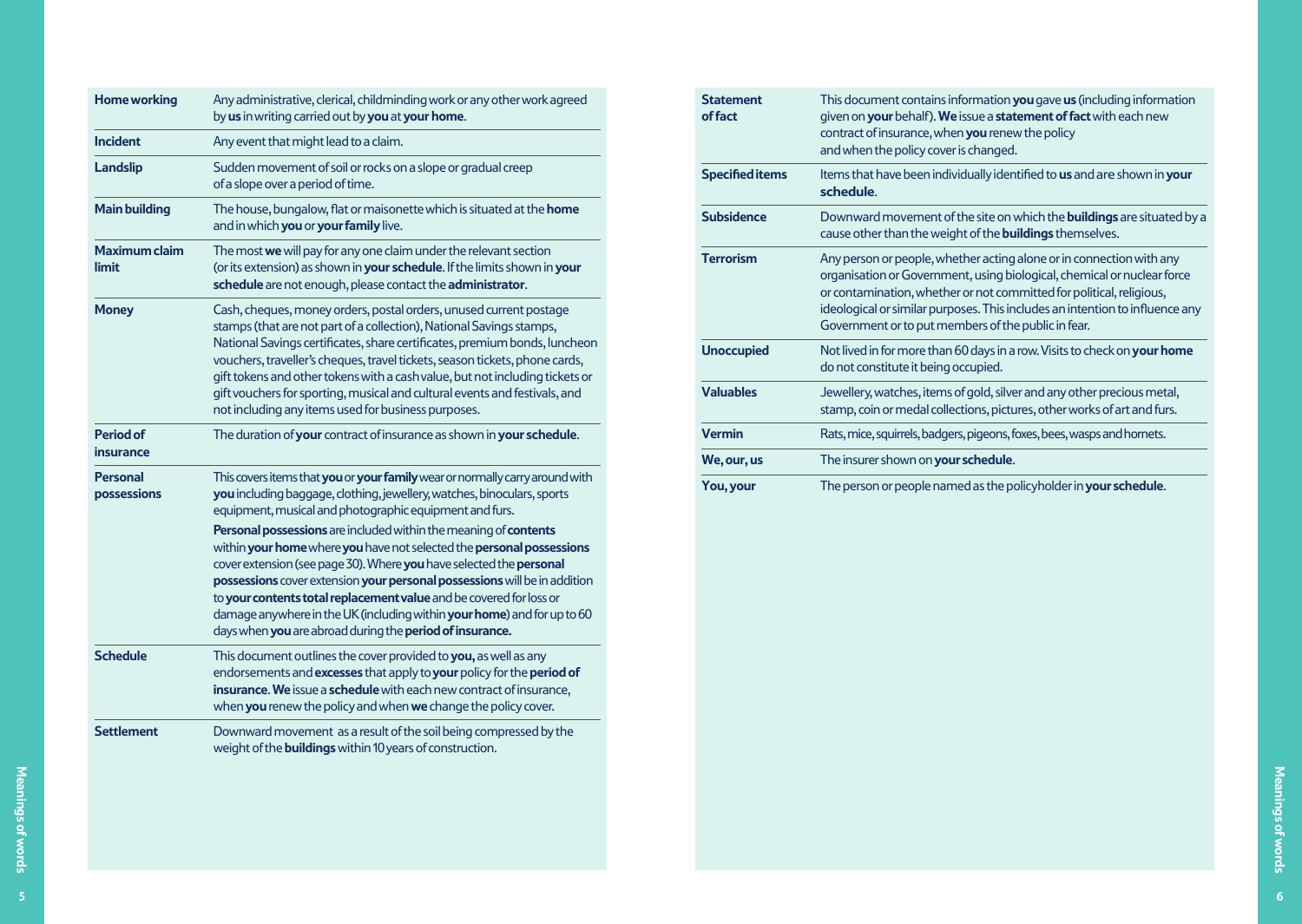### **If you need to make a claim**

#### **(Excluding Home Emergency or Family Legal Guard.)**

**We** know how stressful it can be when **you** need to make a claim. However, the sooner **you** report it, the sooner **we** can help **you**. **You** should read this policy booklet for information on what is and what is not covered and **your schedule** for details of any **excesses** and limits that may apply.

Call the 24-hour UK-based claims telephone number of **your** insurer highlighted on **your Schedule**.

It would be helpful if **you** could quote **your** policy number, which is found on **your schedule**.

Once **you** have called **we** will register **your** claim, confirm what **you** are covered for and give **you** a claim number to quote. **We** will talk **you** through the next steps, confirm what **excesses** will apply (this is the amount **you** pay towards any claim) and, subject to the terms of the policy, **we** will either:

- **•** arrange for repairs to be carried out;
- **•** arrange to replace any lost, damaged and stolen items directly to **you**; or
- **•** pay **you** the cash value of the lost, damaged or stolen items.

Where **we** have offered to repair or replace any item and **you** instead request for **us** to pay a cash value, **we** will not pay **you** more than the amount it would have cost for **us** to repair or replace the item.

## **Claims conditions – what you need to do**

Take action to protect **the property** from further loss or damage.

Tell the police (ideally within 24 hours) if any property or **money** has been lost or if **you** suspect a loss involves theft, malicious damage or riot.

Report the loss or theft of any **credit card** to the local police and credit card company (ideally within 24 hours) of discovering it has been lost or stolen.

**We** will only ask **you** to provide information and assistance that is relevant to **your** claim. **You** must cooperate with **us** fully in providing such information and assistance. **We** may require proof of ownership and/or proof of loss (e.g. receipts, valuations, photographs, instruction booklets and guarantee cards).

Not incur any costs without **our** agreement before any work commences.

Immediately send **us** any written claim which is made against **you**, and give **us** full details of any verbal claims made against **you**.

Except with **our** written consent **you** must not:

- **•** admit or deny responsibility for any **incident**;
- **•** negotiate or settle any claims made against **you** by anyone else; or
- **•** throw away, get rid of or destroy any items that are damaged until **we** agree.

In dealing with any claim under the terms of this policy, either before or after **we** pay **your** claim, **we** may:

- **•** carry out the defence or settlement of any claim and choose the solicitor who will act in any legal action and arrange for payment of any associated costs and/or expenses; and
- take any legal action in **your** name or the name of any other person covered by this policy.

**We** can do any of these in **your** name or in the name of any other person claiming under this policy.

If **you** have any other insurance policies that cover the same loss, damage or liability as this policy, **we** will only pay **our** share of any claim.

**Frany claim or part of any claim is made fractualently or falsely the policy shall be cancelled with**<br>
immediate effect and we will not provide cover for any fraudulent claim.<br> **Example 2**<br> **Example 2**<br> **Example 2**<br> **Exam** If any claim or part of any claim is made fraudulently or falsely the policy shall be cancelled with immediate effect and **we** will not provide cover for any fraudulent claim.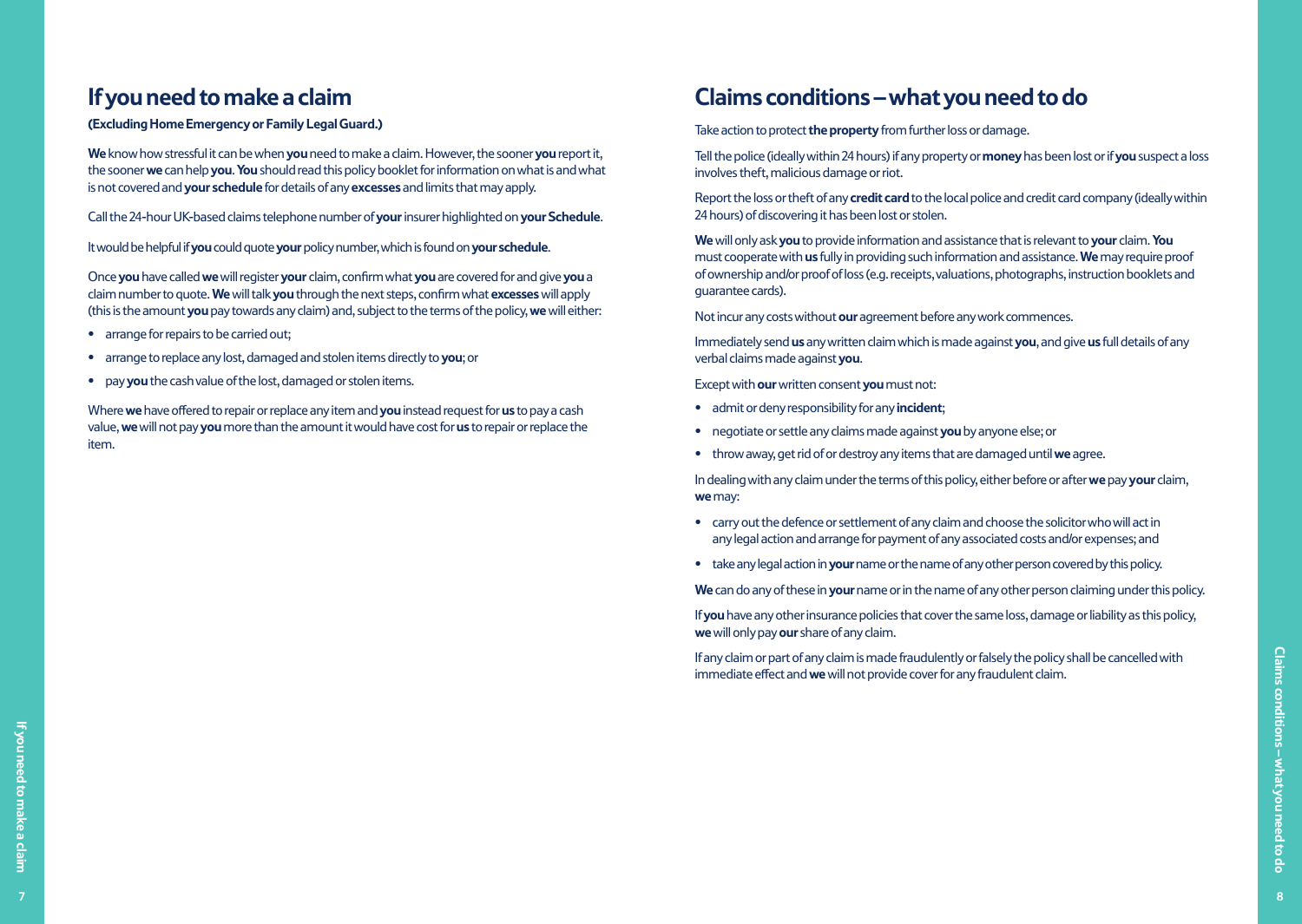### **How we settle your claim**

- 1. **We** will pay for the cost of reinstating, repairing or replacing **your buildings** and/or **contents**  which are covered by this policy. **We** will decide whether to pay to reinstate, repair, replace or pay **you** the cash value. Where **we** have offered to repair or replace any item and **you** instead request for **us** to pay a cash value, **we** will not pay **you** more than the amount it would have cost for **us** to repair or replace the item.
- 2.If damage to the **buildings** covered by this policy is not going to be rebuilt or repaired, **we** will pay **you** whichever is the lowest of:

a) the amount by which **the property** has gone down in value because of the damage; or b) the estimated cost of repair.

- 3. If **your contents total replacement value** shown in **your schedule** is not enough to replace all the **contents in your home** with new items of the same quality and type, **we** may refuse to pay a **contents** claim under this policy or only pay part of a claim.
- 4. The most **we** will pay for any one claim for **valuables**, bicycles or any other specified item is the **maximum claim limit** shown in **your schedule**. If the **maximum claim limits** are not enough to replace these items with new ones of the same quality and type, **we** may refuse to pay a claim under these sections of cover or only pay part of a claim.
- 5. **We** will not pay for the cost of replacing any undamaged items solely because they form part of a set, suite, group or collection of items of a uniform design, nature or colour.
- 6. **We** will not pay for any drop in the market value of **your buildings** and/or **contents** resulting from reinstating, repairing or replacing that has been carried out as a result of an **incident**.
- 7. **We** may appoint an approved supplier to act on **our** behalf. **We** may use **our** approved supplier to further validate **your** claim and provide a quotation, repair or replacement where appropriate.
- 8. **Your contents total replacement value** will not be reduced as a result of **us** paying a claim.
- 9.Any amount **we** pay to settle a claim will be reduced by the total amount of any applicable **excesses** shown in **your schedule**.
- 10. If **you** are insured for **your buildings** and **your contents** under the same policy, **we** will deduct all applicable compulsory and voluntary **excesses** if **you** make a claim under both covers for the same **incident**. Please refer to **your schedule** to see applicable **excesses**.
- 11. All repairs carried out by insurer appointed repairers are guaranteed for one year.
- all applicable compulsory and boundary excess if you make a daim under both covers for the<br> **10**<br> **10**<br> **11** All repairs carried out by insure applicable to see applicable axeases.<br> **11** All repairs carried out by insure a 12. If **your buildings** have not been kept in a good state of repair, **we** may deduct from any payment an appropriate amount in respect of the poor condition of **your buildings** prior to the **incident** for which **you** are claiming.

### **Exclusions that apply to your policy**

#### **(Excluding Home Emergency or Family Legal Guard.)**

Listed below are the exclusions that apply to **your buildings**, **contents, personal possessions, specified items** and **bicycle cover**. In addition, please refer to 'What is not covered' under each section.

**You** are not covered for:

- **•** loss or damage caused by wear and tear or reduction in value;
- loss or damage caused by restoring, altering, dyeing, repairing, dismantling or misusing;
- loss or damage caused by moths, **vermin**, insects, parasites, woodworm, rot, fungus or poisoning;
- loss or damage caused in connection with **your** trade, business or profession, other than loss or damage to **home office equipment**;
- loss or damage caused by faulty workmanship, faulty materials or faulty design (other than in respect of **your** liability as the owner of **the property**);
- loss or damage that would not have arisen if there had not been a failure to deal with existing damage which **you** should have noticed and/or where there has been an unreasonable delay in starting to deal with the damage;
- **•** loss or damage that happened before this policy came into force;
- loss or damage more specifically covered by another policy of insurance: and
- **•** any criminal or deliberate act by **you** or **your family**.

#### **We** will not pay for:

- any loss or damage which results from the **incident** that caused **you** to claim, except as specifically provided for under this policy;
- any expense, legal liability, loss or damage to property directly or indirectly caused by **terrorism**;
- loss, damage, injury or legal liability directly or indirectly caused by or contributed to by:
	- riot or civil disturbance outside the United Kingdom, the Isle of Man or the Channel Islands;
	- property being confiscated or detained by customs or other officials;
	- pressure waves caused by aircraft and other flying objects travelling at any speed;
	- ionizing radiation or radioactive contamination from any nuclear fuel or nuclear waste arising from burning nuclear fuel; or
	- the radioactive, poisonous, explosive or other dangerous properties of any nuclear equipment or nuclear part of that equipment; or war, invasion, revolution or any similar event.
- any expense, legal liability, loss or damage to property directly or indirectly caused by pollution or contamination; and
- **•** any costs **you** incur in preparing any claim under this policy.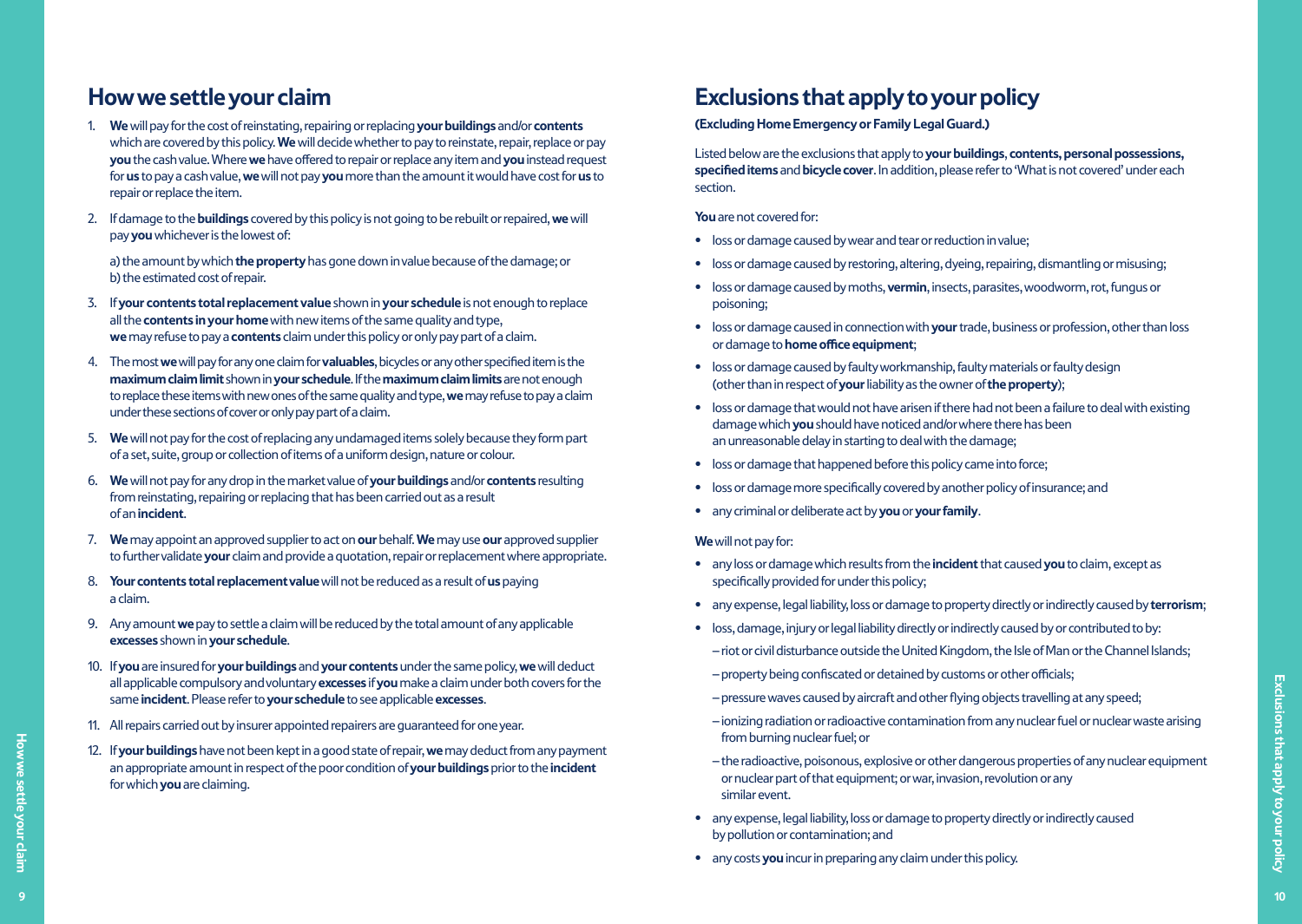#### When your home is unoccupied

The risks to any property are significantly higher when it is **unoccupied**. Therefore **we** will not cover **your home** for **incidents** of theft, attempted theft, vandalism, malicious acts, escape of water or oil, and/or **accidental damage** when **your home** has not been lived in for 60 days or more in a row. **You** must tell **us** immediately if **your home** is or will become **unoccupied**. Visits to check on **your home** do not constitute it being occupied. Please see the relevant sections of the policy booklet for the exclusions which will be applied if **your home** is **unoccupied**.

### **Policy conditions**

#### 1. Changes you must tell us about

**You** must tell **us** about any change to the information **you** have previously provided to **us**. Please remember that if **you** do not tell **us** about changes, **we** may refuse to pay a claim, or pay only part of a claim under this policy.

Making a false statement, misrepresenting or withholding information from the **administrator**  could result in **your** policy being voided, as if the policy never existed. As a result all claims under **your**  policy will be refused and all premiums that **you** have paid may be retained. It is **your** responsibility to ensure that all the information that has been given by **you**, or that has been given on **your** behalf, is true and complete. If there are any errors on **your statement of fact** or **schedule**, or the information is not correct, **your** policy may be voided.

Please contact **our** customer services line immediately if **you** are in any doubt that the information contained within **your statement of fact** and **schedule** is correct and up to date to ensure that **you**, and any other individual covered by **your** policy, continue to have the full protection of **your** policy.

Some examples of changes **you** must tell about are as follows:

- **•** change of address;
- **•** change of occupation;
- **•** additions to, or increases in the value of, **your contents, valuables** or jewellery;
- **• your home** becoming, or **you** intending for **your home** to become, **unoccupied**;
- **you** plan to let or rent out **your home**;
- **you** plan to use the **home** for any business use, with the exception of childminding and clerical work;
- **•** planned building work; and
- **you** or any person usually living with **you** has any unspent criminal convictions, has been declared bankrupt and/or has any unsatisfied County Court judgements.

As a result of the change, **your** premium may increase or decrease and the terms of **your** policy may be amended, depending on what the change is. Following any changes the **administrator** will advise **you** of any adjustment (if applicable) to **your** premium or any changes to the terms.

### 2. Cancelling the policy

**You** have 14 days from when **you** receive **your** policy documents or enter into this contract, whichever is later, to notify the **administrator** if **you** want to cancel **your** policy. This is known as a cooling-off period. If **you** cancel **your** policy during the cooling-off period, **we** will refund **your** full premium less the amount of any claim **you** have made.

**You** may cancel **your** policy any time after the cooling-off period by notifying the **administrator**. **We** will refund any premium paid for the remaining **period of insurance**, less any **administrator's**  cancellation charge, as long as **you** have not made any claim in the current **period of insurance**.

**We** or the **administrator** can cancel this policy at any time, for a valid reason or if there are serious grounds to do so, by sending **you** seven days notice in writing. **We** will send the notice to the last known address **we** have for **you**. **We** will refund **your** premium for the time that was left on **your** policy as long as **you** have not made a claim. Examples of valid reasons or serious grounds may include, but are not limited to:

- Non payment of premium (including missed direct debit payments) that is not resolved following **our** reminders.
- Failing to comply with the policy conditions, as outlined in the policy booklet.
- Failing to cooperate and/or provide the necessary information required to enable **us**, or the **administrator**, to administer **your** policy, claim or investigate fraud.
- Where threatening, abusive or offensive behaviour has been used towards **us** or the **administrator**.
- Where any change **you** tell **us** about occurring during the term of **your** policy that alters the information on **your** policy documents resulting in **us** no longer being able to continue cover.

**We** will cancel the policy with immediate effect if any claim or part of any claim is made fraudulently or falsely.

### 3. Preventing loss

**You** must take steps to:

- **•** keep **your home** in a good state of repair; and
- **•** avoid or limit any loss, damage or injury.

#### 4. Automatic renewal

• **you** plan to let or rent out **your home;**<br>
and derical work;<br>
and derical work;<br>
and derical work;<br>
and derical work;<br>
and derical work;<br>
and derical work;<br>
and derical work;<br>
and derical work;<br>
and the conditions to Tesco Bank will send you details of your Home insurance renewal invitation approximately 21 days before your policy comes to an end. This will contain details of your next year's premium, any changes to the terms and whether you need to contact us to complete your renewal. This may include placing your Tesco Bank Insurance with a different home insurer selected from Tesco Bank's range of insurance providers, from the renewal date of your existing policy. If we do this, we will let you know when we send your renewal invitation.

If we are unable to renew your policy we will contact you approximately 21 days before your policy comes to an end, so that you can arrange alternative insurance.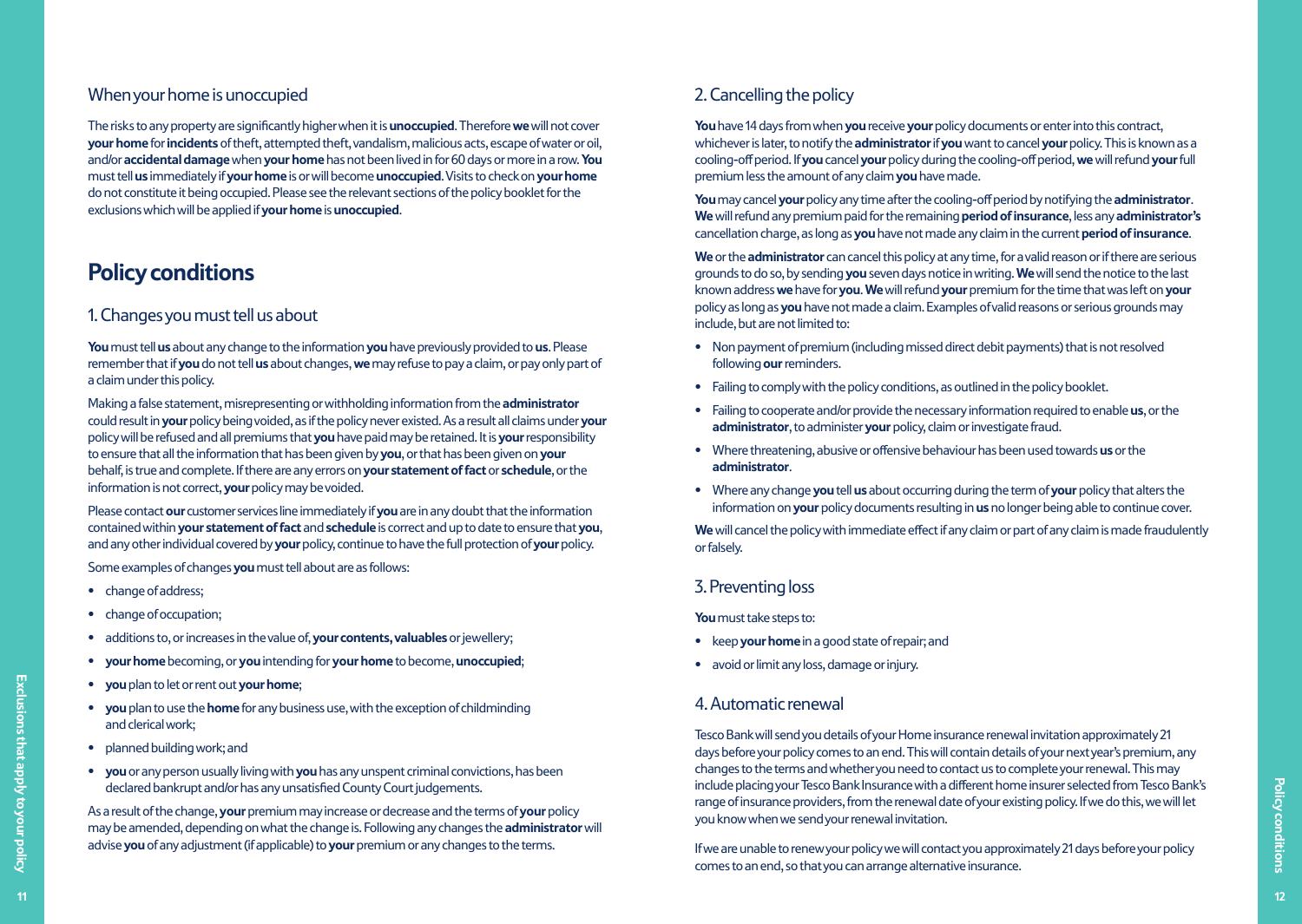If your policy renews automatically, you will not need to do anything. We will automatically renew your policy and all of your chosen add-on products. If you do not want to renew your policy with us or your details have changed you will need to let us know on the phone number provided in your renewal pack. If we do not hear from you, we will automatically take payment from the card/account details most recently provided. If you are not the card or account holder you must ensure that the card/account holder has agreed to make the renewal payment and you must tell them of any changes to the amount.

#### 5. Rights of third parties

#### 6. The law and language that applies

### **Buildings cover**

(This cover applies only if shown in **your schedule**.)

| details most recently provided. If you are not the card or account holder you must ensure that<br>the card/account holder has agreed to make the renewal payment and you must tell them of any                       | <b>What is covered</b>                                                                                                                                                                                                                                                                                                                                                          | What is not covered*                                                                                                                                                                                                                                                        |
|----------------------------------------------------------------------------------------------------------------------------------------------------------------------------------------------------------------------|---------------------------------------------------------------------------------------------------------------------------------------------------------------------------------------------------------------------------------------------------------------------------------------------------------------------------------------------------------------------------------|-----------------------------------------------------------------------------------------------------------------------------------------------------------------------------------------------------------------------------------------------------------------------------|
| changes to the amount.<br>If your policy does not renew automatically, you will need to contact us on the number which will be<br>provided in your renewal pack, otherwise we will not be able to renew your policy. | Your buildings are covered for loss or damage<br>arising as a result of the insured incidents listed<br>in the sections below.                                                                                                                                                                                                                                                  | The total excess shown in your schedule for<br>every claim.<br>Any amount above the individual limit shown<br>on your schedule.                                                                                                                                             |
| 5. Rights of third parties                                                                                                                                                                                           | 1. Fire, lightning, explosion or earthquake.                                                                                                                                                                                                                                                                                                                                    | 1. Singeing, scorching or melting.                                                                                                                                                                                                                                          |
| No third party shall have any rights under this policy or the right to enforce any part of it unless<br>provided for by law or expressly stated in this policy.                                                      | 2. Smoke.                                                                                                                                                                                                                                                                                                                                                                       | 2. Damage caused by smoke that happens<br>gradually over a period of time.                                                                                                                                                                                                  |
| 6. The law and language that applies                                                                                                                                                                                 | 3. Riot, civil commotion, labour disputes or<br>political disturbances.                                                                                                                                                                                                                                                                                                         | 3. Loss or damage that is not reported to the<br>police within seven days of discovery of the loss<br>or damage.                                                                                                                                                            |
| English law will apply to this contract, unless we and you agree otherwise. All information relating to<br>this contract will be in the English language.                                                            | 4. Collision with the <b>buildings</b> by any<br>of the following:<br>· vehicles, aircraft or other flying objects or<br>anything dropped from them;<br>· wild animals, birds or insects;<br>• telegraph poles and lamp posts;<br>· falling branches or trees;<br>· falling satellite dishes, masts, aerials<br>or security equipment; and<br>· wind turbines and solar panels. | The most we will pay for any one claim under<br>the relevant section<br>(or its extension) as shown in your schedule.<br>If the limits shown in your schedule are not<br>enough, please contact the administrator.                                                          |
|                                                                                                                                                                                                                      | 5. Storm or flood.                                                                                                                                                                                                                                                                                                                                                              | 5. Loss or damage:<br>• to gates, hedges or fences;<br>• that does not arise from one identifiable<br>incident which directly and immediately<br>caused the loss or damage; or<br>· caused by subsidence, heave or landslip (this<br>damage is covered by section 9).       |
|                                                                                                                                                                                                                      | 6. Theft or attempted theft.                                                                                                                                                                                                                                                                                                                                                    | 6. Theft or attempted theft:<br>. by you or any member of your family;<br>. when your home is occupied by someone<br>who is not a member of your family unless<br>forcible and violent entry is used to get into<br><b>your home; or</b><br>• when your home is unoccupied. |
|                                                                                                                                                                                                                      | *Should be read in conjunction with the general exclusions covered on pages 10 and 11.                                                                                                                                                                                                                                                                                          |                                                                                                                                                                                                                                                                             |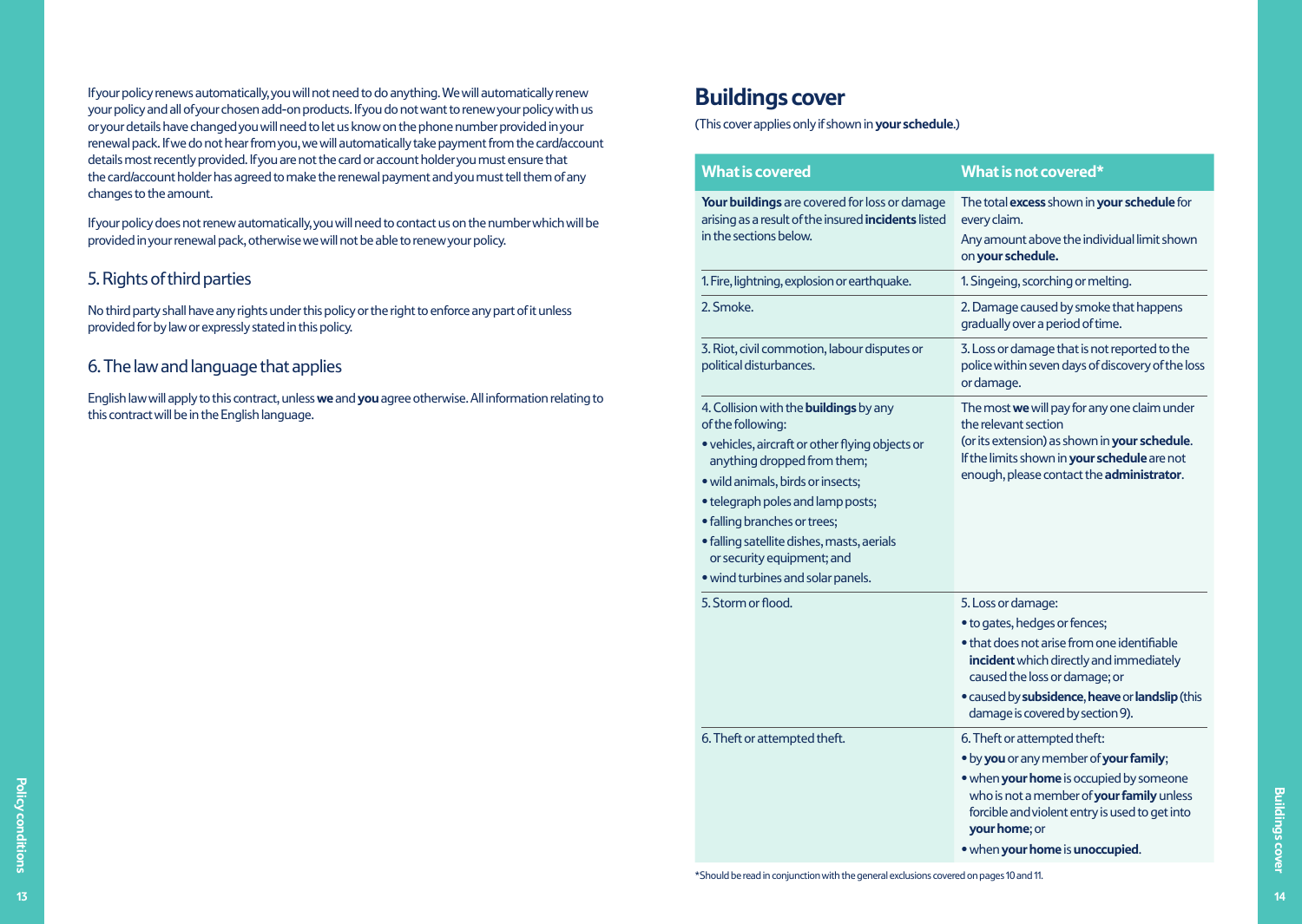| <b>What is covered</b>                                                                                                                                          | What is not covered*                                                                                                                                                                                                                                                                                                                                                                                                                                                                                                                                                                                                                                                                                                                                                                                                                                                                                                                                                                                                                       |
|-----------------------------------------------------------------------------------------------------------------------------------------------------------------|--------------------------------------------------------------------------------------------------------------------------------------------------------------------------------------------------------------------------------------------------------------------------------------------------------------------------------------------------------------------------------------------------------------------------------------------------------------------------------------------------------------------------------------------------------------------------------------------------------------------------------------------------------------------------------------------------------------------------------------------------------------------------------------------------------------------------------------------------------------------------------------------------------------------------------------------------------------------------------------------------------------------------------------------|
| 7. Vandalism or malicious acts.                                                                                                                                 | 7. Vandalism or malicious acts caused:<br>. by you or any member of your family;<br>• when your home is occupied by someone<br>who is not a member of your family unless<br>forcible and violent entry is used to get into<br>your home; or<br>. when your home is unoccupied.                                                                                                                                                                                                                                                                                                                                                                                                                                                                                                                                                                                                                                                                                                                                                             |
| 8. Water or oil escaping from any fixed<br>domestic water or heating installation,<br>including underground drains and pipes or<br>from any domestic appliance. | 8. Loss or damage:<br>• when the <b>home</b> is <b>unoccupied</b> ;<br>. that happens gradually over a period of time;<br>• to the fixed domestic water or heating<br>installation;<br>• caused by subsidence, heave or landslip<br>(this damage is covered by section 9); or<br>• if the water or heating installation is outside<br>or in a stand alone outbuilding.                                                                                                                                                                                                                                                                                                                                                                                                                                                                                                                                                                                                                                                                     |
| 9. Subsidence or heave of the site on which<br>the <b>buildings</b> stand, or <b>landslip</b> .                                                                 | 9. Loss or damage:<br>. to the buildings or their foundations by<br>settlement, unless the settlement is caused<br>by subsidence of the site on which the<br><b>buildings</b> stand;<br>• to the <b>buildings</b> or their foundations because<br>the materials they are built from shrink or<br>expand;<br>• caused by the sea or river wearing away the<br>land;<br>• caused by the <b>buildings</b> being demolished,<br>altered or having structural repairs carried out;<br>• to solid floor slabs resulting from them moving<br>unless the foundations beneath the outside<br>walls of the <b>building</b> are damaged at the same<br>time and by the same incident;<br>• to walls, gates, hedges, sheds, greenhouses,<br>fences, paths, drives, patios, swimming pools,<br>ornamental pools, tennis courts, terraces,<br>service tanks, drains, pipes, cables and central<br>fuel storage tanks, unless the main building is<br>damaged at the same time and by the same<br>incident; or<br>• for which compensation is provided by |

| <b>What is covered</b>                                                                                                                                          | What is not covered*                                                                                                                                                                                                                                                                                                                                             | <b>What is covered</b>                                                                                                                                                                                                                                                         | What is not covered*                                                                                                                                                                        |
|-----------------------------------------------------------------------------------------------------------------------------------------------------------------|------------------------------------------------------------------------------------------------------------------------------------------------------------------------------------------------------------------------------------------------------------------------------------------------------------------------------------------------------------------|--------------------------------------------------------------------------------------------------------------------------------------------------------------------------------------------------------------------------------------------------------------------------------|---------------------------------------------------------------------------------------------------------------------------------------------------------------------------------------------|
| 7. Vandalism or malicious acts.                                                                                                                                 | 7. Vandalism or malicious acts caused:<br>• by you or any member of your family;<br>. when your home is occupied by someone<br>who is not a member of your family unless<br>forcible and violent entry is used to get into<br>your home; or                                                                                                                      | 10. Plumbing Installation.<br>We will pay for damage to any part of the<br>plumbing installation in the <b>buildings</b> caused<br>by freezing or bursting.                                                                                                                    | 10. Loss or damage:<br>• caused by rust or corrosion;<br>· if the water or heating installation is outside or<br>in a stand alone outbuilding; or<br>• caused when your home is unoccupied. |
|                                                                                                                                                                 | • when your home is unoccupied.                                                                                                                                                                                                                                                                                                                                  | 11. Service pipes and cables.                                                                                                                                                                                                                                                  |                                                                                                                                                                                             |
| 8. Water or oil escaping from any fixed<br>domestic water or heating installation,<br>including underground drains and pipes or<br>from any domestic appliance. | 8. Loss or damage:<br>• when the home is unoccupied;<br>• that happens gradually over a period of time;<br>• to the fixed domestic water or heating                                                                                                                                                                                                              | The cost of repairing accidental damage<br>to underground drains, pipes, cables and<br>tanks which you are legally responsible for<br>and which provide services to and from your<br>home.                                                                                     |                                                                                                                                                                                             |
|                                                                                                                                                                 | installation;                                                                                                                                                                                                                                                                                                                                                    | 12. Trace and access.                                                                                                                                                                                                                                                          | 12. The costs you have to pay if the heating                                                                                                                                                |
|                                                                                                                                                                 | · caused by subsidence, heave or landslip<br>(this damage is covered by section 9); or<br>• if the water or heating installation is outside<br>or in a stand alone outbuilding.                                                                                                                                                                                  | We will pay the costs you have to pay to find<br>where water or oil is leaking from, including the<br>cost of removing and replacing any part of the<br>walls, roof or ceiling.                                                                                                | installation is outside or in a stand alone<br>outbuilding.                                                                                                                                 |
| 9. Subsidence or heave of the site on which<br>the buildings stand, or landslip.                                                                                | 9. Loss or damage:<br>• to the <b>buildings</b> or their foundations by<br>settlement, unless the settlement is caused<br>by subsidence of the site on which the<br><b>buildings</b> stand;<br>• to the <b>buildings</b> or their foundations because<br>the materials they are built from shrink or<br>expand;<br>• caused by the sea or river wearing away the | 13. Locks on outside doors.<br>We will pay the cost of replacing and fitting<br>locks on outside doors of any of the buildings<br>. your keys are lost outside the home<br>or are stolen; or<br>. they are damaged inside the home<br>by an incident insured under this cover. |                                                                                                                                                                                             |
|                                                                                                                                                                 | land;                                                                                                                                                                                                                                                                                                                                                            | 14. Fees and clearance costs.                                                                                                                                                                                                                                                  |                                                                                                                                                                                             |
|                                                                                                                                                                 | • caused by the <b>buildings</b> being demolished,<br>altered or having structural repairs carried out;<br>. to solid floor slabs resulting from them moving<br>unless the foundations beneath the outside<br>walls of the <b>building</b> are damaged at the same<br>time and by the same incident;                                                             | We will pay the following expenses when<br>rebuilding or repairing the <b>buildings</b> as a result<br>of damage covered by this cover:<br>· architects', surveyors', consultants' and legal<br>fees;<br>• the cost of clearing the site and making it and                     |                                                                                                                                                                                             |
|                                                                                                                                                                 | · to walls, gates, hedges, sheds, greenhouses,<br>fences, paths, drives, patios, swimming pools,<br>ornamental pools, tennis courts, terraces,<br>service tanks, drains, pipes, cables and central<br>fuel storage tanks, unless the main building is<br>damaged at the same time and by the same<br>incident; or                                                | the <b>buildings</b> safe; or<br>· clearing drains, demolishing, shoring or<br>propping up the <b>buildings</b> .                                                                                                                                                              |                                                                                                                                                                                             |
|                                                                                                                                                                 | · for which compensation is provided by<br>legislation or contract.                                                                                                                                                                                                                                                                                              |                                                                                                                                                                                                                                                                                |                                                                                                                                                                                             |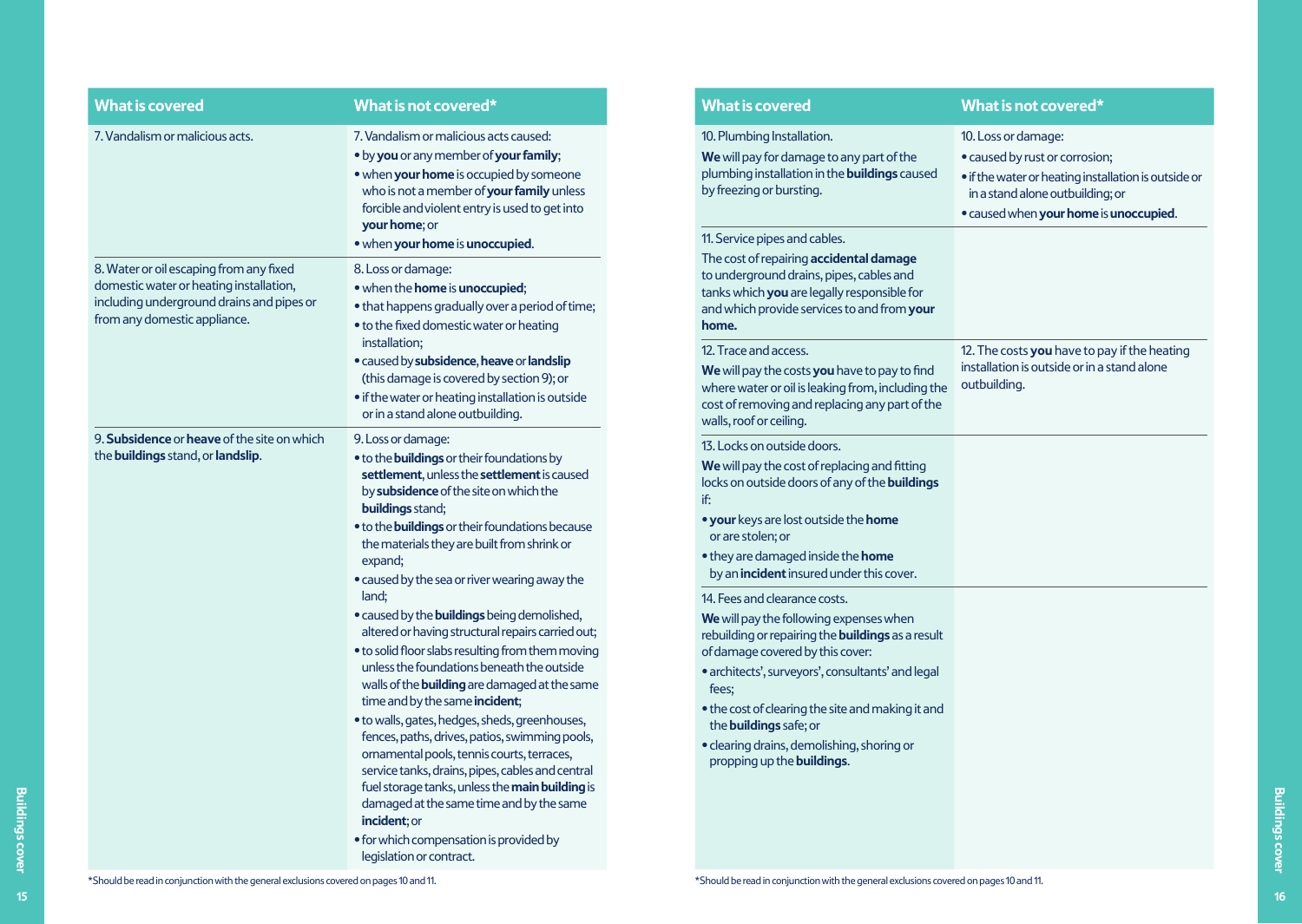|  | <b>What is covered</b> |
|--|------------------------|
|  |                        |

#### **What is not covered\***

15. Local Authority requirements.

**We** will pay any costs to keep to any Government or Local Authority requirement for rebuilding or repairing the **buildings** as a result of damage insured under this cover.

16. Alternative accommodation and rent.

**We** will pay the rent that **you** would have received or are responsible for paying while the **buildings** cannot be lived in as a result of damage insured under this cover.

**We** will also pay the costs of alternative accommodation for **you**, **your family** and **your**  domestic pets if the **buildings** cannot be lived in because of damage insured by this cover.

17. Cover when selling **your home**. If **you** are selling **your home** the buyer will be covered under this section up to the date the sale completes.

18. Emergency access to **buildings**.

**We** will pay for damage to **your buildings**  caused by the emergency services if they cause damage while getting into **your home** to deal with an emergency.

#### 19. Emergency access to gardens.

**We** will pay for damage to **your** trees, shrubs, plants and lawns caused by the emergency services if they cause damage while getting into **your home** to deal with an emergency.

20. Glass and sanitary ware permanently

#### fitted to **your home**.

- **We** will pay for accidental breakage to:
- fixed glass in windows, doors and roofs;
- fixed ceramic hobs;
- fixed sanitary fittings in **your home**; and
- solar panels.

#### 20. Loss or damage:

- caused by scratching or denting.
- caused when **your home** is **unoccupied;** or
- to window or door frames.

| <b>What is covered</b>                                                                                                                                                                                                                                                                                                                                                                                                                            | What is not covered*                                                                                                                                                                                                                                                                                                                                                                                                                        |
|---------------------------------------------------------------------------------------------------------------------------------------------------------------------------------------------------------------------------------------------------------------------------------------------------------------------------------------------------------------------------------------------------------------------------------------------------|---------------------------------------------------------------------------------------------------------------------------------------------------------------------------------------------------------------------------------------------------------------------------------------------------------------------------------------------------------------------------------------------------------------------------------------------|
| 21. Plants in the garden.<br>We will pay for loss or damage to trees, shrubs,<br>plants and lawns that you own, while in the<br>open and within the boundaries of your home,<br>as a result of loss or damage insured under<br>sections 1 to 9 of this cover.                                                                                                                                                                                     | 21. Loss or damage:<br>• caused by gradually operating causes such<br>as light or atmospheric conditions;<br>• caused by frost and/or snow;<br>• caused by smoke and bonfires;<br>• caused by domestic animals or pets; or<br>· caused when your home is unoccupied.                                                                                                                                                                        |
| 22. Repair of sewer pipe.<br>We will pay for the cost of getting into and<br>repairing the pipe between the main sewer<br>and your home if it is blocked.<br>Please note that the maintenance and repair<br>of the sewer pipe may be the responsibility of                                                                                                                                                                                        |                                                                                                                                                                                                                                                                                                                                                                                                                                             |
| 23. Your liability as the owner of the property.<br>We will pay all amounts you or a member of<br>your family (as owners of the home) legally<br>have to pay for causing:<br>· accidental death or bodily injury; and/or<br>• accidental loss of or damage to property<br>owned by a third party;<br>which occurs as a result of an accident within<br>the boundary of the home during the period<br>of insurance, or which occurs at any time as | 23. Any amount for death or bodily injury to<br>you, your family or any domestic employee.<br>Any amount for loss or damage to property<br>owned by you, leased, let, rented, hired, lent o<br>entrusted to you.<br>Liability arising directly or indirectly from:<br>· any lift (other than a stairlift) you own or you<br>are responsible for maintaining;<br>• any deliberate or malicious act;<br>• occupation of any land or building; |
|                                                                                                                                                                                                                                                                                                                                                                                                                                                   | the local water and sewage company.                                                                                                                                                                                                                                                                                                                                                                                                         |

**yourfamily** at the **home** during the **period of insurance**. Any claim arising as a result of faulty work must be notified to **us** within seven years from the date **your** policy ends or is cancelled.

If **you** die, **we** will extend the cover **you** would have received under this section to **your** legal representatives provided they observe the terms and conditions of this policy.

- v arising directly or indirectly from:
- any lift (other than a stairlift) **you** own or **you**  sponsible for maintaining;
- any deliberate or malicious act;

- *ation of any land or building*;
- **the home** for any business, trade, profession or employment; or
- any agreement unless **you** would have had that liability without the agreement.

This section will not apply if **your** liability is covered by another insurance policy.

**18**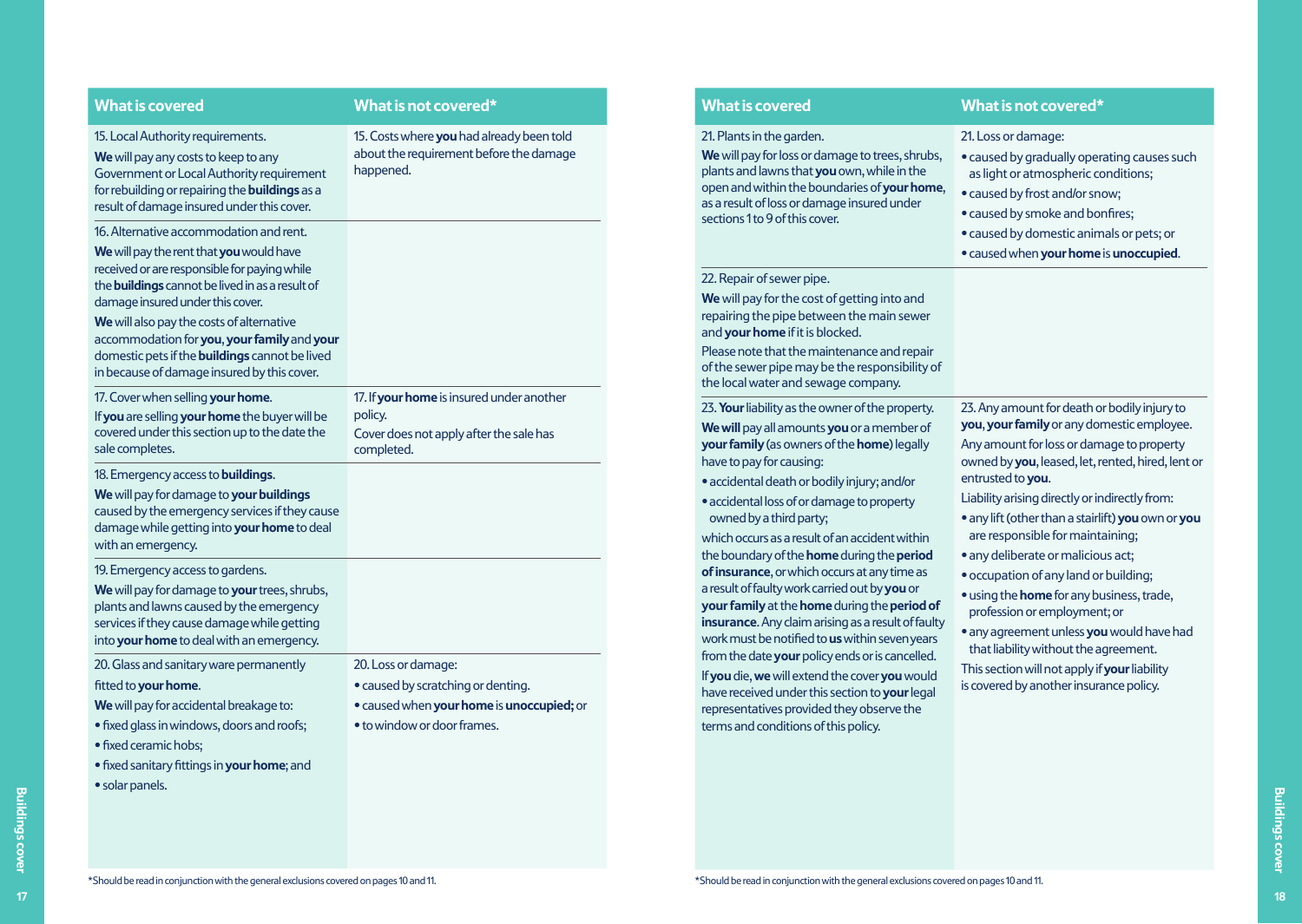## **Buildings optional cover – Accidental damage**

(This cover only applies if shown in **your schedule**.)

| 24. Accidental damage to your buildings.<br>24. Any incident already covered in a building<br>Your and yo<br>section or anything listed as not covered under<br>for loss or d<br>buildings cover sections 1-19, 21 and 22.<br>insured inci<br>the section<br>Loss or damage:<br>• in the buil<br>· caused by gradually operating causes such as<br>light or atmospheric conditions;<br>· in the ope<br>of the hor<br>· caused by mechanical or electrical faults or<br>breakdowns;<br>1. Fire, lightr<br>· caused by domestic animals or pets;<br>2. Smoke.<br>. when your home is unoccupied;<br>· caused by the effects of chemicals; or<br>3. Riot, civil<br>• caused by frost.<br>political dis-<br>The cost of maintenance and routine<br>redecorating.<br>4. Collision<br>of the follov<br>· vehicles, a<br>anything<br>· wild anim<br>• telegraph<br>· falling bra<br>· falling sate<br>or security<br>· wind turb<br>5. Storm or |
|------------------------------------------------------------------------------------------------------------------------------------------------------------------------------------------------------------------------------------------------------------------------------------------------------------------------------------------------------------------------------------------------------------------------------------------------------------------------------------------------------------------------------------------------------------------------------------------------------------------------------------------------------------------------------------------------------------------------------------------------------------------------------------------------------------------------------------------------------------------------------------------------------------------------------------------|
|                                                                                                                                                                                                                                                                                                                                                                                                                                                                                                                                                                                                                                                                                                                                                                                                                                                                                                                                          |

### **Contents cover**

(This cover applies only if shown in **your schedule**.)

| <b>What is covered</b>                                                                                                                                                                                                                                                                                                                                                                                | What is not covered*                                                                                                                                                                                                                                                                                                                                                                                                                                                                                                                                                                                             |
|-------------------------------------------------------------------------------------------------------------------------------------------------------------------------------------------------------------------------------------------------------------------------------------------------------------------------------------------------------------------------------------------------------|------------------------------------------------------------------------------------------------------------------------------------------------------------------------------------------------------------------------------------------------------------------------------------------------------------------------------------------------------------------------------------------------------------------------------------------------------------------------------------------------------------------------------------------------------------------------------------------------------------------|
| Your and your family's contents are covered<br>for loss or damage arising as a result of the<br>insured incidents listed in<br>the sections below when they are:<br>· in the buildings; and<br>· in the open but within the boundary<br>of the <b>home</b> .                                                                                                                                          | Money and valuables in the open but within<br>the boundary of the home.<br>The total excess shown in your schedule for<br>every claim.<br>Any amount above the individual limit shown<br>on your schedule.                                                                                                                                                                                                                                                                                                                                                                                                       |
| 1. Fire, lightning, explosion or earthquake.                                                                                                                                                                                                                                                                                                                                                          | 1. Singeing, scorching or melting.                                                                                                                                                                                                                                                                                                                                                                                                                                                                                                                                                                               |
| 2. Smoke.                                                                                                                                                                                                                                                                                                                                                                                             | 2. Damage caused by smoke that happens<br>gradually over a period of time.                                                                                                                                                                                                                                                                                                                                                                                                                                                                                                                                       |
| 3. Riot, civil commotion, labour disputes or<br>political disturbances.                                                                                                                                                                                                                                                                                                                               | 3. Loss or damage that is not reported to the<br>police within seven days of discovery of the loss<br>or damage.                                                                                                                                                                                                                                                                                                                                                                                                                                                                                                 |
| 4. Collision with the <b>buildings</b> by any<br>of the following:<br>· vehicles, aircraft or other flying objects or<br>anything dropped from them;<br>· wild animals, birds or insects;<br>· telegraph poles and lamp posts;<br>· falling branches or trees;<br>· falling satellite dishes, masts, aerials<br>or security equipment; and<br>· wind turbines and solar panels.<br>5. Storm or flood. | 4. Loss or damage caused by domestic animals<br>or pets.<br>The cost of cutting down all or part of a fallen tree<br>and taking it away, unless the fallen tree has also<br>damaged your contents.<br>Damage caused by cutting down all or part of<br>a tree.<br>Loss or damage to the aerials, aerial fittings,<br>satellite dishes or masts, wind turbines and solar<br>panels.<br>5. Loss or damage:<br>• to gates, hedges or fences;<br>· that does not arise from one identifiable<br>incident which directly and immediately<br>caused the loss or damage; or<br>· caused by subsidence, heave or landslip |
|                                                                                                                                                                                                                                                                                                                                                                                                       | (this damage is covered by section 9).                                                                                                                                                                                                                                                                                                                                                                                                                                                                                                                                                                           |

**Contents cover**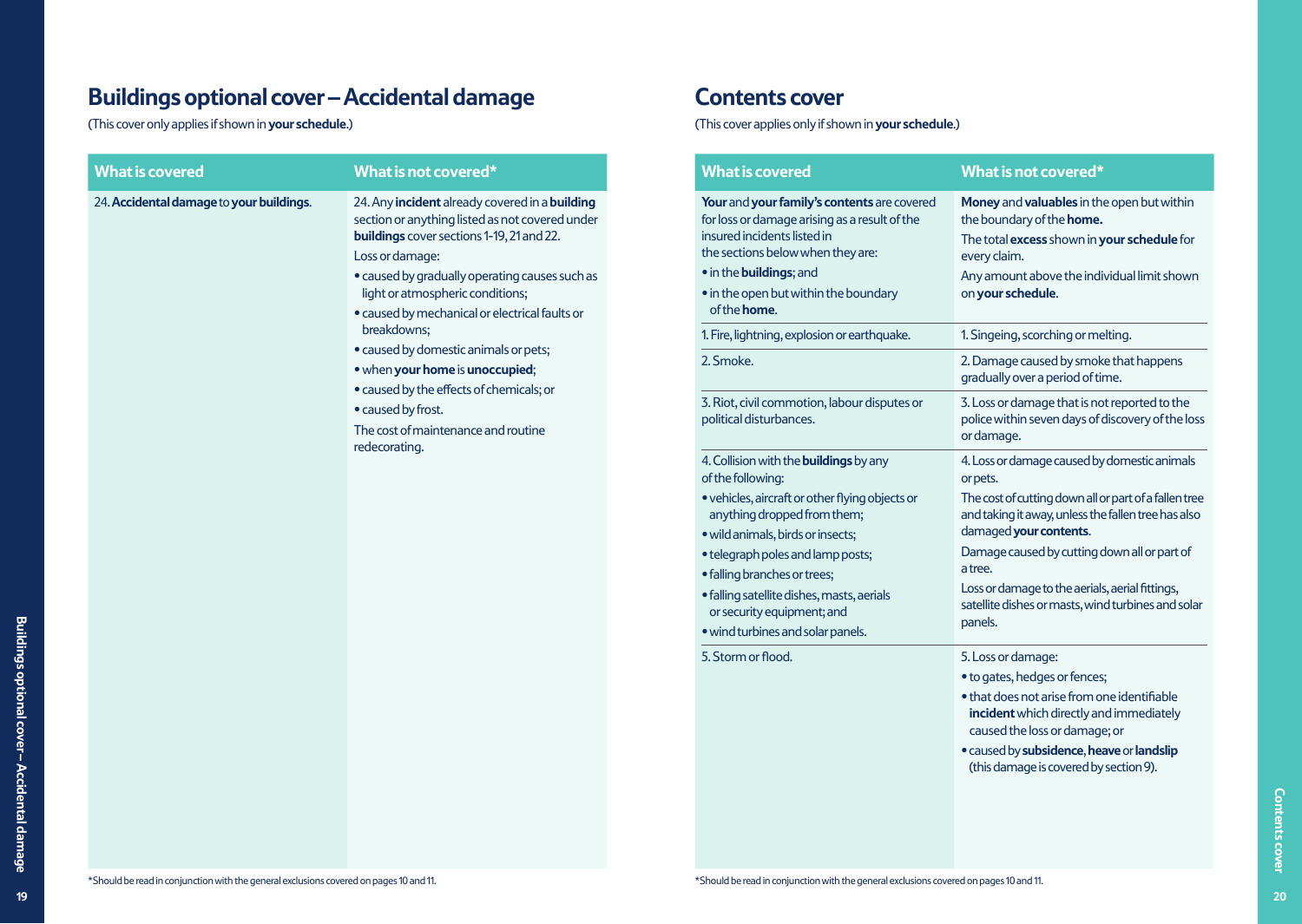| <b>What is covered</b>                                                                                                                                                                                                                                                                                                                                                           | What is not covered*                                                                                                                                                                                                                                                                                                                                                                                                                                                                        | <b>What is covered</b>                                                                                                                                                                                                                                                                                                                                                                                                   | What is not covered*                                                                                                                                                                                                                                                                                                                                                                                                                                                                           |
|----------------------------------------------------------------------------------------------------------------------------------------------------------------------------------------------------------------------------------------------------------------------------------------------------------------------------------------------------------------------------------|---------------------------------------------------------------------------------------------------------------------------------------------------------------------------------------------------------------------------------------------------------------------------------------------------------------------------------------------------------------------------------------------------------------------------------------------------------------------------------------------|--------------------------------------------------------------------------------------------------------------------------------------------------------------------------------------------------------------------------------------------------------------------------------------------------------------------------------------------------------------------------------------------------------------------------|------------------------------------------------------------------------------------------------------------------------------------------------------------------------------------------------------------------------------------------------------------------------------------------------------------------------------------------------------------------------------------------------------------------------------------------------------------------------------------------------|
| 6. Theft or attempted theft.                                                                                                                                                                                                                                                                                                                                                     | 6. Theft or attempted theft:<br>. by you or any member of your family;<br>. when your home is occupied by someone<br>who is not a member of your family unless<br>forcible and violent entry is used to get into<br>your home;<br>• when your home is unoccupied;<br>. by deception other than deception used<br>solely<br>to enter into your home; or<br>· of money and valuables from garages and<br>outbuildings.                                                                        | 10. Plants in the garden.<br>We will pay for loss or damage to trees, shrubs,<br>plants and lawns that you own, while in the<br>open and within the boundaries of your home,<br>as a result of loss or damage insured under<br>sections 1 to 9 of this cover.<br>11. Contents temporarily removed from your<br>home.<br>Your contents are covered for loss or damage<br>insured under sections 1 to 9 of this cover when | 10. Loss or damage:<br>• caused by gradually operating causes such as<br>light or atmospheric conditions;<br>• caused by frost and/or snow;<br>• caused by smoke and/or bonfires;<br>• caused by domestic animals or pets; or<br>· when your home is unoccupied.<br>11. Loss or damage:<br>• caused by theft or attempted theft from a<br>building unless there are visible signs that<br>forcible and violent entry was used to get into                                                      |
| 7. Vandalism or malicious acts.                                                                                                                                                                                                                                                                                                                                                  | 7. Singeing, scorching or melting.                                                                                                                                                                                                                                                                                                                                                                                                                                                          | they are temporarily removed from your<br>home and kept in another building.<br>These items must be within the UK and will<br>only be covered away from your home for up<br>to 90 days in any 12 month period.                                                                                                                                                                                                           | or out of the building;<br>• caused by theft or attempted theft from a<br>hotel room, motel room, bed-and-breakfast<br>bedroom or other similar temporary lodging<br>unless there are visible signs that forcible and<br>violent entry was used to get into or out of<br>the room;<br>. to any item kept in a furniture depository or<br>with a storage company;<br>. to any item taken out of your home<br>to sell, display or exhibit;<br>· from a caravan, mobile home or motor<br>home; or |
| 8. Water or oil escaping from any fixed<br>domestic water or heating installation, or from<br>any domestic appliance.<br>9. Subsidence or heave of the site on which                                                                                                                                                                                                             | 8. Loss or damage:<br>• when the home is unoccupied;<br>• that happens gradually over a period of time;<br>• to the fixed domestic water or heating<br>installation;<br>· caused by subsidence, heave or landslip<br>(this damage is covered by section 9); or<br>• if the water or heating installation is outside<br>or in a stand alone outbuilding.<br>9. Loss or damage:                                                                                                               |                                                                                                                                                                                                                                                                                                                                                                                                                          |                                                                                                                                                                                                                                                                                                                                                                                                                                                                                                |
| the buildings stand, or landslip.<br>• caused by the sea or river wearing away the<br>land;<br>• caused by the <b>buildings</b> being demolished,<br>altered or having structural repairs carried<br>out;<br>· caused by faulty construction or design of<br>the <b>buildings</b> or their foundation; or<br>· for which compensation is provided by<br>contract or legislation. | 12. Contents at university/college.<br>We will pay for loss or damage covered under<br>this section to contents belonging to, or which<br>are the responsibility of, you or a member of<br>your family when they are in halls of residence<br>or any other term time accommodation in the<br>UK where you or a member of your family are<br>living whilst attending college, university or<br>boarding school as a result of loss or damage<br>insured under sections 1 to 9 of this cover. | • to any contents not in a building.<br>12. Loss or damage caused by:<br>· theft, attempted theft, malicious damage<br>or vandalism unless there is evidence that<br>forcible and violent entry took place.<br>Loss or damage to any contents not in<br>halls of residence or any other term time<br>accommodation in the UK.<br>Loss of money.                                                                          |                                                                                                                                                                                                                                                                                                                                                                                                                                                                                                |

#### **What is covered What is not covered\*** 10. Plants in the garden. **We** will pay for loss or damage to trees, shrubs, plants and lawns that **you** own, while in the open and within the boundaries of **your home**, as a result of loss or damage insured under sections 1 to 9 of this cover. 10. Loss or damage: **•** caused by gradually operating causes such as light or atmospheric conditions; **•** caused by frost and/or snow; **•** caused by smoke and/or bonfires; **•** caused by domestic animals or pets; or **•** when **your home** is **unoccupied**. 11. **Contents** temporarily removed from **your home**. **Your contents** are covered for loss or damage insured under sections 1 to 9 of this cover when they are temporarily removed from **your home** and kept in another building. These items must be within the UK and will only be covered away from **your home** for up to 90 days in any 12 month period. 11. Loss or damage: **•** caused by theft or attempted theft from a building unless there are visible signs that forcible and violent entry was used to get into or out of the building; **•** caused by theft or attempted theft from a hotel room, motel room, bed-and-breakfast bedroom or other similar temporary lodging unless there are visible signs that forcible and violent entry was used to get into or out of the room; **•** to any item kept in a furniture depository or with a storage company; **•** to any item taken out of **your home** to sell, display or exhibit; **•** from a caravan, mobile home or motor home; or • to any **contents** not in a building. 12. **Contents** at university/college. **We** will pay for loss or damage covered under this section to **contents** belonging to, or which are the responsibility of, **you** or a member of **your family** when they are in halls of residence or any other term time accommodation in the UK where **you** or a member of **your family** are living whilst attending college, university or boarding school as a result of loss or damage insured under sections 1 to 9 of this cover. 12. Loss or damage caused by: **•** theft, attempted theft, malicious damage or vandalism unless there is evidence that forcible and violent entry took place. Loss or damage to any contents not in halls of residence or any other term time accommodation in the UK. Loss of **money**.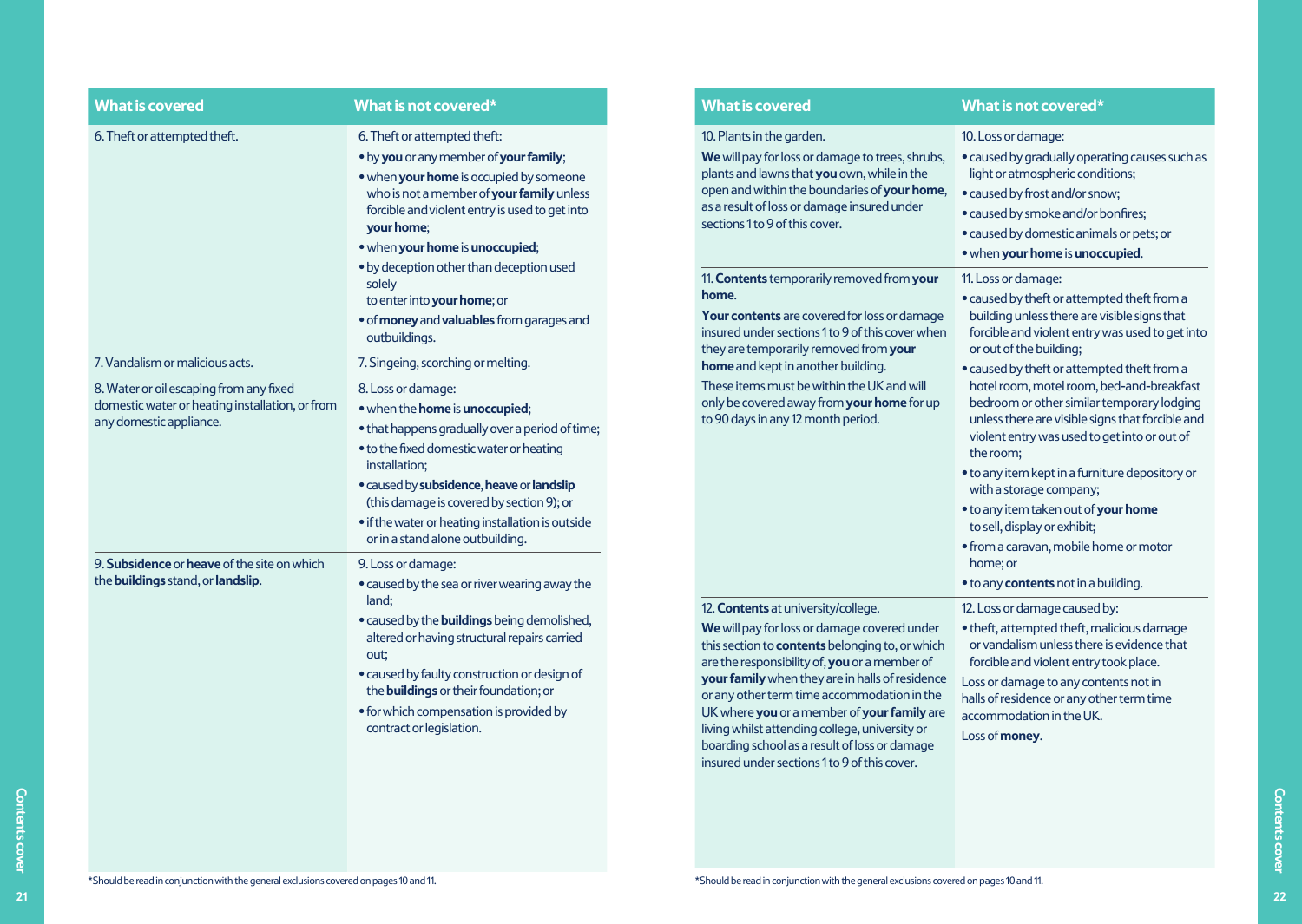| <b>What is covered</b>                                                                                                                                                                                                                                                                                                                                                                                                                                                                                | What is not covered*                                                                                                                                                                                                                                                                                                                                                                                                                                                                                                            |
|-------------------------------------------------------------------------------------------------------------------------------------------------------------------------------------------------------------------------------------------------------------------------------------------------------------------------------------------------------------------------------------------------------------------------------------------------------------------------------------------------------|---------------------------------------------------------------------------------------------------------------------------------------------------------------------------------------------------------------------------------------------------------------------------------------------------------------------------------------------------------------------------------------------------------------------------------------------------------------------------------------------------------------------------------|
| 13. Fixed glass, ceramics and mirrors.<br>We will pay for accidental breakage in your<br>home to:<br>• fixed glass in mirrors;<br>• fixed glass in furniture, pictures or ornaments;<br>· glass tops to furniture; or<br>• ceramic hobs and ceramic tops in<br>free-standing cookers.                                                                                                                                                                                                                 | 13. Loss or damage caused by scratching or<br>denting.                                                                                                                                                                                                                                                                                                                                                                                                                                                                          |
| 14. Home entertainment equipment.<br>We will pay for accidental damage to:<br>• television sets (and their aerials), Freeview<br>boxes and other personal video recorders,<br>satellite decoders or receivers and DVD/<br>Blu-ray devices;<br>· games consoles, desktop personal<br>computers, laptops, electronic tablets and<br>notebooks; or<br>· audio equipment and radios.                                                                                                                      | 14. Loss or damage:<br>· caused by gradually operating causes such as<br>light or atmospheric conditions;<br>• caused by scratching or denting;<br>· caused by mechanical or electrical faults or<br>breakdowns;<br>• caused by computer viruses;<br>· to hand-held games consoles;<br>· to digital cameras, video camera and any<br>recording or digital imaging equipment that<br>is primarily designed to be handheld; or<br>· to mobile phones, smart phones and hand<br>held multi-media players such as MP3/4<br>players. |
| 15. Alternative accommodation and rent.<br>We will pay the rent that you would have<br>received or are responsible for paying while<br>the <b>buildings</b> cannot be lived in as a result of<br>damage insured under this section.<br>We will also pay the costs of alternative<br>accommodation for you, your family<br>and your domestic pets and the costs of<br>temporarily storing the contents of your<br>home if the buildings cannot be lived in<br>because of damage insured by this cover. |                                                                                                                                                                                                                                                                                                                                                                                                                                                                                                                                 |
| 16. Metered oil and metered water.<br>We will pay for accidental loss of metered oil or<br>water in domestic heating systems.                                                                                                                                                                                                                                                                                                                                                                         | 16. Loss while the <b>home</b> is <b>unoccupied</b> .<br>Loss of metered oil/water outside or in a stand<br>alone outbuilding.                                                                                                                                                                                                                                                                                                                                                                                                  |

| <b>What is covered</b>                                                                                                                                                                                                                                                                                                                                                                                                                                                                                | What is not covered*                                                                                                                                                                                                                                                                                                       | <b>What is covered</b>                                                                                                                                                                                                                                                                                                                                                                                        | What is not covered*                                                                                                                                                                                       |
|-------------------------------------------------------------------------------------------------------------------------------------------------------------------------------------------------------------------------------------------------------------------------------------------------------------------------------------------------------------------------------------------------------------------------------------------------------------------------------------------------------|----------------------------------------------------------------------------------------------------------------------------------------------------------------------------------------------------------------------------------------------------------------------------------------------------------------------------|---------------------------------------------------------------------------------------------------------------------------------------------------------------------------------------------------------------------------------------------------------------------------------------------------------------------------------------------------------------------------------------------------------------|------------------------------------------------------------------------------------------------------------------------------------------------------------------------------------------------------------|
| 13. Fixed glass, ceramics and mirrors.<br>We will pay for accidental breakage in your<br><b>home</b> to:<br>· fixed glass in mirrors;<br>. fixed glass in furniture, pictures or ornaments;<br>· glass tops to furniture; or<br>· ceramic hobs and ceramic tops in<br>free-standing cookers.                                                                                                                                                                                                          | 13. Loss or damage caused by scratching or<br>denting.                                                                                                                                                                                                                                                                     | 17. Locks on outside doors.<br>We will pay the cost of replacing and fitting<br>locks on outside doors of any of the <b>buildings</b><br>or to any safe or alarm system in your home if:<br>. your keys are lost outside the home<br>or are stolen; or<br>. they are damaged inside the home<br>by an incident insured under this cover.                                                                      |                                                                                                                                                                                                            |
| 14. Home entertainment equipment.<br>We will pay for accidental damage to:<br>· television sets (and their aerials), Freeview<br>boxes and other personal video recorders,<br>satellite decoders or receivers and DVD/<br>Blu-ray devices;                                                                                                                                                                                                                                                            | 14. Loss or damage:<br>• caused by gradually operating causes such as<br>light or atmospheric conditions;<br>• caused by scratching or denting;<br>· caused by mechanical or electrical faults or                                                                                                                          | 18. Religious festival increase.<br>Your contents total replacement value is<br>increased by the individual limit shown on your<br>schedule during the month of your religious<br>festival to cover the gifts and extra drink and<br>food bought for the religious festival.                                                                                                                                  | If you make a claim for religious festival<br>increase, you cannot also make a claim for<br>the same incident under wedding and civil<br>partnership gifts and/or birth and adoption<br>increase.          |
| · games consoles, desktop personal<br>computers, laptops, electronic tablets and<br>notebooks; or<br>· audio equipment and radios.                                                                                                                                                                                                                                                                                                                                                                    | breakdowns;<br>• caused by computer viruses;<br>· to hand-held games consoles;<br>· to digital cameras, video camera and any<br>recording or digital imaging equipment that<br>is primarily designed to be handheld; or<br>· to mobile phones, smart phones and hand<br>held multi-media players such as MP3/4<br>players. | 19. Wedding and civil partnership gifts.<br>Your contents total replacement value is<br>increased by the individual limit shown on<br>your schedule for 4 weeks before and 4 weeks<br>after your or any member of your family's<br>wedding day or civil partnership ceremony<br>day, to cover the gifts and the cost of items<br>bought for the wedding or civil partnership<br>ceremony. During this period, | If you make a claim for wedding and civil<br>partnership gifts increase, you cannot also<br>make a claim for the same incident under<br>religious festival increase and/or birth and<br>adoption increase. |
| 15. Alternative accommodation and rent.<br>We will pay the rent that you would have<br>received or are responsible for paying while<br>the <b>buildings</b> cannot be lived in as a result of<br>damage insured under this section.<br>We will also pay the costs of alternative<br>accommodation for you, your family<br>and your domestic pets and the costs of<br>temporarily storing the contents of your<br>home if the buildings cannot be lived in<br>because of damage insured by this cover. |                                                                                                                                                                                                                                                                                                                            | we will insure the gifts against loss or damage<br>when they are:<br>• in your home;<br>• in the building where the wedding reception<br>or civil partnership reception is held; or<br>· being transported between your home and<br>the reception.                                                                                                                                                            |                                                                                                                                                                                                            |
| 16. Metered oil and metered water.<br>We will pay for accidental loss of metered oil or Loss of metered oil/water outside or in a stand<br>water in domestic heating systems.                                                                                                                                                                                                                                                                                                                         | 16. Loss while the <b>home</b> is <b>unoccupied</b> .<br>alone outbuilding.                                                                                                                                                                                                                                                |                                                                                                                                                                                                                                                                                                                                                                                                               |                                                                                                                                                                                                            |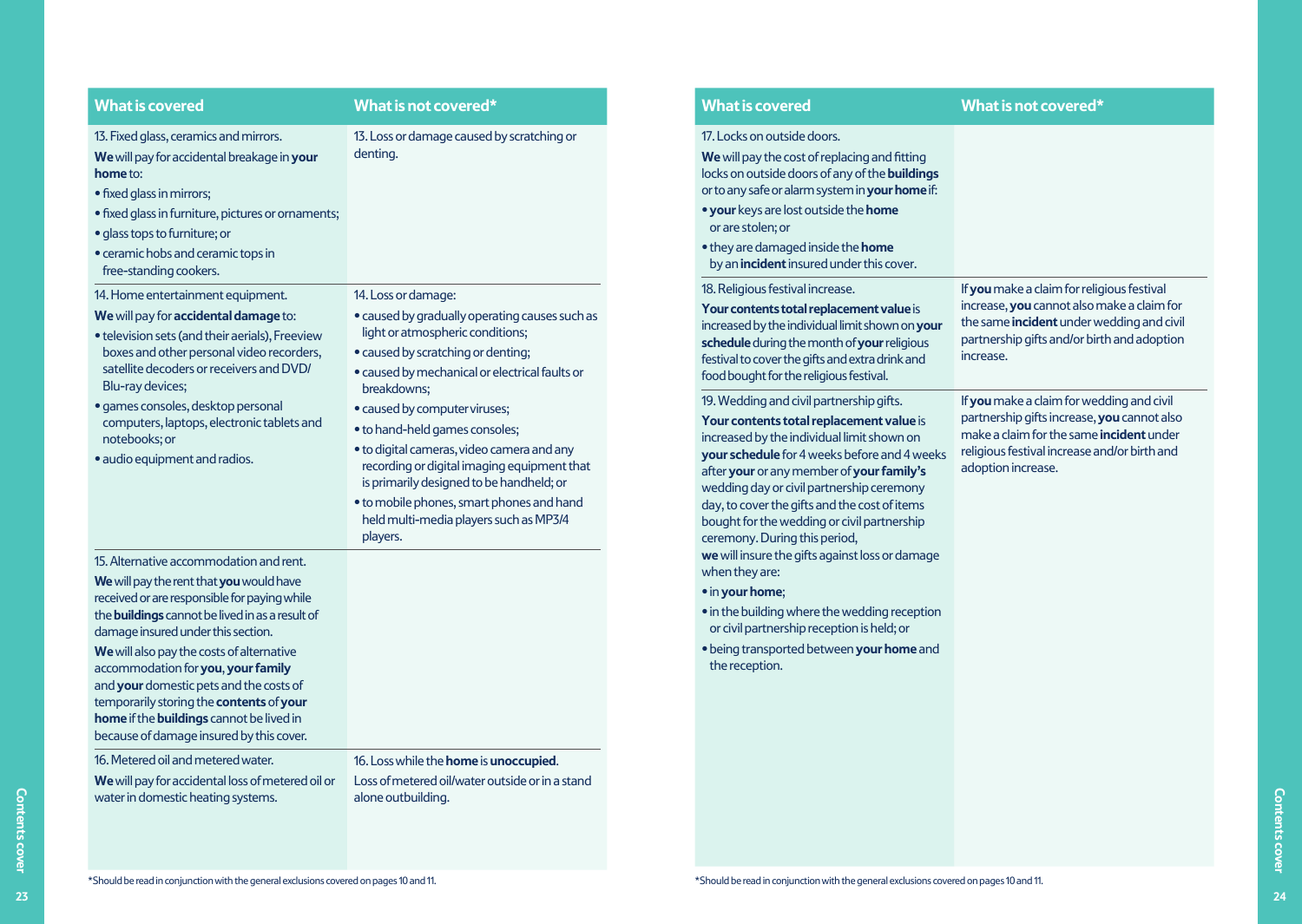#### **What is covered What is not covered\***

#### 20. Birth and adoption increase.

**Your contents total replacement value** is increased by the individual limit shown on **your schedule** for 4 weeks before and 4 weeks after the birth of or adoption of a child to any member of **your family**.

#### 21. Household removal.

**We** will pay for accidental loss of or damage to **your contents** while they are being permanently removed by a professional removal firm from **your home** to any other private property **you** are going to live in within the UK. This includes while they are being temporarily kept in a furniture depository or with a storage company for up to 72 hours.

22. Legally downloaded information. **We** will pay for loss or damage covered under this section to information that **you** have legally bought and stored on **your** home entertainment equipment or mobile phone if it is lost or damaged.

#### 23. Frozen foods

**We** will pay the costs of replacing food spoilt in any freezer or fridge in **your home** caused by:

- a rise or fall in temperature; or
- contamination by refrigerant or refrigerant fumes.

21. Loss or damage to china, glass or other fragile items.

Loss of **money**, jewellery and watches.

22. Loss or damage caused by computer viruses. Loss or damage caused by anything **you** have downloaded illegally or from illegal websites.

#### 23. Loss or damage caused by:

- **your** power supply being cut off by the electricity supplier; or
- a strike, a lockout or an industrial dispute.

Loss or damage when **your home** is **unoccupied**.

#### 24. Occupier's and personal liability.

**We** will pay all amounts **you** or a member of **your family** legally have to pay for causing:

**•** accidental death or injury; or

**•** accidental loss of or damage to property; which is caused by an accident happening

during the **period of insurance** and arising: **•** from **your** occupation (but not ownership) of

- the **buildings**; or
- in a private role not connected with owning the **buildings**.

If **you** die, **we** will extend the cover **you** would have received under this section to **your** legal representatives provided they observe the terms and conditions of this policy.

#### **What is covered What is not covered\***

24. Death or injury suffered by **you**, **your family** or a domestic employee.

Loss or damage to property owned, leased, let, rented, hired, lent or entrusted to **you** or **your family**.

Liability arising out of owning, using or possessing any:

- motorised vehicles, except **domestic motorised vehicles**;
- aircraft (including gliders, hang-gliders and microlights);
- caravans;
- trailers;
- water craft and hovercraft;
- firearms, except legally held sporting guns used for sporting purposes;
- dog of a type specified under section 1 of the Dangerous Dogs Act 1991 or any later amendments to that act; or
- lift (other than a stairlift) **you** own or **you** are responsible for maintaining.
- Injury or damage arising from:
- a direct or indirect result of an assault or alleged assault;
- any deliberate or malicious act;
- hunting or racing of any kind, except on foot; or
- **your** business, trade, profession or employment.

Liability arising from any disease or virus that **you** pass on to another person.

Any liability **you** have under a contract, unless **you** would have had that liability without the contract.

Examples and the Isle of Man.<br> **25** \*Should be read in conjunction with the general exclusions covered on pages 10 and 11.<br>
\*Should be read in conjunction with the general exclusions covered on pages 10 and 11.<br>
25 **Co** \*S Any action for damages brought in a court outside the United Kingdom, the Channel Islands and the Isle of Man.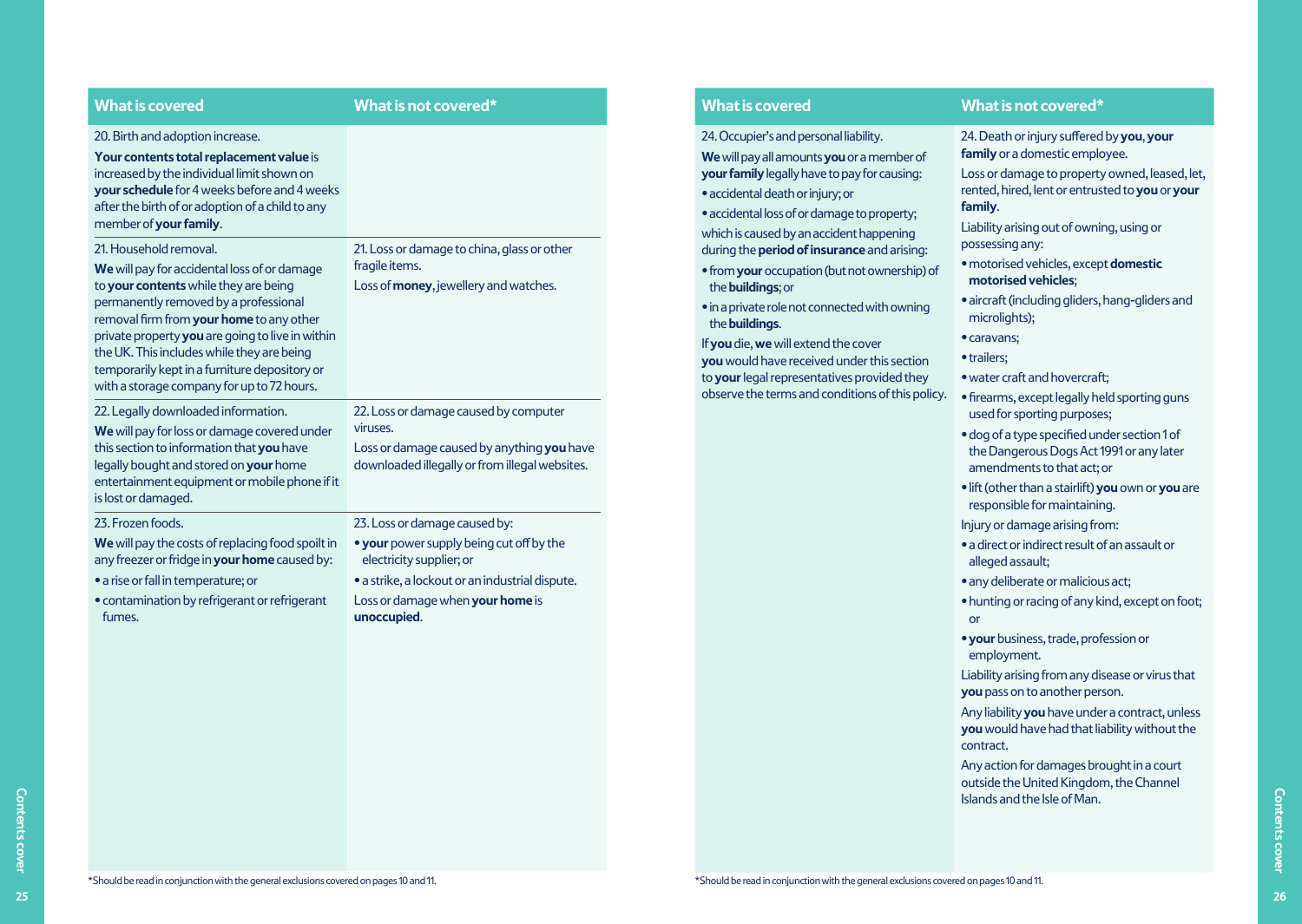#### **What is covered What is not covered\***

#### 25. Employer's liability.

**We** will pay all amounts which **you** become legally liable to pay for accidental death or injury which happens to any of **your** domestic employees during the course of their work or which is caused by **you** during the **period of insurance.**

Cover applies anywhere in the world if the contract of service was entered into in the United Kingdom, the Isle of Man or the Channel Islands.

#### 26. Tenant's liability.

**We** will cover **you** for **your** legal liability as a tenant for all amounts **you** have to pay for:

- damage to the structure of **your home**, or to the landlord's fixtures, fittings and interior decorations, caused by the sections 1 to 9 under **contents** cover of this policy;
- the cost of repairing **accidental damage** to the cables, underground pipes and drains (and their inspection covers) which serve **your home**;
- accidental breakage to fixed sanitary fittings and bathroom fittings; and
- accidental breakage to fixed glass in windows, doors, fanlights, skylights, greenhouses and conservatories.

25. Loss, damage, injury, illness or disease not caused during the **period of insurance** and directly by the work **your** domestic staff were employed to do.

#### 26. Tenant's liability.

Loss or damage excluded under any of sections 1 to 9 of **contents** cover.

#### **What is covered What is not covered\***

#### 27. Liability of others.

**We** will pay the unpaid amount of any damages and costs awarded to **you** for compensation for bodily injury or damage to property.

This compensation must have been awarded by a court in the United Kingdom, the Isle of Man or the Channel Islands.

**We** will pay the amount if:

- (a) **you** have not received full payment within three months of the date of the award; and
- (b) the bodily injury or damage happened in the United Kingdom, the Isle of Man or the Channel Islands; and
- (c) **you** would have had a valid claim under section 24 of this policy if the award had been made against **you**; and

(d) there is not going to be an appeal.

After **we** have made a payment, **we** may enforce **your** rights against the person who should have made the payment.

In this case, **we** will keep any amounts **we** get back.

27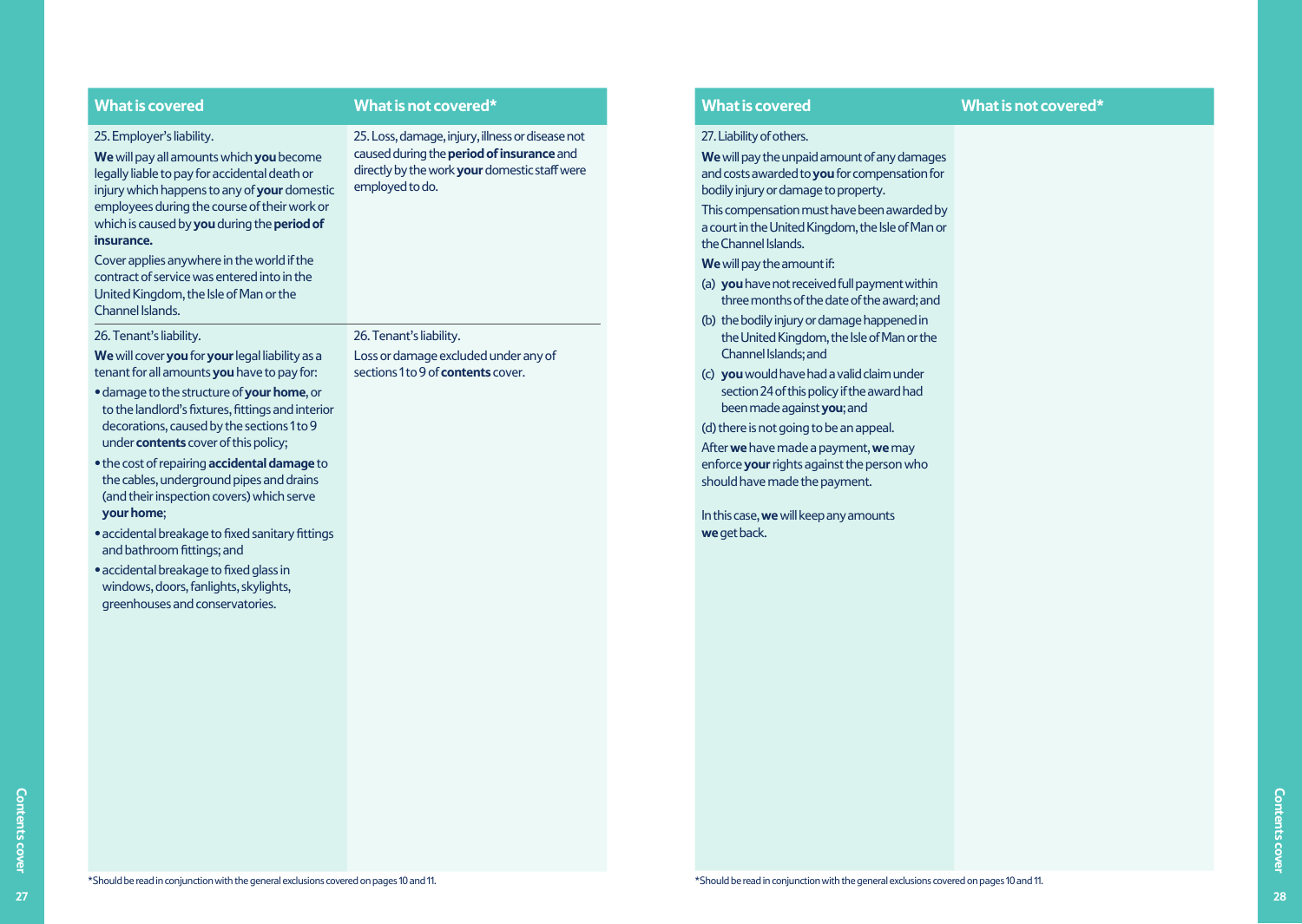### **Contents optional cover – Accidental damage**

(This cover only applies if shown in **your schedule**.)

| <b>What is covered</b>                     | What is not covered*                                                                                                        |
|--------------------------------------------|-----------------------------------------------------------------------------------------------------------------------------|
| 28. Accidental damage to<br>your contents. | 28. Any event already covered or anything listed as not covered<br>under the <b>contents</b> cover sections 1-13 and 15-23. |
|                                            | Loss or damage:                                                                                                             |
|                                            | · caused by gradually operating causes such as light or<br>atmospheric conditions;                                          |
|                                            | · caused by mechanical or electrical faults or breakdowns;                                                                  |
|                                            | • caused by domestic animals or pets;                                                                                       |
|                                            | • caused by computer viruses;                                                                                               |
|                                            | • caused by frost;                                                                                                          |
|                                            | . when your home is unoccupied;                                                                                             |
|                                            | · to bicycles;                                                                                                              |
|                                            | • to corneal or contact lenses;                                                                                             |
|                                            | • to money;                                                                                                                 |
|                                            | · to food and drink;                                                                                                        |
|                                            | • to documents and securities such as share or bond certificates;<br>or                                                     |
|                                            | . to clothing, including furs (apart from motorbike helmets<br>and motorbike clothing).                                     |
|                                            |                                                                                                                             |
|                                            |                                                                                                                             |
|                                            |                                                                                                                             |
|                                            |                                                                                                                             |
|                                            |                                                                                                                             |
|                                            |                                                                                                                             |
|                                            |                                                                                                                             |
|                                            |                                                                                                                             |
|                                            |                                                                                                                             |
|                                            |                                                                                                                             |
|                                            |                                                                                                                             |
|                                            |                                                                                                                             |

### **Contents optional cover – Personal possessions**

(This cover only applies if shown in **your schedule**. The level of Personal Possession cover **you** have selected is in addition to **your contents total replacement value**.)

#### **What is covered What is not covered\***

**Your** or **your family's personal possessions**, **money, credit cards** and mobile phones are covered for loss, theft and damage anywhere in the UK (including in **yourhome**) and for up to 60 days when **you** and/ or **yourfamily** are abroad in any **period of insurance**.

The total **excess** shown in **your schedule** for every claim. Any amount above the **maximum claim limit** shown on **your schedule**.

Items used for business and professional purposes (unless it is a portable item within the definition of **home office equipment**). Loss or damage caused by theft or attempted theft from an unattended motor vehicle or where a motor vehicle is stolen, unless:

- there is evidence that forcible and violent entry took place;
- the item is concealed in a glove or boot compartment; and
- all access points to the vehicle are closed and locked. Loss or damage:
- caused by theft or attempted theft from an unlocked hotel room, motel room, bed-and-breakfast bedroom or other similar temporary lodging;
- caused by scratching, denting, cleaning or washing;
- caused by domestic animals or pets;
- to sports equipment when it is being used;
- to bicycles;
- to reeds, strings, bridges or drum skins of musical instruments;
- to crowns, caps or fillings in teeth;
- to dentures while being used for eating;
- to corneal or contact lenses;
- to china or glass (except spectacles);
- to documents and securities such as share or bond certificates;
- to motor vehicles, trailers, caravans, boats or the accessories or associated equipment belonging to any of these (apart from motorbike helmets and motorbike clothing);
- to portable televisions, car audio or car audio-visual equipment and car phones;
- to household goods or furniture;
- to camping equipment;
- to plants, shrubs or trees growing in the garden; or
- to animals.
- Mechanical or electrical faults or breakdowns.

**Contents optional cover – Accidental damage**

Contents optional cover - Accidental damage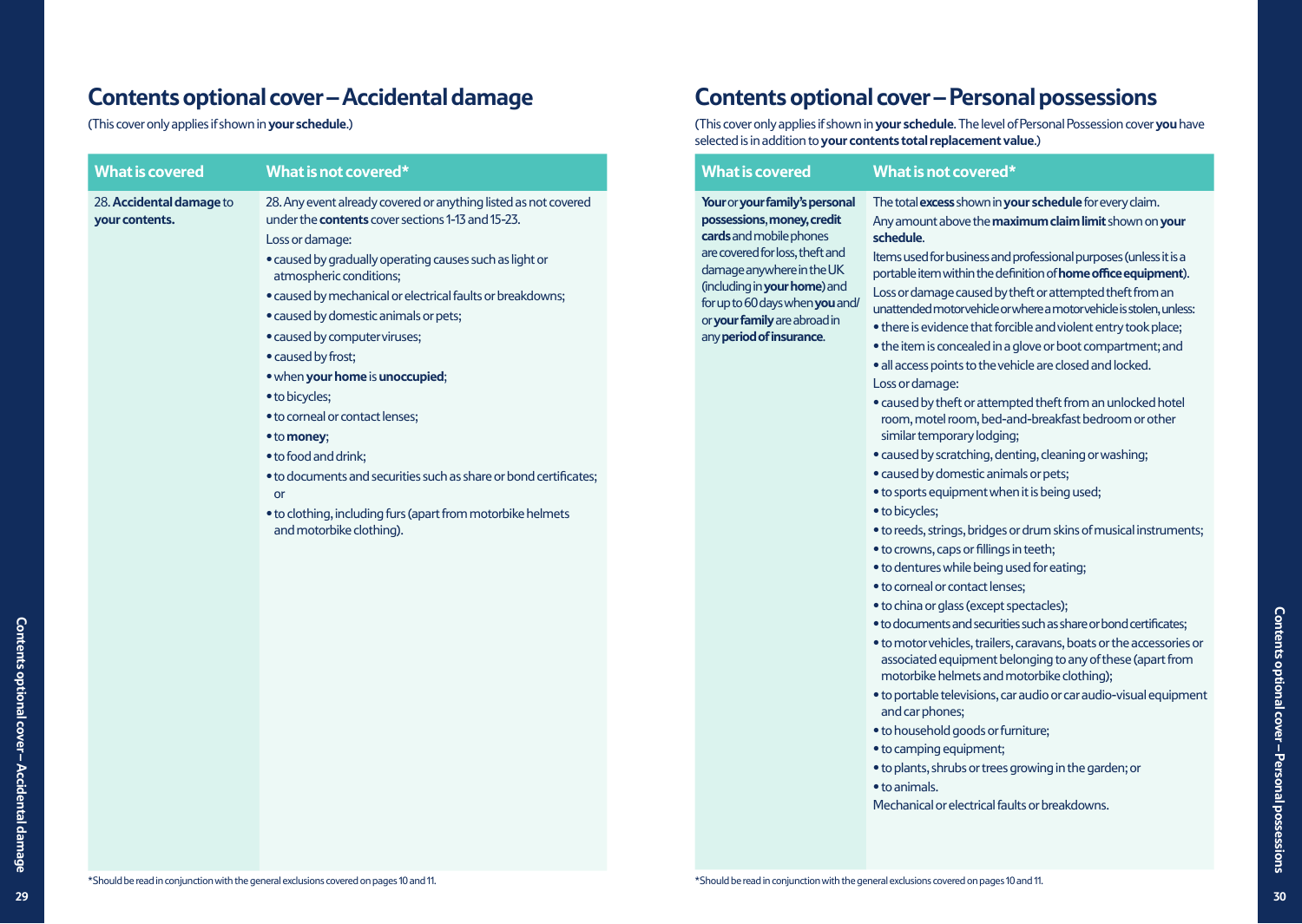### **Contents optional cover – Specified items**

(This cover only applies if shown in **your schedule**. The total value of items **you** have specified is in addition to **your contents total replacement value**.)

#### **What is covered What is not covered\***

**Your** and **your family's specified items** (that are individually listed in **your schedule**) are covered for loss, theft and damage anywhere in the UK (including in **your home**) and for up to 60 days when **you** and/or **your family** are abroad in any **period of insurance**.

The total **excess** shown in **your schedule** for every claim. Any amount above the **maximum claim limit** shown on **your schedule**.

Items used for business and professional purposes (unless it is a portable item within the definition of **home office equipment**). Loss or damage caused by theft or attempted theft from an unattended motor vehicle or where a motor vehicle is stolen, unless:

- there is evidence that forcible and violent entry took place; and
- the item is concealed in a glove or boot compartment; and **•** all access points to the vehicle are closed and locked. Loss or damage:
- caused by theft or attempted theft from an unlocked hotel room, motel room, bed-and-breakfast bedroom or other similar temporary lodging:
- caused by gradually operating causes such as light or atmospheric conditions;
- caused by scratching or denting;
- caused by cleaning and washing;
- caused by domestic animals or pets;
- to sports equipment when it is being used;
- to bicycles; or
- **31**<br> **31**<br> **31**<br> **31**<br> **31**<br> **31**<br> **31**<br> **31**<br> **31**<br> **31**<br> **31**<br> **31**<br> **31**<br> **31**<br> **31**<br> **31**<br> **31**<br> **32**<br> **32**<br> **32**<br> **32**<br> **32**<br> **32**<br> **32**<br> **32**<br> **32**<br> **32**<br> **32**<br> **32**<br> **32**<br> **32**<br> **32**<br> **32**<br> **32**<br> **32**<br> **32**<br> **32**<br> **•** to reeds, strings, bridges or drum skins of musical instruments.
	- Mechanical or electrical faults or breakdowns.

### **Contents optional cover – Bicycles**

(This cover only applies if shown in **your schedule**. The bicycle cover **you** have selected is in addition to **your contents total replacement value**.)

#### **What is covered What is not covered\***

**Your** and **your family's** bicycles (listed in **your schedule**) are covered for loss, theft or damage anywhere in the UK and for up to 60 days when **you** and/ or **your family** are abroad in any **period of insurance**.

The total **excess** shown in **your schedule** for every claim. Any amount above the **maximum claim limit** shown on **your schedule**.

Bicycles **you** do not keep at the **home** when not in use. Theft or attempted theft of an unattended bicycle away from the **home** unless the bicycle is either:

- in a locked building; or
- immobilised by a security device. Loss or damage:
- caused by gradually operating causes such as light or atmospheric conditions;
- caused by scratching or denting;
- while a bicycle is being used for racing, pacemaking, trials or testing;
- to tyres, accessories or removable parts of a bicycle, unless the bicycle is lost or damaged at the same time; or
- to any bicycle that has been fitted with motorised assistance of any kind.
- Mechanical breakdown.
- Cuts, bursts or punctures to tyres.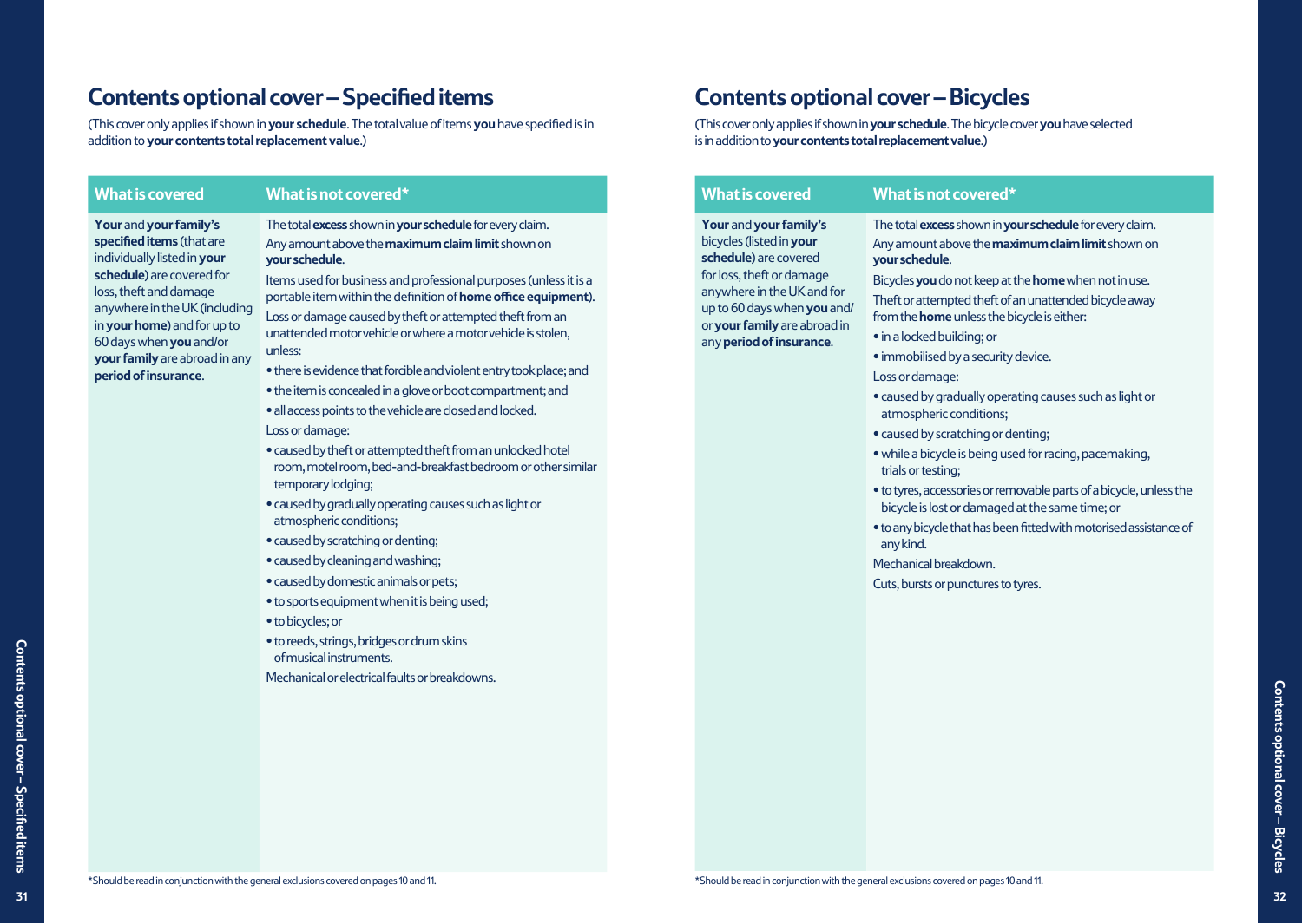### **Financial Services Compensation Scheme**

**We** are covered by the Financial Services Compensation Scheme (FSCS). If **we** cannot meet **our** obligations **you** may be entitled to compensation under the scheme. For this type of policy, the scheme covers 90% of any claim with no upper limit. For further information see **www.fscs.org.uk** or telephone **0800 678 1100** or **0207 741 4100**.

## **Family Legal Guard**

(This cover only applies if shown in **your schedule.**)

#### **Household Legal Insurance Policy**

#### Claims Helpline

#### **0345 120 1339** open 24 hours a day, 365 days a year.

Throughout this section of the policy booklet certain words and phrases are printed in **bold**. These have the meanings set out on pages 35-36 of this policy booklet.

#### **Introduction**

Thank **you** for choosing Family Legal Guard – Household Legal Insurance, which covers **you** and **your** family\* to pursue or defend **your** legal rights in the event of a range of personal legal disputes. Family Legal Guard is arranged by Tesco Personal Finance plc (trading as Tesco Bank), and is underwritten by Ageas Insurance Limited.

Family Legal Guard provides up to £100,000 of legal expenses insurance and will ensure **you** receive the right level of legal and personal support.

Family Legal Guard also provides access to a confidential legal helpline for most personal legal matters.

**Family Legal Guard will provide legal expenses cover for you and your family where you or your family suffer a personal injury following an accident where someone else was to blame whilst...**

- **•** driving any vehicle
- **•** a passenger in any vehicle
- **•** using public transport
- **•** at work
- **•** a pedestrian
- **•** cycling
- **•** at school
- shopping
- **•** on holiday within the EU.

**3**<br> **34**<br> **34**<br> **34**<br> **34**<br> **34**<br> **34**<br> **34**<br> **34**<br> **34**<br> **34**<br> **34**<br> **34**<br> **34**<br> **34**<br> **34**<br> **34**<br> **34**<br> **34**<br> **34**<br> **34**<br> **34**<br> **34**<br> **34**<br> **14**<br> **14**<br> **14**<br> **14**<br> **14**<br> **14**<br> **14**<br> **14**<br> **14**<br> **14**<br> **14**<br> **14**<br> **14**<br> \*Family cover includes **you** and any member of **your** family living with **you** (please see policy definition of **you** for full details).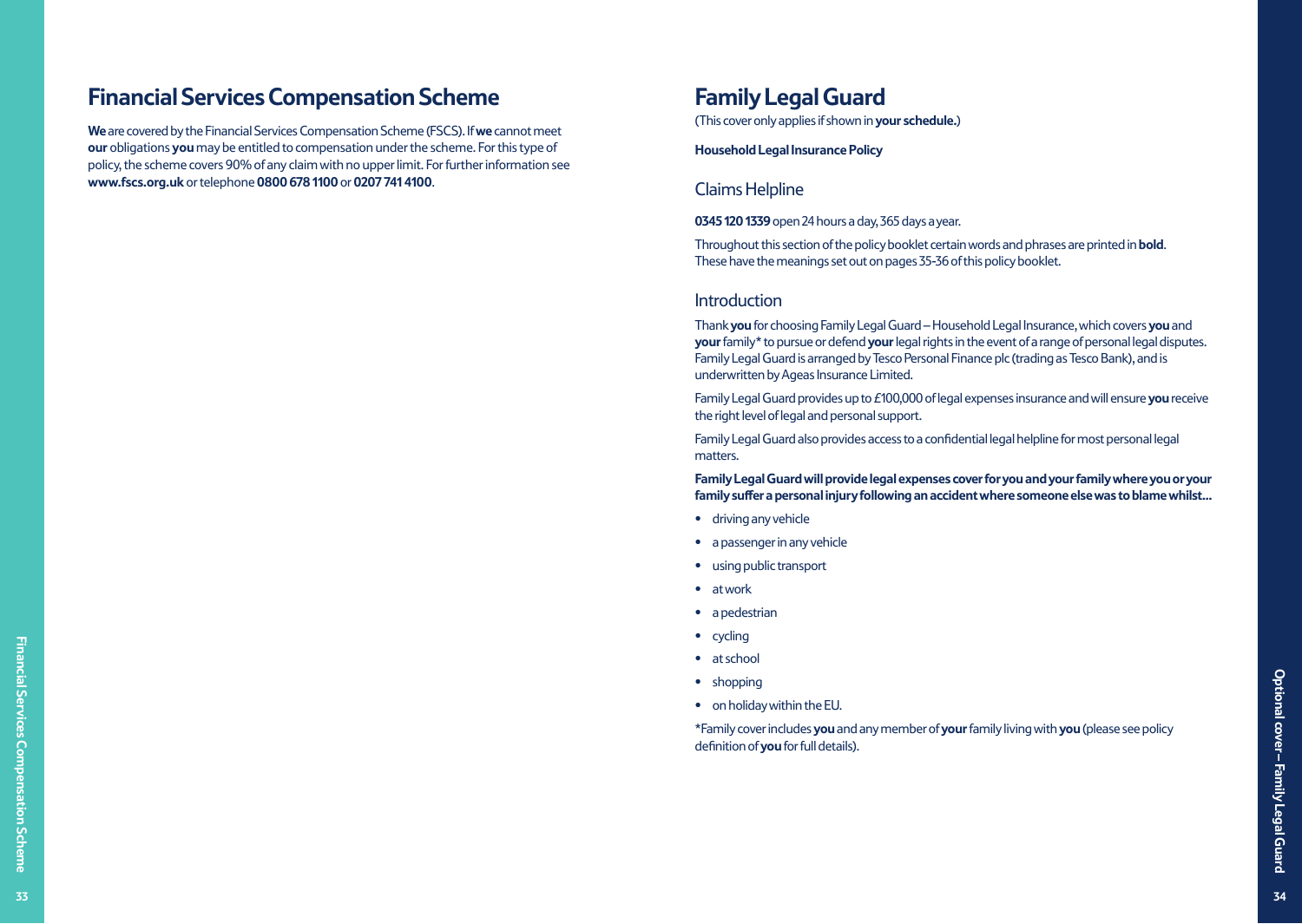**Family Legal Guard will also provide cover for you and your family in the event of any of the following…**

- employment dispute
- contract dispute
- property dispute
- tax investigation
- legal defence including a motoring prosecution or inheritance dispute
- loss of salary through Jury Service attendance.

#### Meanings of words

Throughout this Section of the Policy Booklet certain words and phrases are printed in **bold**. These have the meanings set out below:

#### **Administrator**

Tesco Personal Finance plc (trading as Tesco Bank) Interpoint Building 22 Haymarket Yards **Edinburgh** EH12 5BH

#### **Adviser**

**Our** specialist panel of solicitors or their agents (including accountants) appointed by **us** to act for **you**, or, where agreed by **us**, another legal representative nominated by **you**.

#### **Advisers' Costs**

Legal or accountancy fees and disbursements incurred by the **adviser**.

#### **Adverse Costs**

Third party legal costs awarded against **you** which shall be paid on the **standard basis** provided that these costs arise after written acceptance of a claim.

#### **Costs**

**Standard advisers' costs** and **adverse costs.**

#### **Insurer**

Ageas Insurance Limited

#### **Insured Incident**

Standard advisers' costs and adverse costs.<br> **35 35 35 35 36 Example in the cover of the control of the control of the cover of the cover of the cover of the cover of the cover of the cover of the cover of the co** The **incident** or the first of a series of incidents which may lead to a claim under this insurance. Only one **insured incident** shall be deemed to have arisen from all causes of action, incidents or events that are related by cause or time.

In a claim arising from a tax investigation, the date of the **insured incident** shall be deemed to be the date HM Revenue and Customs issue a formal notice to **you** notifying of a full enquiry into **your** non-business affairs.

#### **Insured Period**

The length of time that the contract of insurance applies for. This is shown in **your** insurance schedule.

#### **Legal Action(s)**

- The pursuit or defence of civil legal cases for damages and/or injunctions (interdicts in Scotland) and/or specific performance (specific implement in Scotland) or;
- The defence of criminal prosecutions to do with **your** employment, or the defence of motor prosecutions

#### **Maximum Amount Payable**

£100,000 which is the maximum amount payable in respect of an **insured incident**

#### **Standard Advisers' Costs**

The level of **advisers' costs** that would normally be incurred in using a specialist panel solicitor or their agents.

#### **Standard Basis**

The basis of assessment of costs where the court only allows recovery of costs which are proportionate to the claim and which have been incurred for good reason.

#### **Territorial Limits**

Sections of cover 2 & 4: The European Union, Channel Islands and Isle of Man.

All other sections of cover: Great Britain, Northern Ireland, the Isle of Man and the Channel Islands.

#### **We/Us/Our**

Arc Legal Assistance Limited or as otherwise notified to **you** by the **administrator**, acting with good reason (such as where they or the underwriters appoint another third party to manage claims under this section of **your** policy).

#### **You/Your**

The person(s) named in the schedule of the Tesco Home Insurance taken out in conjunction with this Legal Insurance Policy or any other person who has cover under this Legal Insurance Policy.

Cover also applies to **your** family members including **your** partner resident with **you**. If **you** die **your** personal representatives will be covered to pursue or defend cases covered by this insurance on **your** behalf that arose prior to or out of **your** death.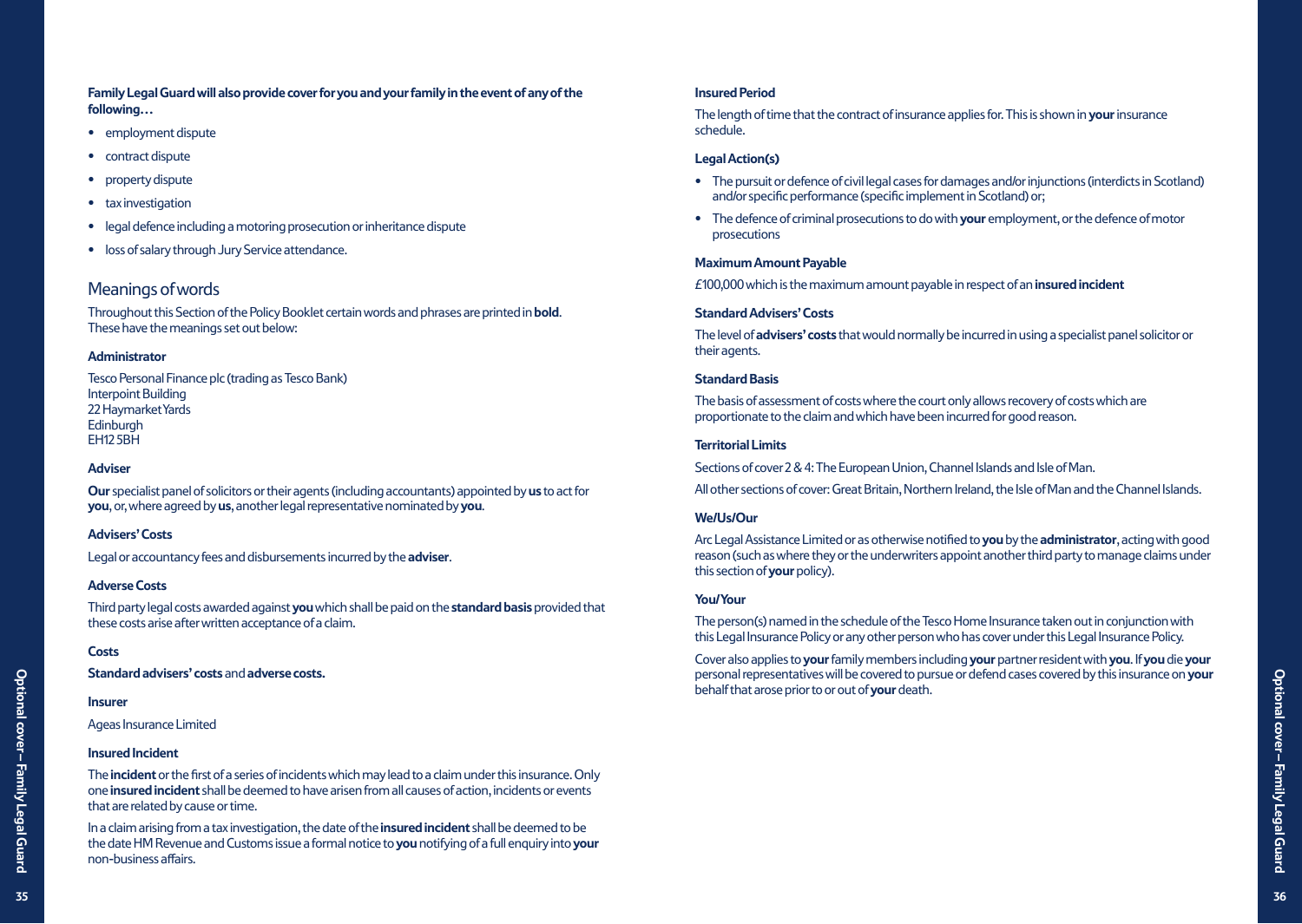#### Terms of cover

This section of **your** insurance policy is arranged and administered by Tesco Personal Finance plc (trading as Tesco Bank) and is underwritten by Ageas Insurance Limited, on whose behalf **we** act. **We** will manage any claims under this policy.

The insurance covers **costs** as detailed under the separate sections of cover, up to the **maximum amount payable** where:

a) The **insured incident** takes place in th**e insured period** and within the **territorial limits** and

b) The **legal action** takes place within the **territorial limits**.

Once **your** claim has been accepted on the terms set out in this section of **your** policy, **we** will appoint one of **our** panel of solicitors, or their agents, to handle **your** case. Should **you** wish to appoint **your** own **adviser**, **you** can only do so once court proceedings are issued or a conflict of interest arises but **you** must obtain approval from **us** before proceeding. If **you** do not obtain **our** approval **your** claim will be rejected. Where **we** agree to **your** own choice of **adviser**, **you** will be liable to pay any **advisers' costs** over and above **our** standard **advisers' costs**.

#### How to make a claim

As soon as **you** have a legal problem that **you** may require assistance with under this insurance **you** should telephone the Claims Helpline on **0345 120 1339** and quote '**Tesco Family Legal Guard'**.

Specialist lawyers are at hand to help **you**. If **you** need a lawyer or accountant to act for **you** and **your** problem is covered under this insurance, the helpline will ask **you** to complete and submit a claim. If **your** problem is not covered under this insurance, the helpline may be able to offer **you** assistance under a private funding arrangement.

In general terms, **you** are required to immediately notify **us** of any potential claim or circumstances which may give rise to a claim. If **you** are in doubt whether a matter constitutes a notifiable claim or circumstance, contact the Claims Helpline.

#### **Conditions**

#### **1. Claims**

- a) **You** must notify claims immediately after **you** become aware of the **incident**. There will be no cover under this policy if, as a result of a delay in reporting the claim or a result of something **you** do or fail to do which prejudices **your** position or the position of the **insurer** in connection with the **legal action**, **your** prospects of succeeding in the case fall to 50% or less, or **our** costs increase above the level that would otherwise be the case. To report a claim **you** must follow the instructions under the 'How to make a claim' section above.
- b) **You** must allow **us** to take over and conduct the legal proceedings in **your** name at any time.
- c) **We** shall appoint the **adviser** to act on **your** behalf.
- Family and the **Signal cover of the Signal Cover Cover Cover Cover Cover Cover Cover Cover Cover Cover Cover Cover Cover Cover Cover Cover Cover Cover Cover Cover Cover Cover Cover Cover Cover Cover Cover Cover Cover Cover** d) **You** must supply all of the information which **we** reasonably require to decide whether a claim may be accepted. If court proceedings are issued or a conflict of interest arises and **you** wish to nominate a legal representative to act for **you**, **you** may do so. Where **you** have elected to use a legal representative of **your** own choice **you** will be responsible for any **advisers' costs** in excess of **our standard advisers' costs**. **We** will advise **you** of what **our standard advisers' costs** are when **you** elect to use a legal representative of **your** choice. The **adviser** must represent **you** in accordance with **our** standard conditions of appointment which are available on request.
- e) The **Adviser** must
	- i) Keep **us** fully advised of all developments and provide such information as **we** may reasonably require.
	- ii) Keep **us** advised of **advisers' costs** incurred.
	- iii) Submit bills for assessment or certification by the appropriate body (for example, the court) if requested by **us**.
	- iv) Where possible, attempt recovery of costs from third parties.
- f) **You** must not negotiate, or settle the claim without **our** written agreement, which will not be withheld without good reason.
- g) If **you** refuse to settle the claim following a reasonable offer, or advice to do so from the **adviser**, **we** may refuse to pay further **costs**.
- h) The **insurer** shall only be liable for **advisers' costs** for work expressly authorised by **us** in writing and undertaken while there are prospects of success.
- i) **You** shall supply all information reasonably requested by the **adviser** and **us**.
- j) **You** are responsible for all legal costs and expenses including **adverse costs** if **you** withdraw from the legal proceedings without **our** written agreement. Any legal costs and expenses already paid under this insurance will be reimbursed by **you**.
- k) **You** must instruct the **Adviser** to provide **us** with all information that **we** ask for and report to **us** as **we** direct.

#### **2. Prospects of Success**

 **You** only have cover under this policy where there is a more than 50% chance of winning the case and achieving a positive outcome.

 At any time **we** may, but only when supported by independent legal advice, form the view that **you** do not have a more than 50% chance of winning the case and achieving a positive outcome. If so, **we** may decline support or any further support. Examples of a positive outcome are:

- a) Being able to recover the amount of money at stake
- b) Being able to enforce a judgement
- c) Being able to achieve an outcome which best serves **your** interests

#### **3. Dual insurance**

 If any claim covered under this policy is also covered by another legal expenses policy, or would have been covered if this policy did not exist, **we** will only pay **our** fair share (rateable portion) of the claim.

#### **4. Cancellation**

 **You** have 14 days from when **you** receive **your** policy documents or enter into this contract, whichever is later, to notify the **administrator** if **you** want to cancel **your** policy. This is known as the cooling-off period. If **you** cancel **your** policy during the cooling-off period, **we** will refund **your** full premium provided **you** have not already made a claim under **your** policy.

 **You** may cancel **your** policy any time after the cooling-off period by notifying the **administrator**, however there will be no refund of premium after the cooling-off period.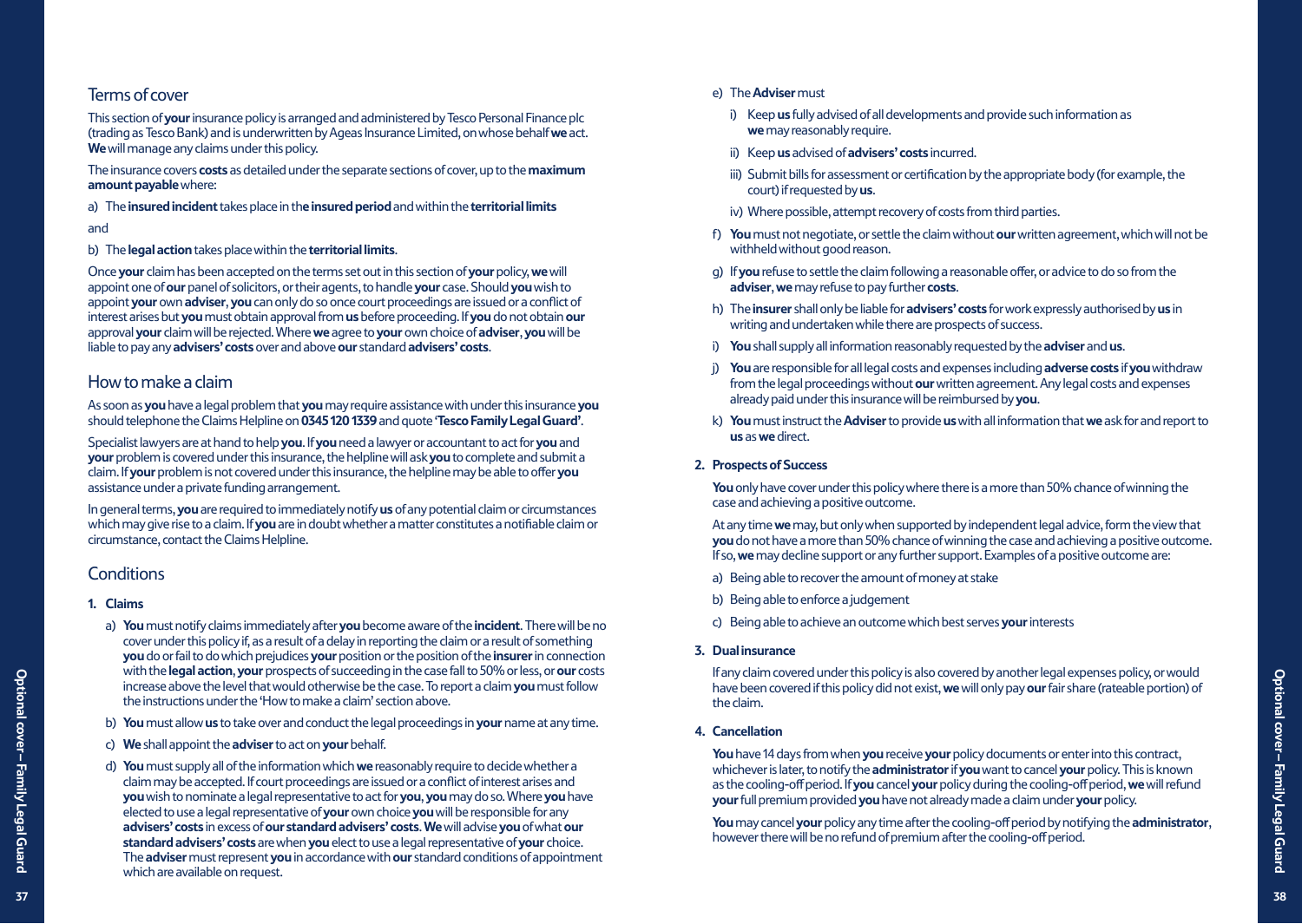If the home insurance policy that this policy is sold in conjunction with is cancelled, this policy will automatically be cancelled.

 **We** or the **administrator** can cancel this policy at any time, for a valid reason or if there are serious grounds to do so, by sending **you** 7 days' notice in writing. **We** or the **administrator** will send the notice to the last known address **we** or the **administrator** have for **you**.

#### **5. Disputes**

 Subject to **your** right to refer a complaint to the Financial Ombudsman Service (see the 'What to do if **you** have a complaint' section at the back of this policy booklet), any dispute between **you** and **us** may, where **we** both agree, be referred to an arbitrator who will be either a solicitor or a barrister. If the parties cannot agree on their choice of arbitrator the Law Society may be asked to make a nomination. The arbitration will be binding and carried out under the Arbitration Act. The costs of the arbitration shall be paid by the person against whom the decision is made.

#### **6. English Law and Language**

 This contract is governed by English Law and the language for contractual terms and communication will be English.

#### Legal helpline

Use the 24 hour advisory service for telephone advice on any personal legal problem of concern to **you** or any member of **your** family normally living with **you**. The helpline will advise on any matter that can realistically be dealt with over the telephone. For example if documentation needs to be reviewed this could not be achieved on the telephone.

Simply telephone **0345 120 1342** and quote '**Tesco Family Legal Guard**'.

For **our** joint protection telephone calls may be recorded and/or monitored.

#### Sections of cover

**1. Employment Disputes**

#### **What is insured:**

**Standard advisers' costs** to pursue a **legal action** against an employer, prospective employer, or ex-employer, arising from a dispute relating to **your** contract of employment or related statutory rights.

 A dispute is deemed to have occurred once all internal dismissal, disciplinary and grievance procedures have been or ought to have been concluded.

#### **What is not insured:**

#### **Claims**

- a) For **standard advisers' costs** of any disciplinary investigatory or grievance procedure connected with **your** contract of employment.
- b) To defend any dispute other than defending a counter claim.
- c) Any dispute relating solely to personal injury.

#### **2. Contract**

#### **What is insured:**

**Costs** to pursue or defend a **legal action** following a breach of a contract **you** have for:

- a) Buying or renting goods or services for **your** private use.
- b) Selling **your** own personal goods.
- c) Buying or selling **your** main home.
- d) Renting **your** main home as a tenant.

#### **What is not insured:**

#### **Claims**

- a) Where the breach of contract occurred before **you** purchased this insurance.
- b) Relating to a lease tenancy or licence to use property or land where **you** act as the landlord.
- c) Relating to **your** business, venture for gain, profession or employment.
- d) Relating to a dispute about either the amount an insurance company should pay to settle an insurance claim or the way a claim should be settled.
- e) Relating to a dispute with any financial services supplier arising from the sale or performance of products and services offered or provided to **you**.
- f) Directly or indirectly arising from constructing buildings or altering their structure, except in relation to disputes where the amount in dispute is less than £5,000 inc. VAT.
- **3. Property**

#### **What is insured:**

#### **Costs** to pursue a **legal action**:

- a) For damages against a person or organisation that causes physical damage to **your** main home or **your** personal effects.
- b) For nuisance or trespass against the person or organisation infringing **your** legal rights in relation to **your** main home.

#### **What is not insured:**

#### **Claims**

- a) The compulsory purchase of, or restrictions or controls placed on property under the order of any government or public or local authority.
- b) Relating to a motor vehicle.
- c) In respect of a contract **you** have entered into.
- **4. Personal Injury**

#### **What is insured:**

A dispute is deemed to have occurred once all internal dismissal, disciplinary and grievance<br>
and the cover of a cover of a cover of a cover of a cover of a cover of a cover of a cover of a cover distribution of the base  **Costs** to pursue a **legal action** following an event resulting in **your** personal injury or death against the person or organisation directly responsible.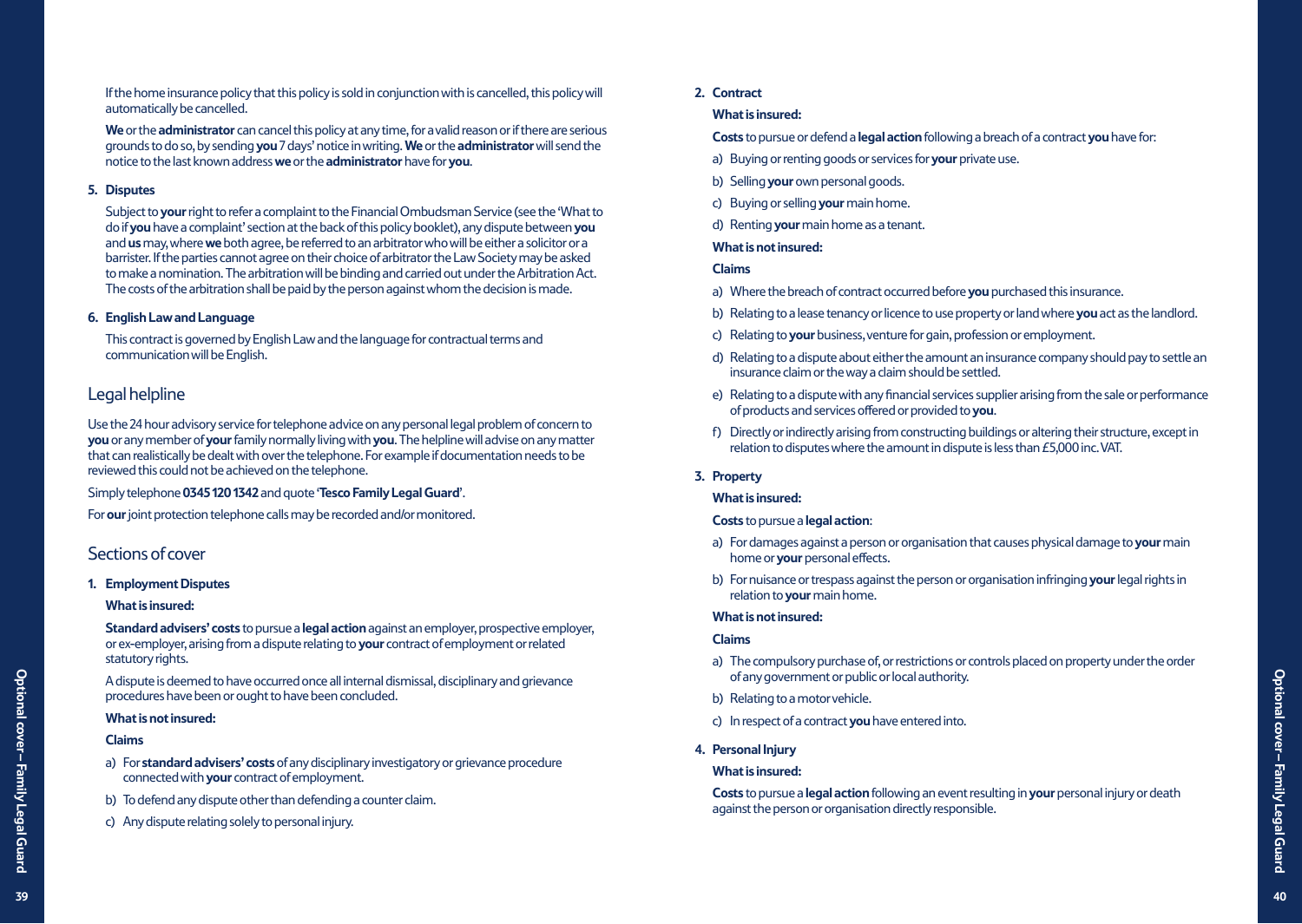#### **What is not insured:**

#### **Claims**

Arising from medical or clinical treatment, advice, assistance or care

#### **5. Tax**

#### **What is insured:**

**Standard advisers' costs** incurred by an Accountant if **you** are subject to a formal aspect or full enquiry into **your** personal tax affairs.

This cover applies only if **you** have:

- a) Maintained proper, complete, truthful and up to date records
- b) Made all returns at the due time
- c) Provided all information that the HM Revenue and Customs reasonably requires

#### **What is not insured:**

#### **Claims**

#### Arising from or relating to:

- i) An investigation by the Special Investigation Office or the Special Compliance Office of HM Revenue and Customs
- ii) The submission of returns or accounts where the HM Revenue & Customs levy a penalty or claim for interest or which contain negligent misstatements
- iii) A tax avoidance scheme
- iv) **Your** business or any venture for gain by **you**

#### **6. Legal Defence**

#### **What is insured:**

#### **Costs**

- a) in a **legal action** to defend **your** legal rights in the following circumstances:
	- i) Arising out of **your** work as an employee:
		- Prior to being charged when dealing with the police or Health & Safety Executive or others with the power to prosecute
		- In a prosecution brought against **you** in a court of criminal jurisdiction
		- In a civil action brought against **you** for compensation under section 13 of the Data Protection Act 1998
		- In civil proceedings brought against **you** under legislation for unlawful discrimination
	- ii) Arising out of a motoring prosecution brought against **you**
- b) To defend **your** legal rights:
	- i) In a formal investigation or disciplinary hearing brought against **you** by any trade association or professional or regulatory body
	- ii) In a dispute over something left to **you** in a will

#### **What is not insured:**

#### **Claims**

- a) Where **you** are being prosecuted for alleged offences involving:
	- i) driving without motor insurance, or a valid licence to drive
	- ii) assault, violence or dishonesty
	- iii) the manufacture, dealing in or use of alcohol, illegal drugs, indecent or obscene materials
	- iv) illegal immigration
	- v) offences under Part 7 of the Proceeds of Crime Act 2002 (money laundering)
- b) For parking offences
- **7. Absence from work**

#### **What is insured:**

 **We** will pay up to £100 per day, or part thereof, for the duration **you** are off work to attend any court, tribunal, arbitration, disciplinary hearing or regulatory proceedings at the request of the **adviser**, or while attending jury service, less any amount recoverable from the court or tribunal, subject to a maximum payment of £1,000.

### General exclusions

#### **1. There is no cover where:**

- a) **You** fail to comply with the Conditions of this section of **your** insurance policy
- b) **You** should have known when first buying this insurance that the circumstances leading to a claim under this insurance already existed
- c) An estimate of **advisers' costs** of acting for **you** is more than the amount in dispute
- d) **Advisers' Costs** or any other costs and expenses incurred which have not been agreed in advance or are above those for which **we** have given **our** prior written approval

#### **2. There is no cover for:**

- a) Claims over loss or damage where that loss or damage is insured under any other insurance
- b) Claims made by or against **your** insurance advisor, the **insurer**, the **adviser** or **us**
- c) Any claim **you** make which is false or fraudulent or exaggerated
- d) Defending **legal actions** arising from anything **you** did deliberately or recklessly
- e) **Costs** if **your** claim is part of a class action or will be affected by or will affect the outcome of other claims

#### **3. There is no cover for any claim arising from or relating to:**

- a) A dispute between **you** and someone **you** live with or have lived with
- b) Fines, penalties or compensation
- c) Defamation
- d) An application for a judicial review
- e) Defending or pursuing new areas of law or test cases
- f) Patents, copyright, trademarks, passing off, trade or service marks, registered designs, secrecy and confidential information

**Optional cover – Family Legal Guard**

Optional cover - Family Legal Guard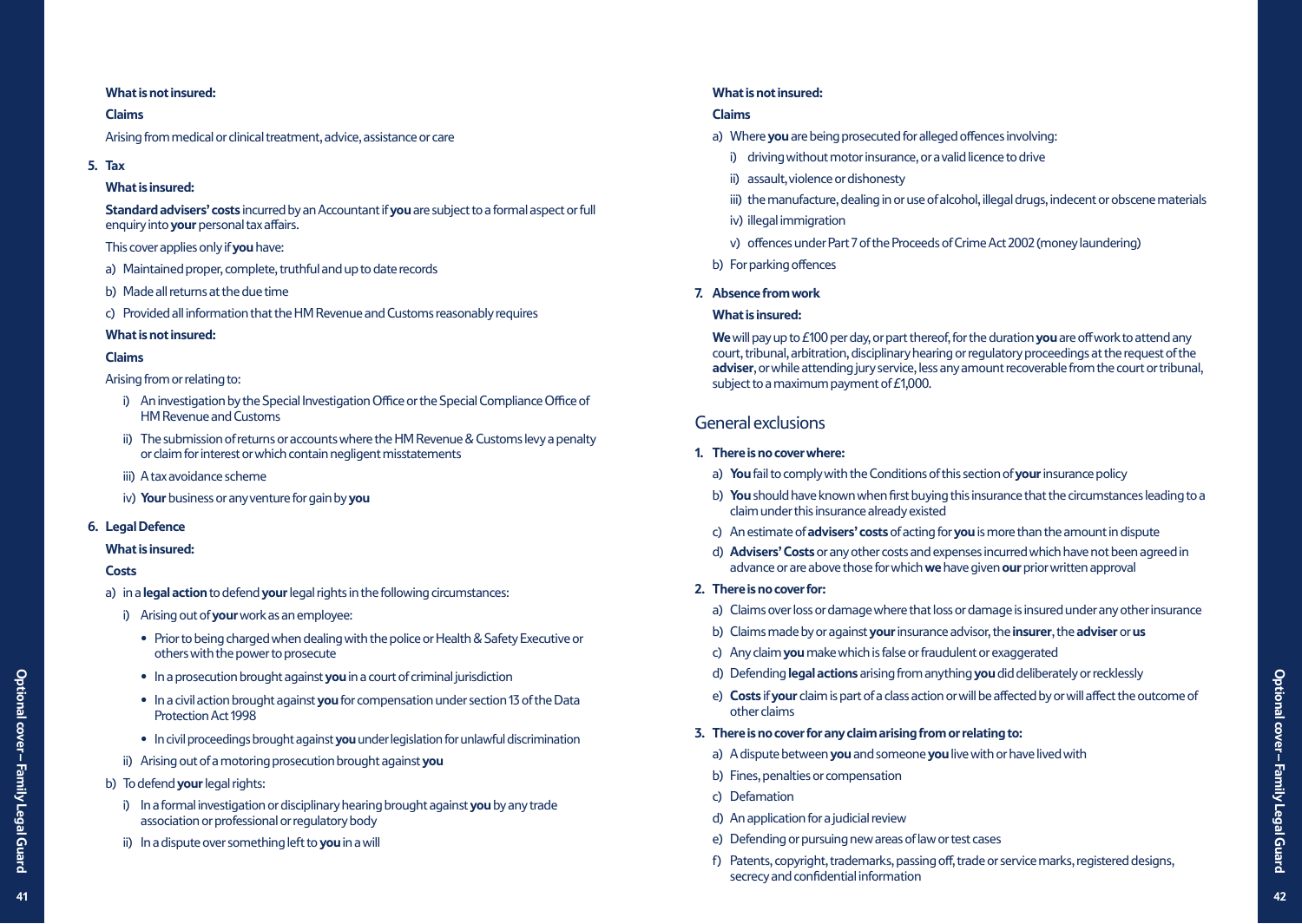#### Authorisation

**We** are authorised and regulated by the Financial Conduct Authority. **Our** registration number is 305958.

Ageas Insurance Limited is authorised by the Prudential Regulation Authority and regulated by the Financial Conduct Authority and the Prudential Regulation Authority. Their registration number is number is 202039.

**You** can check this on the Financial Services Register by visiting the website www.fca.org.uk/firms/systems-reporting/register or by contacting the FCA on 0800 111 6768 or the PRA on 0207 601 4878.

#### **Financial Services Compensation Scheme**

**We** and the **insurer** are covered by the Financial Services Compensation Scheme (FSCS). If **we** or the **insurer** cannot meet **our** liabilities, **you** may be entitled to compensation from the scheme. **You** can get more information on the Financial Services Compensation Scheme at www.fscs.org.uk or by calling 0800 678 1100 or 0207 741 4100.

### **Home Emergency cover**

(This cover only applies if shown in **your schedule**.)

#### **Introduction**

This policy is provided by Tesco Personal Finance (trading as Tesco Bank) and is underwritten by Inter Partner Assistance S.A. (**IPA**) which is fully owned by the AXA Assistance Group. Inter Partner Assistance is a Belgian firm authorised by the National Bank of Belgium and subject to limited regulation by the Financial Conduct Authority.

Throughout this section of the Policy Booklet certain words and terms in bold have a particular meaning. These are set out in Section C.

This section of the Policy Booklet, together with the **Policy Schedule** forms a contract of insurance between **you** and **IPA** (the policy). Please read this section carefully so **you** can make sure **you** know what is covered under this policy, in return for **you** paying or agreeing to pay any relevant premium.

If **you** have any queries, please call the **administrator** on the customer services number 0345 674 6666 or AXA Assistance (UK) Ltd on 0330 123 1963.

| A. How do l   | <b>B. Policy</b>                                                                                                                                                                                                                                | <b>C. Policy</b>                                                                                                                                                                                                            |
|---------------|-------------------------------------------------------------------------------------------------------------------------------------------------------------------------------------------------------------------------------------------------|-----------------------------------------------------------------------------------------------------------------------------------------------------------------------------------------------------------------------------|
| make a claim? | coverage                                                                                                                                                                                                                                        | <b>information</b>                                                                                                                                                                                                          |
|               | • Internal plumbing<br>and drainage<br>• External drainage<br>• Electrical emergency<br>• Security<br>$\bullet$ Pest<br>• Gas central heating<br>breakdown<br>• Electrical heating breakdown<br>• Oil fired central heating<br><b>Breakdown</b> | • General definitions<br>• General exclusions<br>• General conditions<br>• Creating access<br>$\bullet$ Your contracts<br>• Compensation scheme<br>-Duration<br>-Cancellation<br>$-$ The law that applies<br>to this policy |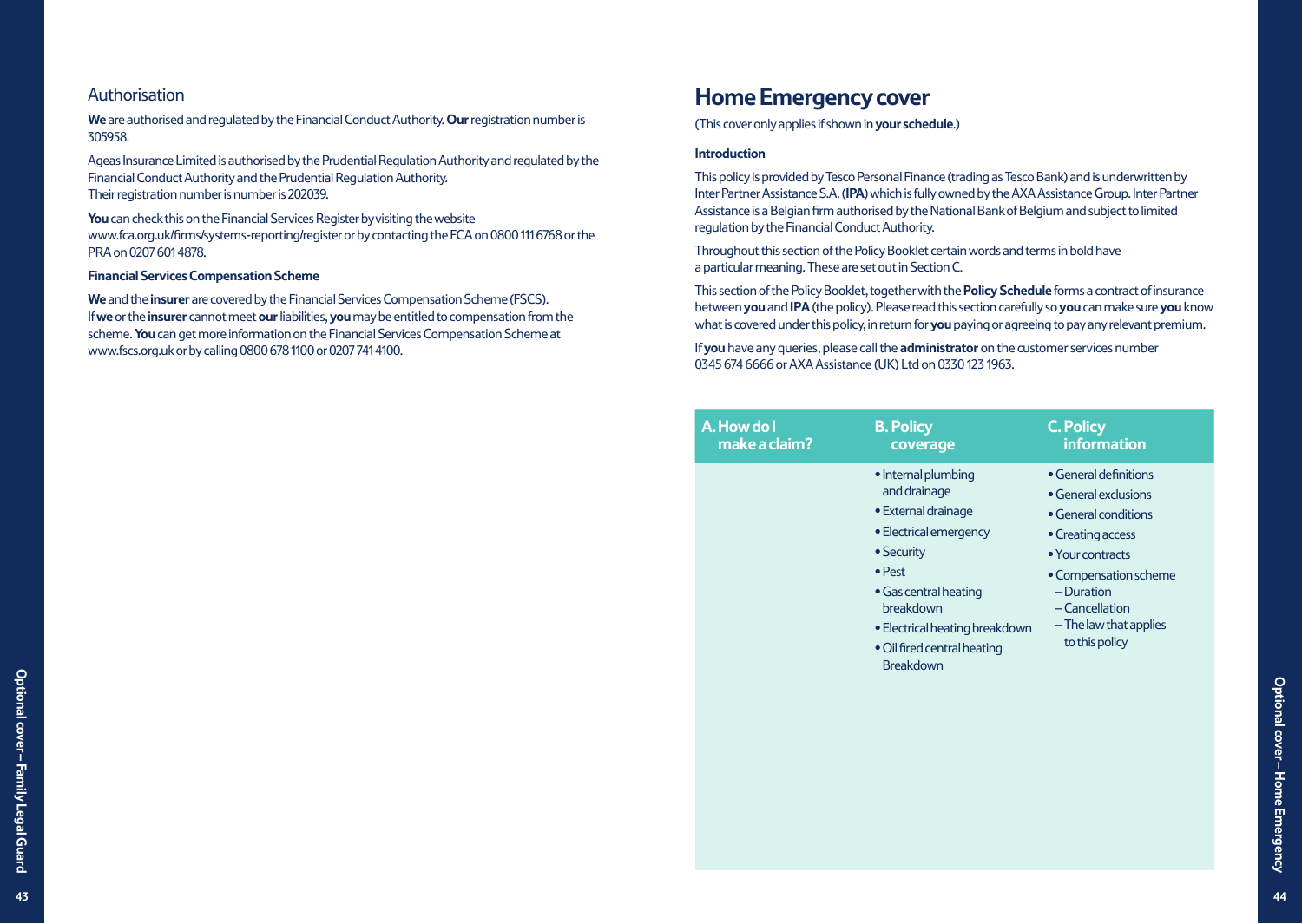## A. How do I make a claim?

- 1. If an **incident** occurs at **your property**, which is covered by **your policy**, please call the claims number on **0330 123 1963** and **we** will arrange for the **incident** to be dealt with in accordance with the terms and conditions of **your policy**.
- 2. Claims must be made by **you** or a person calling on **your** behalf. Please call **us** as soon as **you** are aware of the **incident**. **We** will not be able to cover the costs of any work where the work, or the person carrying out the work, has not been authorised by **us** in advance.
- 3. Please have **your** policy number ready when **you** call. The **engineer** may also ask to see **your Policy Schedule** when he/she arrives at **your property**.

## B. Policy coverage

### Internal plumbing and drainage

#### **Cover definitions**

**Internal plumbing and/or drainage**: the water pipework, water storage and above ground waste water drainage systems within **your property**, including the soil vent pipe(s) for **your property.**

#### **What is covered**

**You** are covered for **emergencies** relating to **your** internal plumbing and/or drainage, which result in total loss of water to **your property**, total loss of water to **your** kitchen taps, blocked drainage, leaks or loss of toilet facilities in **your property**. The **engineer** will carry out repairs to resolve the immediate **incident**.

#### **Examples of claims covered**

- Blocked toilet
- Leaking pipe
- Leaking soil vent pipe
- Blocked waste pipe
- Leaking toilet
- Leaking internal stop tap
- A total blockage to all sinks
- Drain down and isolate a leaking cold water tank/hot water cylinder

#### **Claims limit**

- Up to £1,000 per claim
- No limit to the number of claims
- **Hotel accommodation**
- If **your** home is uninhabitable for more than 48 hours as a result of a claim under this section of **your** policy, **we** will reimburse **you** for hotel costs (room only) up to £200. This is in addition to the **claims limit**.

### Internal plumbing and drainage (continued)

#### **What is not covered (see also the General Exclusions)**

- a) replacement of water tanks/radiators, thermostatic radiator valves or hot water cylinders;
- b) replacement of sanitary ware (e.g. basins and toilet bowls);
- c) an individual blocked sink;
- d) frozen pipes which have not resulted in a leak or permanent blockage;
- e) showers including the shower unit, controls, outlet or shower head;
- f) domestic appliances and their inlet/outlet pipes;
- g) smells and noises from pipework or drains;
- h) leaking overflow pipes;
- i) any dripping tap which requires repairing;
- j) repairs to **your** external water supply pipe

#### **Additional Information**

For repairs to **your** underground supply pipe outside **your property**, **your** water company may provide this service subject to their terms and conditions and **you** should refer to them for details.

If any loss, damage or expense covered under the Internal Plumbing and Drainage section of **your** policy is also covered by any other insurance or maintenance contract, **you** must provide **us** with full details of the other contract. The **underwriter** will not pay more than its fair share of any claim, calculated on a proportionate basis based on the amount of cover for the claim under this policy and the amount of cover under any other contract.

**Flats and Apartments** – If **you** live in a flat or apartment, cover is only limited to the inside of **your** flat/apartment which is solely owned by **you**.

### External drainage

#### **Cover Definitions**

**External drainage**: the underground drainage pipes for which **you** are legally responsible that solely serves **your property** (i.e. are not shared) that are within **your property** boundary but that are not beneath or inside any building or outbuilding.

**Temporary reinstatement**: the re-filling of any necessary excavation to leave the ground level and safe. This does not include the like-for-like reinstatement of decorative elements such as hard or soft landscaping, drives, pathways, walls, flower beds or lawns. The **engineer** will advise if any damage is likely to occur.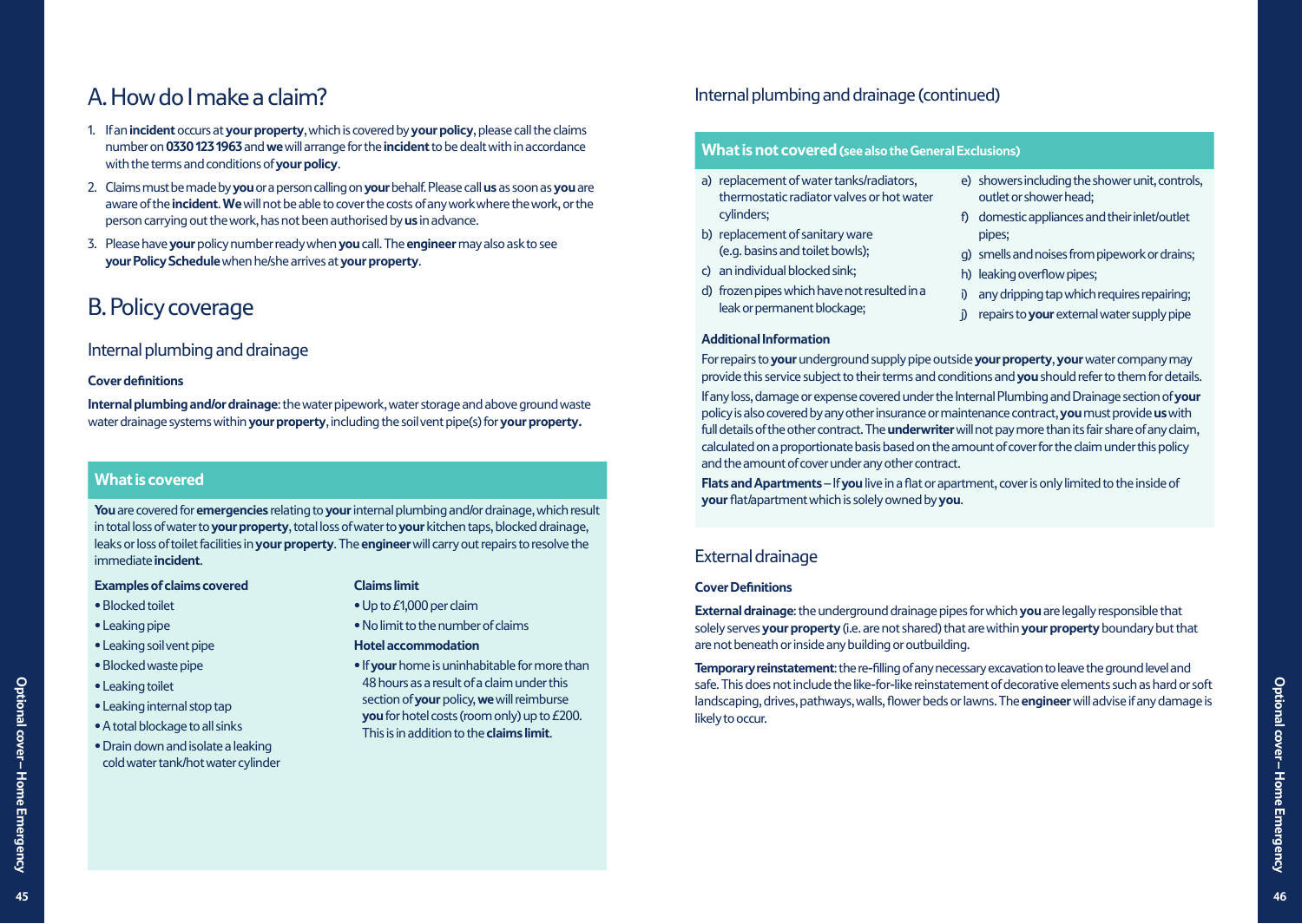### External drainage (continued)

#### **What is covered**

**You** are covered for **emergencies** relating to a total blockage to or collapse of **your** underground external drainage pipes. The **engineer** will resolve the immediate problem to leave the drain running clear, this will be by clearing the drain or repairing or replacing the damaged section of waste pipe. This will include temporary reinstatement of any excavations carried out as part of the claim.

#### **Examples of claims covered**

- Total blockage to an external underground
- drainage pipe • Total collapse of an external underground
- drainage pipe
- Up to £1,000 per claim

**Claims limit** 

- No limit to the number of claims
- **Hotel accommodation**
- If **your** home is uninhabitable for more than 48 hours as a result of a claim under this section of **your** policy, **we** will reimburse **you** for hotel costs (room only) up to £200. This is in addition to the **claims limit**.

#### **What is not covered (see also the General Exclusions)**

- a) drains (sewers) for which **you** do not have sole responsibility, including the lateral or shared drains/sewers, and drains/sewers that are above ground and/or outside of **your property** boundary;
- c) external guttering, rainwater downpipes, rain water drains and soakaways; d) drain clearance where **you** have previously
- been advised of the need to install access points (e.g. rodding eye, manhole etc.) at **your** cost.
- b) frozen pipes which have not resulted in a leak or permanent blockage;

#### **Additional Information**

This cover is for repairs to alleviate the immediate problem and to prevent any further immediate damage. **We** will not cover any additional repair work, for example to prevent the problem from happening again or to restore **your** external drainage system to an adequate functional standard. For example, a blocked drain will be left running clear but if the drain needs to be realigned to avoid the problem recurring, this is not covered.

If any loss, damage or expense covered under the External Drainage section of **your** policy is also covered by any other insurance or maintenance contract, **you** must provide **us** with full details of the other contract. The **underwriter** will not pay more than its fair share of any claim, calculated on a proportionate basis based on the amount of cover for the claim under this policy and the amount of cover under any other contract.

**Flats and Apartments** – Flats and apartments are not eligible for External Drainage Emergency Cover.

#### Electrical emergency

#### **Cover Definitions**

**Electrical emergency**: failure of the electricity supply affecting all sockets and lighting on one or more electrical circuits within **your** home.

**Domestic electrical wiring**: the permanent 240 volt electrical supply system within **the property**, but beyond (and not including) the electricity company's supply meter, and supplying electrical power including fuse boxes.

#### **What is covered**

**You** are covered for an electrical emergency or breakdown of the domestic electrical wiring that results in the failure of electricity supply affecting all sockets and lighting on one or more electrical circuits, including permanent damage caused by a power cut.

- **Examples of claims covered** • **Breakdown** of fuse box • Lost power to circuit • Permanent damage to the domestic electrical wiring caused by a power cut **Claims limit** 
	- Up to £1,000 per claim
	- No limit to the number of claims
	- **Hotel accommodation**
	- If **your** home is uninhabitable for more than 48 hours as a result of a claim under this section of **your** policy, **we** will reimburse **you** for hotel costs (room only) up to £200. This is in addition to the **claims limit**.

#### **What is not covered (see also the General Exclusions)**

- a) any electrical **breakdown** or failure that does not leave one or more electrical circuits totally without electricity in **your** home;
- b) any temporary power cut to **the property** that has not caused damage to **your** electrical supply system within **the property**;
- c) the resetting of circuit breakers which can be reset by **you**;
- d) repairs or replacements of wall sockets, switches and light bulb sockets;
- e) all non permanent wiring within the home;
- f) any wiring/electrics within and to sheds, greenhouses, detached garages, detached outbuildings and other garden structures;
- g) routine electrical maintenance tasks;
- h) any part of **your** electrical supply system within **the property** that the approved **engineer** cannot access or cannot be maintained safely and in line with relevant building regulations; for example:
	- **your** possessions, such as storage boxes or furniture that prevent the **engineer** from carrying out any necessary repair;
	- the original wiring installation did not meet the then current regulation at its time of installation.

**Optional cover – Home Emergency**

Optional cover-Home Emergency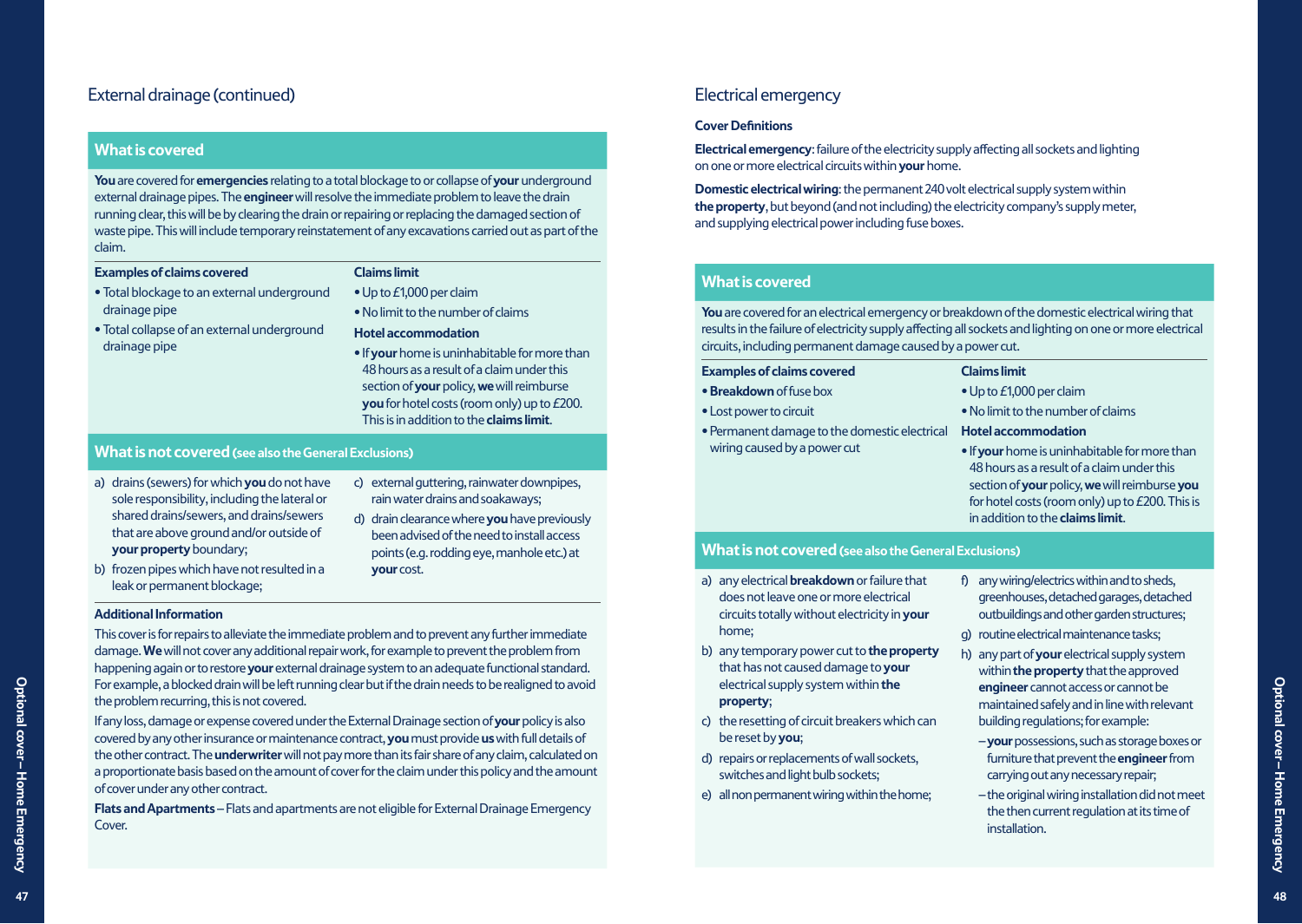#### **Security**

#### **Cover Definitions**

**Security incident:** damage to external doors and windows that leave **your property** unsecure.

#### **What is covered**

**You** are covered for **emergencies** relating to the security of **your property**. In the event of a security **incident**, **we** will protect **your property** from further damage and/or make sure **the property** is secure.

| <b>Examples of claims covered</b>             | <b>Claims limit</b>                |
|-----------------------------------------------|------------------------------------|
| • Boarding up broken glazing in order to make | • Up to $E1,000$ per claim         |
| the property secure                           | • No limit to the number of claims |
| • Repair of a garage door to make the         |                                    |
| property secure                               |                                    |

• Making **the property** secure in the event of loss of keys for external doors that are **your** responsibility

#### **What is not covered (see also the General Exclusions)**

- a) the replacement of locks as a result of theft or loss of keys to **the property**;
- b) loss of keys for any non-permanent structures, greenhouses, sheds or communal/shared areas;
- c) loss of keys if **the property** is secure and not vulnerable to intruders;
- d) doors (and windows) which do not secure **the property**, such as internal porch doors, internal doors and internal conservatory doors;
- e) broken glazing to windows that are inaccessible;
- f) replace a garage door or repair/ replacement of the electrical unit powering a garage door.

#### **Additional Information**

**Flats and Apartments** – If **you** live in a flat or apartment, cover is only limited to the inside of **your** flat/apartment which is solely owned by **you**.

#### Pest

#### **Cover Definitions**

#### **Pest Infestation:** an infestation of pests at **the property**.

**Pests:** brown or black rats, house or field mice, grey squirrels, wasps and hornets nests in **your property**.

#### **What is covered**

**You** are covered for pest infestation **emergencies** in **your property**. In the event of a pest infestation, **we** will remove and control the pest infestation.

#### **Examples of claims covered**

- Contamination by pests inside **your property** including an attached garage/outbuilding that are **your** responsibility
- **Claims limit**
- Up to £1,000 per claim
	- No limit to the number of claims
- Wasps/hornets nests in the garden

#### **What is not covered (see also the General Exclusions)**

- a) non covered pests (e.g. ants, cockroaches, bedbugs, fleas, spiders, flies, birds, bees);
- b) rats and/or mice outside **the property** e.g. non-permanent structures, greenhouses, sheds or communal/shared areas;
- c) any pest contamination where **you** are not able to confirm to **us** the type of pest concerned;
- d) any damage caused by pests;
- e) any pest infestation where **you** have not taken reasonable hygiene measures to prevent a pest contamination, where recommendations have previously been made by **us**.

#### **Additional Information**

**Flats and Apartments** – If **you** live in a flat or apartment, cover is only limited to the inside of **your** flat/apartment which is solely owned by **you**.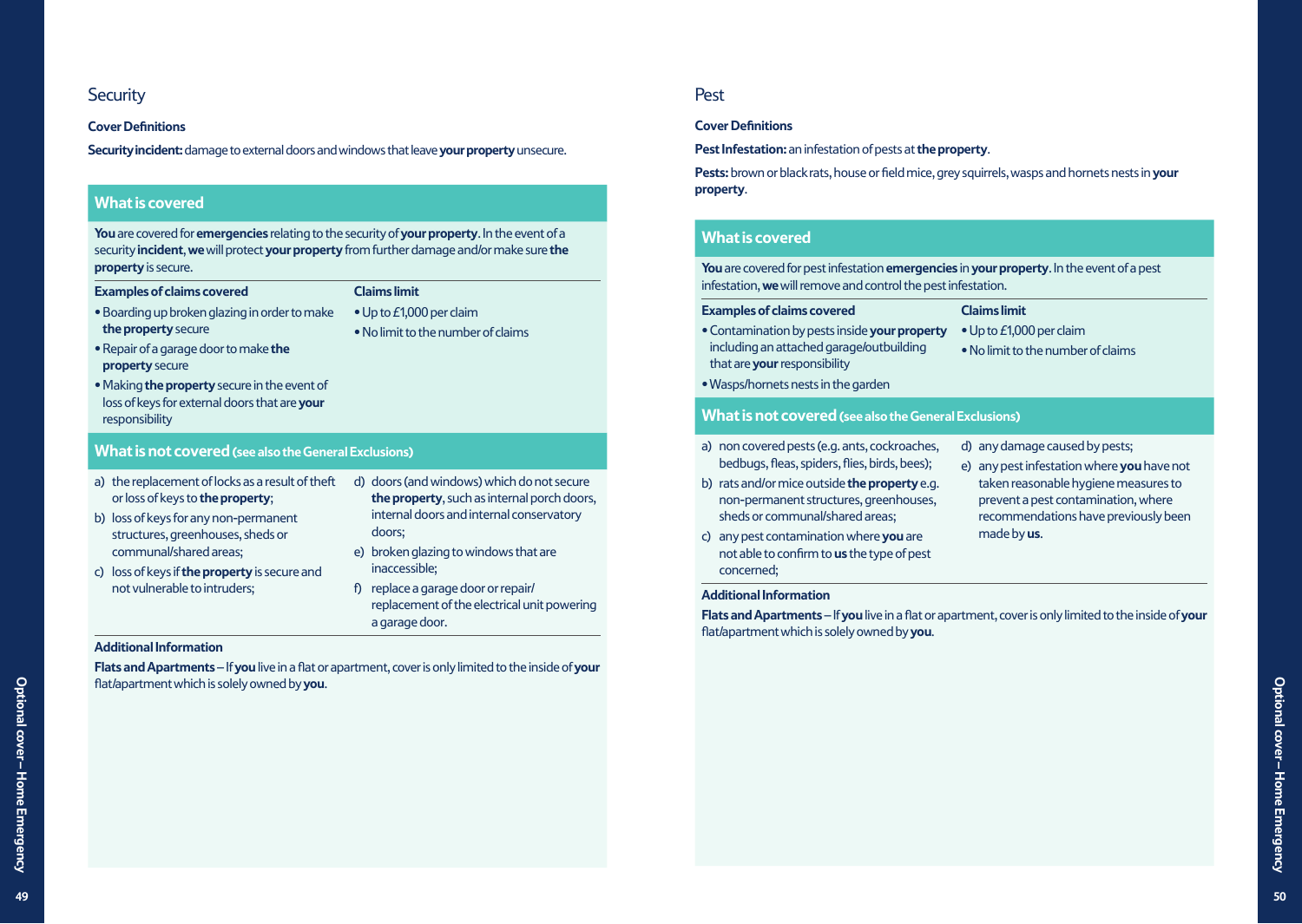#### Gas central heating breakdown

**If you think you have a gas leak (i.e. it is an emergency), you MUST immediately call the National Gas Emergency Service on 0800 111 999. The National Gas Emergency Service will attend your property and isolate the leak.** 

#### **Cover Definitions**

**Beyond Economic Repair (BER) (applies to the boiler only)**: Upon making a claim, the total cost of parts (including VAT) required to repair the boiler will be determined by **us** using reputable suppliers. If this cost exceeds 85% of the manufacturer's current retail price (or if this is not available, the average current retail price available through leading UK suppliers) for a boiler of the same or similar make and model to **your** boiler or the then current version of **your** boiler, it will be deemed to be beyond economical repair.

**Domestic gas central heating boiler system (boiler and/or system):** the private domestic gas central heating boiler system, supplying **your property**, fired by natural gas, with a permissible output of up to 60 kW/hr and the drain down and isolation of leaking water tanks, radiators and hot water cylinders.

#### **What is covered**

A **breakdown** of **your** boiler and/or system. Claims will be dealt with by a Gas Safe registered engineer who will repair or replace the relevant part or parts of **your** boiler and/or system.

#### **Examples of claims covered**

- A **breakdown** of the boiler and/or system
- Replace heat exchanger
- Replace boiler zone valve
- Repair motorised valves
- Drain down and isolate leaking water tanks, radiators and hot water cylinders

#### **Claims limit**

- Up to £1,000 per claim
- No limit to the number of claims

Gas central heating breakdown (continued)

#### **What is not covered (see also the General Exclusions)**

- a) repair or replacement of **your** boiler if this has been deemed to be **beyond economic repair**;
- b) replacing the boiler and/or system;
- c) repair/replacement of water tanks, radiators, radiator valves and hot water cylinders;
- d) immersion heaters, combination cylinders, elson tanks, thermal storage units, (e.g. Gledhill Boilermate), unvented hot water cylinders (e.g. Range Powermax), or their controls;
- e) separate gas heaters providing hot water;
- f) LPG gas;
- g) dual-purpose boilers (e.g; AGA, Rayburn);
- h) warm air heating system;
- i) under floor heating;
- j) fan convector heating;
- k) heated towel rails;
- l) combined heat and power systems;
- m) sludge/scale/rust within the boiler and/or system or damage caused by any other chemical composition of the water;

#### **Additional Information**

n) any other gas appliance (with the exception of gas fires forming part of a back boiler);

- o) a **breakdown** when an **engineer** has previously identified that remedial/ maintenance work is required to prevent a future **breakdown**;
- p) any part of the boiler and/or system which is not possible for the **engineer** to work on safely;
- q) parts of the boiler and/or system where it is impossible or impractical to access because of its position such as the boiler is inaccessible due to the installation of fitted units;
- r) frozen pipes within the system which have not resulted in a leak or permanent blockage;
- s) boilers which are still working, but **you** suspect may be about to **breakdown** (such as a noise has developed);
- t) adjustment of timing and temperature controls;
- u) venting of radiators.

**Beyond Economical Repair** – If upon making a claim **your** boiler is deemed to be **beyond economic repair**, the **underwriter** will pay an amount towards the cost of a new boiler. If **your**

If **your** boiler is between 6 and 10 years old **we** will pay **you** £100 including VAT. As soon as **we** declare **your** boiler **beyond economic repair**, **we** will no longer be able to cover **your** boiler and/or

system. **Your** whole policy will continue without gas central heating **breakdown** cover.

existing boiler is less than 6 years old **we** will pay **you** £250 including VAT.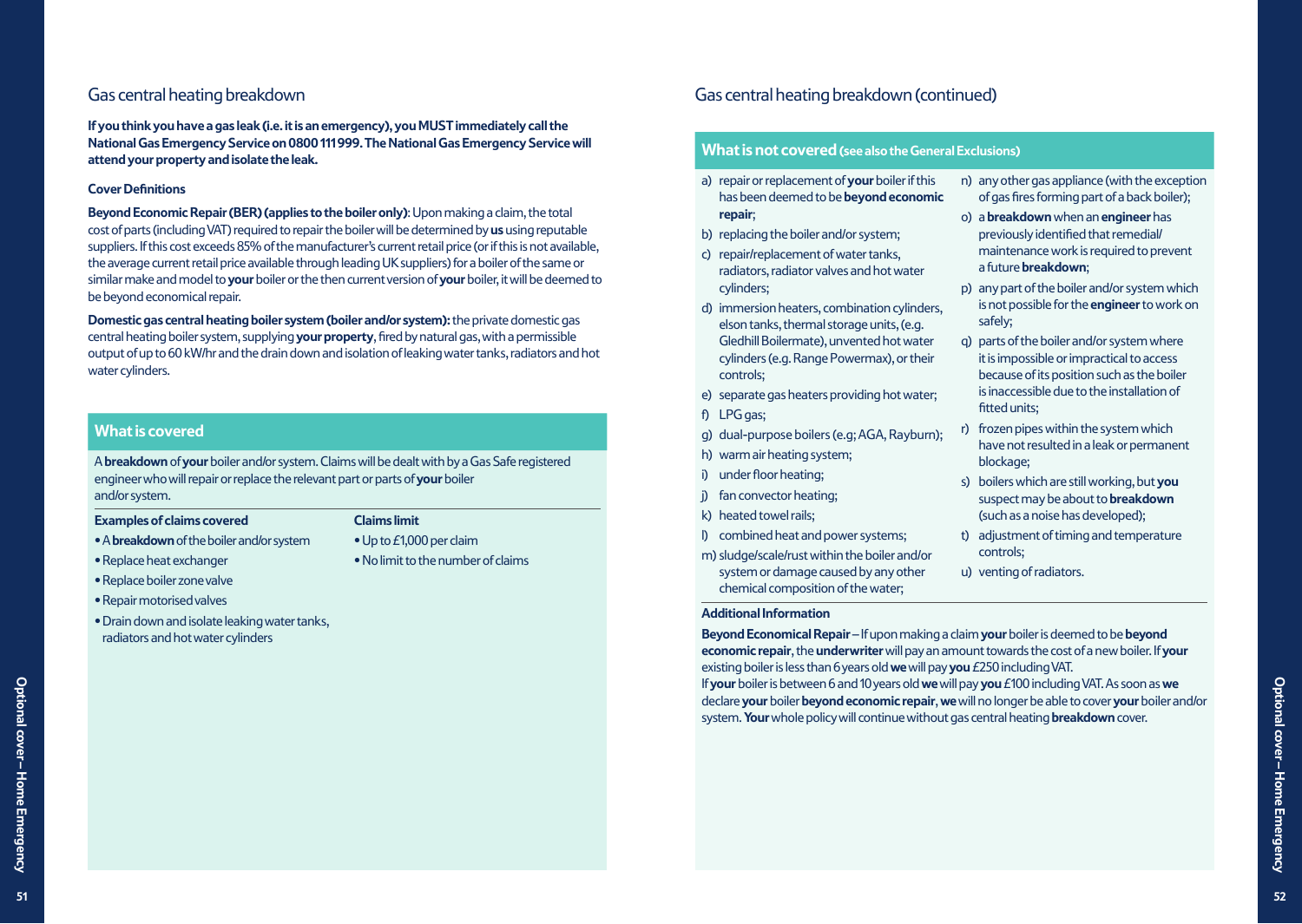#### Electrical heating breakdown

#### **Cover Definitions**

**Domestic electrical storage/panel heater (heater):** Storage heaters/panel heaters that are secured to the wall and permanently wired in and which are permanently sourced by the mains electricity supply. This includes convection storage heaters, storage heaters incorporating fans and combination storage/panel heaters. It also includes the electrical supply circuit supplying power only to storage heaters/panel heaters.

#### **What is covered**

In the event of a **breakdown** of **your** heater **we** will repair or replace the part(s) of **your** heater or replace the heater.

#### **Examples of claims covered**

#### **Claims limit**

• Up to £1,000 per claim

• No limit to the number of claims

- Repair/replace thermostat
- Repair/replace heating element
- Repair/replace heater
- Repair/replace thermal link
- Repair/replace permanent wiring to the storage/panel heaters

#### **What is not covered (see also the General Exclusions)**

- a) domestic electrical appliances;
- b) any portable and fixed heating not permanently wired in, energy management systems, warm air heating systems, Electrotech and Smartheat systems, wet systems and underfloor heating;
- c) heated towel rails, infra red heaters, electric fires, skirting or kickspace floor heaters;
- d) air conditioning units;
- e) immersion heaters;
- f) cosmetic damage to the casing of domestic electrical storage/panel heaters or timer switches;
- g) failure or **breakdown** of timers for domestic electrical storage/panel heaters where there is a manual override facility;
- h) the resetting of circuit breakers which can be reset by **you**;
- i) any adjustment required to the temperature controls of heaters or Economy 7 switches.

#### Oil fired heating breakdown

#### **Cover Definitions**

**Beyond Economic Repair (BER) (applies to the boiler only):** Upon making a claim, the total cost of parts (including VAT) required to repair the boiler will be determined by **us** using reputable suppliers. If this cost exceeds 85% of the manufacturer's current retail price (or if this is not available, the average current retail price available through leading UK suppliers) for a boiler of the same or similar make and model to **your** boiler or the then current version of **your** boiler, it will be deemed to be beyond economical repair.

**Oil Fired Central Heating boiler system (boiler and/or system):** The private oil central heating boiler, supplying **your property**, fired by oil, with a permissible output of **your** boiler is 73.3kw/h and the drain down and isolation of leaking radiators.

**Heat Exchanger:** A tubular or finned container that the hot gasses from the combusted oil pass through and heat the water within.

**Water Jacket:** A double skinned metal container that forms the combustion chamber that absorbs the heat from the burning oil and transfers it to the water within.

#### **What is covered**

A **breakdown** of the boiler and/or system. Claims will be dealt with by an AXA Assistance (UK) Ltd approved oil engineer who will repair or replace the relevant part or parts of **your** central heating system.

#### **Examples of claims covered** • A **breakdown** of the boiler and/or system

• Up to £1,000 per claim

**Claims limit** 

- Loss of water pressure within the boiler due to No limit to the number of claims a fault with a boiler
- Drain down and isolate radiators
- Repair or replacement of fire safety valves
- Repair or replacement of motorised valves

**Optional cover – Home Emergency**

Optional cover-Home Emergency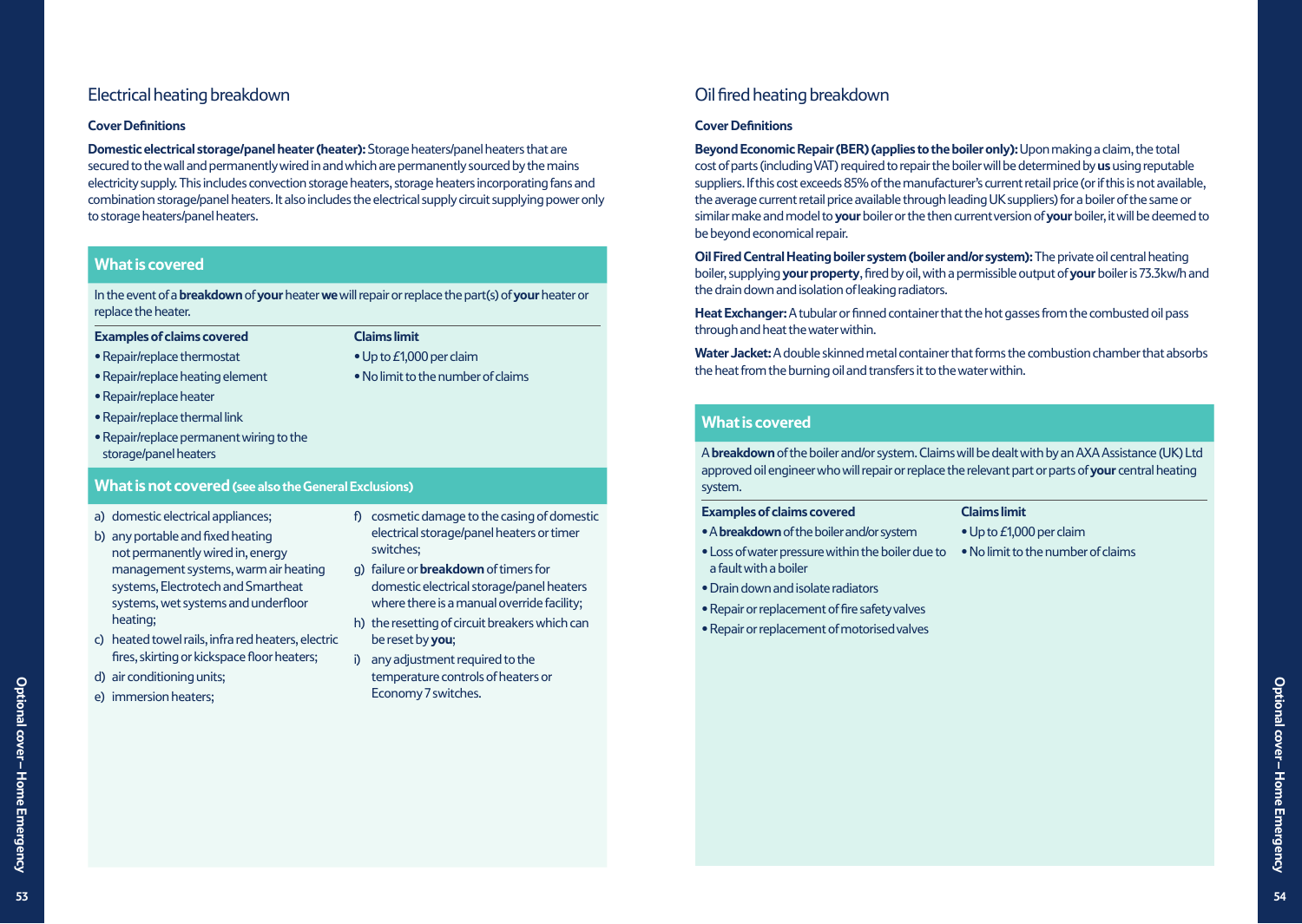#### **What is not covered (see also the General Exclusions)**

- a) repair or replacement of **your** boiler if this has been deemed to be **beyond economic repair**;
- b) other appliances such as cookers and fires;
- c) repair or replacement of water tanks, radiators, radiator valves, and water
- d) cosmetic damage;

cylinders;

- e) any **breakdown**, fault, damage or destruction caused by the boiler and/ system being allowed to run out of oil or by the use of unsuitable fuel;
- f) boilers which are still working but **you** suspect maybe about to **breakdown** (such as a noise has developed);
- g) any losses caused by any delays caused by **our** suppliers or their agents in obtaining spare parts that are not immediately available;
- h) any costs for the repair of the boiler covered by a manufacturer, supplier, installer or repairer guarantee or warranty;
- i) any part of the boiler and/or system (including pipes and ducts) which are too difficult to access safely, or it are impossible or impractical to maintain because of their position;
- j) any routine maintenance, cleaning and servicing;
- k) the repair or replacement of convector heaters, towel rails, separate heaters providing hot water and dual purpose boilers e.g. Aga's and Rayburn's.
- l) the replacement of the expansion tank;
- m) plastic and metal oil tanks and their associated pipework and contents;
- n) repair or replacement of the water jacket or heat exchanger;
- o) flues, except balanced flues which are integral to the boiler;
- p) any component which covered by a manufacturer, supplier, installer or repairer guarantee or warranty ;
- q) damage being caused by hard water/ sludge/scale/rust within the boiler and/or system;
- r) the de-scaling of central heating pipes, adjustment to the timing and temperature controls of the boiler and/or system, venting (bleeding) of radiators, the addition of corrosion inhibitors;
- s) any item not forming part of the boiler and/or system e.g. water pumps installed separately.

#### **Additional Information**

**Beyond Economical Repair** – If upon making a claim **your** boiler is deemed to be **beyond economic repair**, the **underwriter** will pay an amount towards the cost of a new boiler. If **your** existing boiler is less than 6 years old **we** will pay **you** £250 including VAT. If **your** boiler is between 6 and 10 years old **we** will pay **you** £100 including VAT. As soon as **we** declare **your** boiler **beyond economic repair**, **we** will no longer be able to cover **your** central heating system. **Your** whole policy will continue without oil fired central heating cover.

## C. Policy information

#### General Definitions

Certain words within these terms and conditions have a particular meaning, as shown below. Each time **we** use these words they will have the same meaning wherever they are used in **your** policy:

**Administrator:** Tesco Personal Finance plc (trading as Tesco Bank), Interpoint Building, 22 Haymarket Yards, Edinburgh EH12 5BH.

**AXA Assistance (UK) Ltd:** The Quadrangle, 106-118 Station Road, Redhill, Surrey RH1 1PR, United Kingdom. AXA Assistance (UK) Ltd is the claims handler and is responsible for appointing the authorised repairer or contractor.

**Breakdown**: a sudden and unforeseen mechanical or electrical malfunction which results in the unit or system no longer working.

**Beyond Economic Repair**: Upon making a claim, the total cost of parts (including VAT) required to repair the boiler will be determined by **us** using reputable suppliers. If this cost exceeds 85% of the manufacturer's current retail price (or if this is not available, the average current retail price available through leading UK suppliers) for a boiler of the same or similar make and model to **your** boiler or the then current version of **your** boiler, it will be deemed to be beyond economical repair.

**Claims limit**: the maximum amount that the **underwriter** will pay for each claim as set out in the relevant policy coverage section of this policy. Any **claims limit** referred to in this policy includes the cost of call-out, labour, materials and VAT, as applicable.

**Emergency/ies**: sudden and unforeseen damage to something in **your property** covered by **your** policy, which immediately:

- a) exposes **you** to a risk to **your** health; or
- b) creates a risk of loss of or damage to **your property**; or
- c) makes the buildings uninhabitable.

**Engineer(s)**: the person(s) employed and/or authorised by AXA Assistance (UK) Ltd to deal with **yourincident**.

**FCA:** Financial Conduct Authority.

**Policy Schedule: Your** Tesco Bank Home Insurance policy schedule, which should be read in conjunction with these terms and conditions.

**Property**: the private home, garage and domestic outbuildings (excluding sheds, greenhouses, non-permanent structures) within **the property** boundary at the address shown on **your Policy Schedule**. The extent of **your property** will be that which is wholly within **your** control and **you** are wholly responsible for. In the case of a policy which is for a flat, **the property** is defined as the area within **your property** boundary, excluding the communal or service duct areas.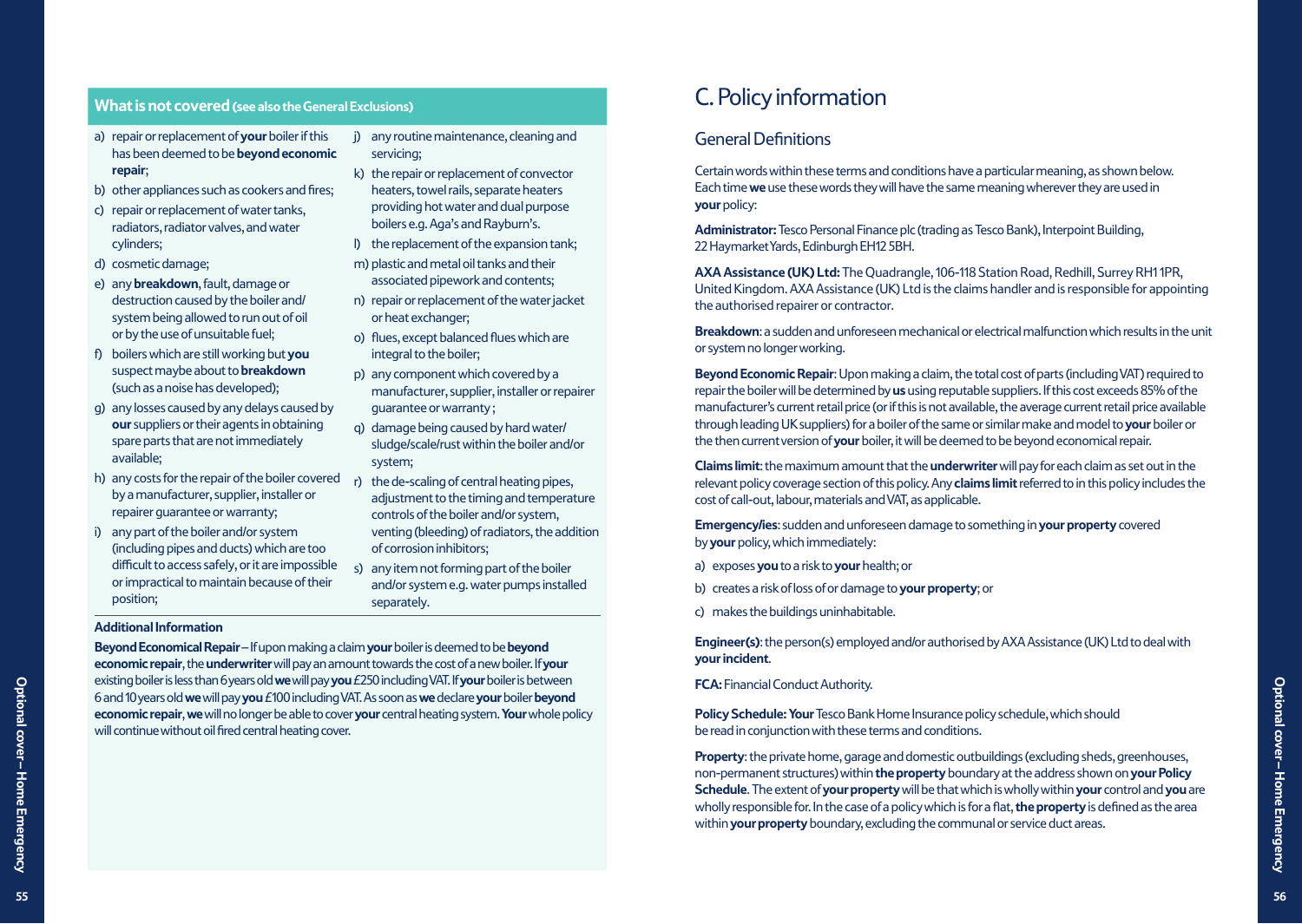**Underwriter**: This policy is provided by Tesco Personal Finance (trading as Tesco Bank) and is underwritten by Inter Partner Assistance S.A. (IPA) which is fully owned by the AXA Assistance Group. Inter Partner Assistance is a Belgian firm authorised by the National Bank of Belgium and subject to limited regulation by the Financial Conduct Authority**.**

**We/us/our**: Inter Partner Assistance SA, The Quadrangle, 106-118 Station Road, Redhill, Surrey RH1 1PR and/or its service provider AXA Assistance (UK) Ltd, of the same address. AXA Assistance (UK) Ltd will arrange for **you** to receive the Home Emergency services described in this Policy using authorised contractors.

**You/your**: the person(s) who has the benefit of this policy.

#### General Exclusions

The following are also excluded from cover and therefore the **underwriter** will not be liable for any of the following:

- a) any item not forming part of **your** policy coverage as detailed in 'What is Covered?';
- b) any event, loss or damage arising from circumstances known to **you** before **your** policy start date;
- c) any costs/activities in excess of the **claims limit** or any other limit specified in 'What is Covered?'. **You** are responsible for agreeing and settling these costs directly with the **engineer**;
- d) any losses caused by any delays in obtaining spare parts and any losses as a result of an **incident** covered by this policy other than those direct costs expressly covered by this policy, unless caused by **our** negligence or that of **our** agents and suppliers, including the failure to search all of **our** stockists for a spare part.
- e) systems/equipment/appliances that have not been installed, serviced or maintained regularly according to British Standards and/or manufacturer's instructions; or that are subject to a manufacturer's recall;
- f) any replacement or permanent repair of an item where the defect or failing is covered under warranty. The emergency or temporary repair will still be carried out where possible;
- g) instances where a repair/replacement is only necessary due to changes in legislation/health and safety guidelines;
- h) any defect, damage or **breakdown** caused by malicious or wilful action, negligence, misuse or third party interference, including any attempted repair or modification to the elements covered by this policy, which does not comply with British Standards;
- i) the costs of any work carried out by **you** or persons not authorised by **us** in advance;
- j) any parts not supplied by **us**. **Our engineer** is able to fit suitable alternative parts supplied by **you** at the time of the visit (so long as it is covered within the claim and policy coverage);
- k) normal day-to-day maintenance of the items covered by **your** policy at **your property**, for which **you** are responsible;
- l) any situation where due to health and safety, a specialist person is required, e.g. where asbestos is present;
- m) any loss in the event of damage occurring where **the property** has remained unoccupied for 60 or more consecutive days;
- n) any loss arising from subsidence, heave of the site or landslip caused by:
	- bedding down of new structures;
	- demolition or structural repairs or alterations to **the property**;
	- faulty workmanship or the use of defective materials;
	- river or coastal erosion;
- o) any loss or damage arising as a consequence of:
	- war, invasion, act of foreign enemies, terrorism, hostilities (whether war is declared or not), civil war, rebellion, revolution, insurrection, coup, riot or civil disturbance;
	- ionising radiation or contamination by radioactivity from any nuclear fuel or from any nuclear waste from combustion of nuclear fuel, the radioactive toxic explosive or other hazardous properties of any explosive nuclear assembly or its nuclear component;
	- any defect, loss or damage occasioned by fire, lightning, explosion, tempest, flood, earthquake, impact or other extraneous causes, unless the consequences of any of these are expressly stated to be included elsewhere;
- p) unless specifically mentioned under 'What is covered?', loss, damage or indirect costs arising as a result of disconnection from or interruption to the gas, electricity or water mains services to **the property**, for example a power cut to **your** neighbourhood;
- q) any investigative work, where the **incident** which caused **you** to claim has already been resolved;
- r) The following are not covered;
	- i) pumps including; sewerage pumps, drainage pumps, shower pumps, any associated electrics or valves,
	- ii) water softeners,
	- iii) waste disposal units, macerators
	- iv) cesspits, septic tanks and any outflow pipes;
	- v) vacuum drainage systems;
	- vi) swimming pools or decorative features including ponds, fountains and any associated pipes, valves or pumps;
	- vii) ground, air and water source heat pump systems
	- viii) power generation systems and their associated pipework, pumps, panels and controls including: solar panels and/or wind turbines; combined heat and power systems (systems that generate electricity and heat at the same time).

**Optional cover – Home Emergency**

Optional cover-Home Emergency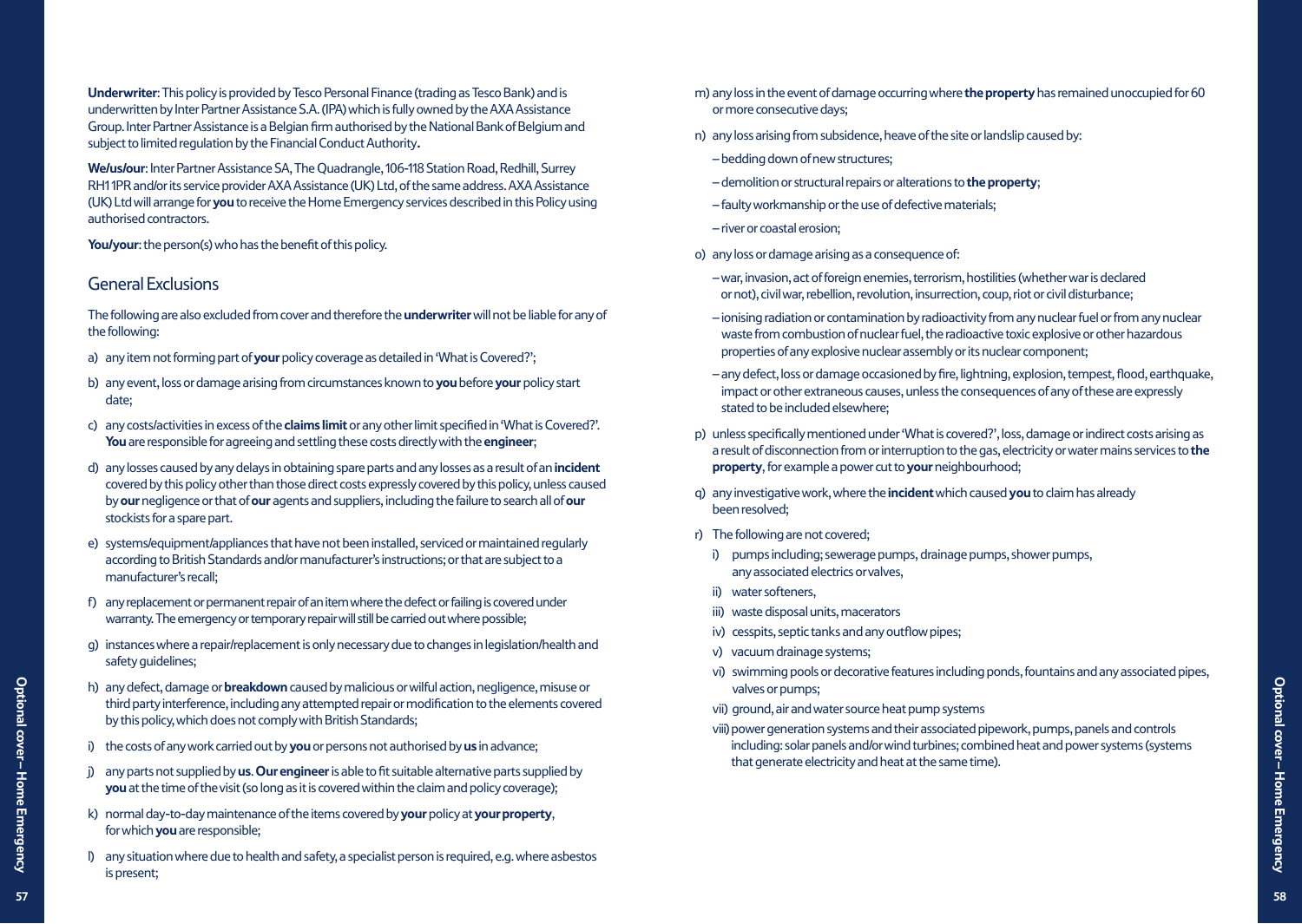### General Conditions

#### **Creating access**

Upon arrival at **your property**, the **engineer** will locate the source of the **incident**. If direct access is not available, for instance if there are floor tiles or floorboards in the way, the **engineer** will need to create access. If **you** want **our engineer** to do this, **you** will be asked to confirm it in writing while the **engineer** is at **your property**. Unless stated in the 'What is Covered?' sub-sections of the Policy Coverage section, this policy does not provide **you** with cover for any damage which may be caused to **the property**, its contents, fixtures, fittings, floorings or sanitary ware (unless such damage is as a result of **our engineer's** negligence). If **you** do not want **our engineer** to create access, **we** will be unable to progress **your** claim until **you** have arranged for access to be made.

#### Your contracts

#### **Your contract with the insurer**

**You** must co-operate with IPA in obtaining reimbursement of any costs they incur under the terms of this cover, which may have been caused by the action of a third party, against whom **you** have a legal right of action.

#### **Compensation Scheme**

Inter Partner Assistance SA and AXA Assistance (UK) Ltd are covered by the Financial Services Compensation Scheme (FSCS). If Inter Partner Assistance SA or AXA Assistance (UK) Ltd cannot meet their obligations **you** may be entitled to compensation under the scheme. For this type of policy the scheme covers 90% of any claim with no upper limit. For further information see www.fscs.org.uk or telephone 0800 678 1100 or 0207 741 4100.

#### **Duration**

This cover will continue for the period specified on **your Policy Schedule**. **You** have certain rights to cancel the policy, and these are set out below.

#### **Cancellation**

**You** have a 14 day cooling-off period from the receipt of **your** policy booklet to cancel cover. To exercise **your** right to cancel during the cooling-off period please contact the **administrator**  on 0345 674 6666 or write to the **administrator** at Freepost RSJB-RZZY-HTJB, Tesco Bank Customer Service, P. O. Box 276, Newcastle Upon Tyne NE12 2BT, who will also arrange a refund of **your** premium subject to an **insured** having not made any claims under the policy.

**You** may cancel this policy at any time by calling the **administrator** on 0345 674 6666 or writing to the **administrator** at Freepost RSJB-RZZY-HTJB, Tesco Bank Customer Service, P. O. Box 276, Newcastle Upon Tyne NE12 2BT. However unless it is cancelled within the 14 day cooling-off period there will be no refund in premium. In the event that the household insurance policy sold in conjunction with this policy is cancelled this policy will automatically be cancelled.

**We** or the **administrator** can cancel this insurance at any time, for a valid reason or if there are serious grounds to do so, by giving **you** seven days' written notice to **your** last known address. Examples of valid reasons or serious grounds may include, but are not limited to:

- Non payment of premium (including missed direct debit payments) that is not resolved following our reminders.
- Failing to comply with the policy conditions, as outlined in the policy booklet.
- **You** make or try to make a fraudulent claim under **your** policy;
- **You** are abusive or threatening towards **our** staff;
- Failing to cooperate and/or provide the necessary information required to enable **us**, or the **administrator**, to administer **your** policy, claim or investigate fraud.

**We** will continue to honour any claims made before cancellation. If **we** or the **administrator** do cancel this insurance **you** will receive a refund of a proportion of the premium for the rest of the **period of insurance**.

#### The Law that Applies to this Policy

This agreement is governed by the laws of England. All correspondence will be communicated in English for the duration of **your** policy.

#### What to do if you have a complaint?

If **you** have a complaint about **your** Home Emergency Cover or service **you** can write to the Customer Relations Manager, who will arrange an investigation on behalf of the General Manager, at: Inter Partner Assistance SA, The Quadrangle, 106-118 Station Road, Redhill, Surrey RH1 1PR, UK or telephone **01737 815913** or email: **homeemergencycomplaints@axa-assistance.co.uk**

If **you** are not satisfied with **our** final decision regarding **your** complaint or **you** have not received **our** final decision within eight weeks, **you** can write to:

Financial Ombudsman Service Exchange Tower Harbour Exchange Square London E14 9SR

www.financial-ombudsman.org.uk

Following the complaints procedure does not affect **your** legal rights.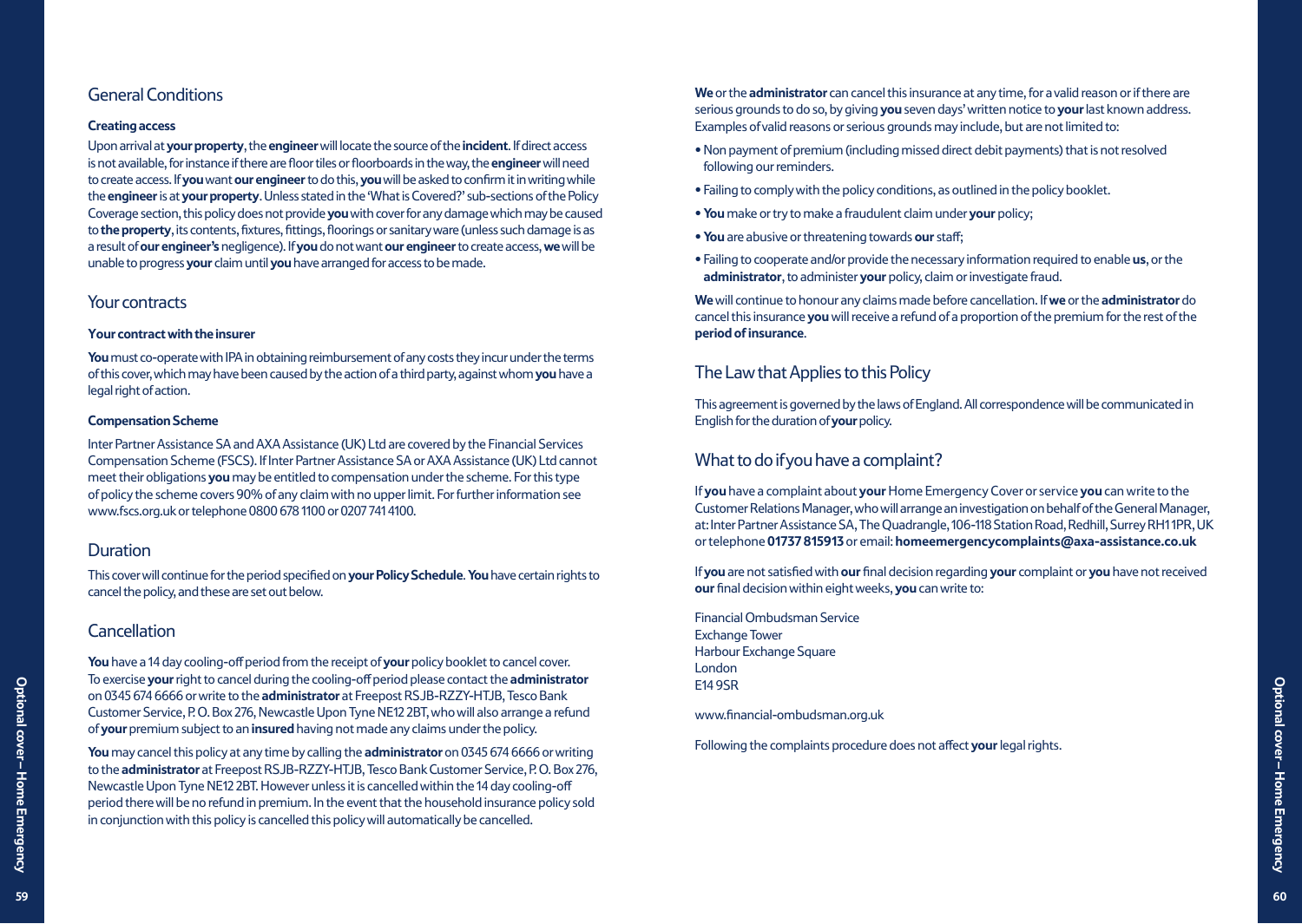### **Data Protection Notice**

This notice contains important information about the use of **your** personal information. Please make sure that **you** read this notice carefully. In this notice **we** and **us** and **our** means Tesco Personal Finance plc (trading as Tesco Bank), as well as the insurer and service provider named in **your** current **schedule**, and any holding companies, subsidiaries or linked companies. 'Personal information' means any information given to **us** about **you**, by **you** or anyone else in connection with the particular service or product that **we** are providing to **you**.

By taking out Tesco Bank Home Insurance, **you** confirm that **we** may use **your** personal information in the ways outlined in this notice. As the terms of this notice will also apply to anyone else covered by **your** policy, **you** should also show this notice to anyone else whose personal information **you**  give to **us** and ensure that **you** have their consent to provide their personal data, including sensitive personal data, where necessary.

**Your** privacy is very important to **us**. **We** promise to respect and protect **your** personal information and try to make sure that **your** details are accurate and kept up to date. You should let us know whenever your personal details change.

#### How we use your personal information

**We** will use personal information which has been given to **us** to manage **your** insurance policy, other Tesco Bank products and associated services, including handling underwriting and claims and issuing policy renewal documents to **you**. These activities may involve **us** releasing personal information to other insurers, regulatory authorities or agents providing services to **us** or on **our** behalf. Some of these agents may be based outside the EEA but **we** will make provision for **your** personal information to be protected whilst being transferred to and processed in these countries.

**We** will also use the information **you** have provided including name, address and Clubcard number to search **our** records to find a Clubcard number for **you**. **We** may access and use information (including transactional information) from **your** Tesco Clubcard to allow **us** and **your** insurer to assess **your** premium at quotation and on renewal. This will only be used to have a positive impact on **your** premium.

**We** may use **your** personal information, the information about **your** use of **our** products and services, and data obtained from third parties such as credit reference agencies, to carry out research and analysis about **our** products and services, as well as to service **your** needs in connection with **your** policy. **We** may use email, telephone, post or other means to do this.

To provide **you** with quotations or to assess **your** insurance application and the terms on which cover may be offered, and to process claims and maintain **your** policy during the period of insurance and at renewal **we** may obtain information about **you** from third parties such as credit reference agencies. The agencies may record **our** enquiries. This will not affect **your** credit rating.

#### Marketing purposes

If **you** agree to receive marketing, **we** may use **your** information and data obtained from third parties such as credit reference agencies to provide **you** with tailored offers and quotations and to keep **you** informed of products and services that may be of interest to **you**. The agencies may record **our** enquiries. This will not affect **your** credit rating. **We** will retain **your** information for this purpose for a reasonable time, which may be after **your** policy has lapsed.

If **you** would like to change **your** marketing preference please call the customer services line shown on **your** policy documents and on **our** website. **You** may contact **us** at any time to give notice to stop data being used for marketing purposes.

#### Sharing your information

**We** may release **your** personal information to others:

1. if **we** need to do this to manage **your** policy with **us** (as set out above)

- 2. in connection with any research or analysis that **we** are carrying out (as mentioned above)
- 3. where **we** need to do so in order to prevent fraud (as mentioned below)
- 4. if **we** are required or permitted to do this by law (for example, if **we** receive a legitimate request from the police or another authority)
- 5. in other circumstances where **you** have given **your** permission.

If **we** change the way that **we** use **your** personal information, **we** will write to **you** to let **you** know. If **you** do not agree to that change in use, **you** must let **us** know as soon as possible.

### Monitoring and recording calls

**We** may monitor or record telephone calls to improve **our** service and to detect and prevent fraud.

### Sharing information to prevent fraud

**We** may share information which **we** hold and which has been supplied to **us** in connection with any application for insurance that **you** have made or any insurance policy which **you** have with **us**  (including the renewal of any policy which **you** have with **us**) with the Claims and Underwriting Exchange register, run by the Insurance Database Service Limited (IDS Ltd) and other similar databases or fraud prevention agencies established for the same purpose. The aim is to help **us**  check information that is given to **us** and to prevent or detect crime, including fraud. When **we** process **your** request for insurance cover or when **you** make a claim, **we** may search these registers. If **you** give inaccurate details or fraud is suspected this may be shared with fraud prevention agencies, and may also be used by other organisations to make decisions about **you** and others in **your** household on credit, insurance (including claims), debt tracing, and to prevent crime. If such companies suspect fraud, **we** will share **your** relevant personal information with them. **We** may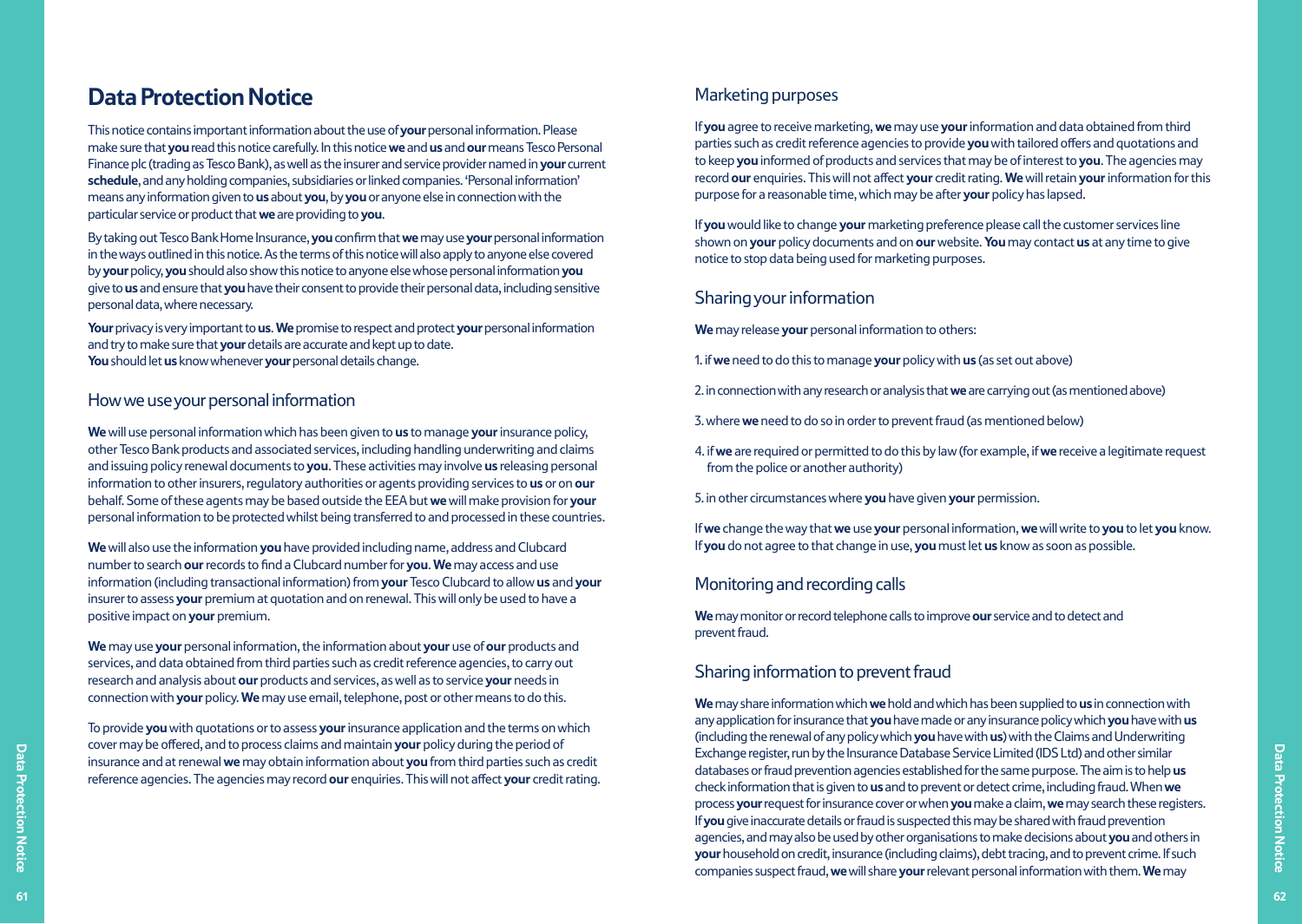research, collect and use data about **you** from publically available sources, including social media and networking sites. **We** may use this data for the purposes of fraud detection and prevention. Under the conditions of **your** policy, **you** must tell **us** about any **incident** (such as an accident or theft), whether or not **you** think it is likely to give rise to a claim.

When **you** tell **us** about an **incident**, **we** will pass information relating to that **incident** to these registers.

#### Dealing with others on your behalf

To help **you** to manage **your** insurance policy, **we** will deal with **you** or **your** husband, wife or civil partner or any other person whom **we** believe to be acting for **you** if they call **us** on **your** behalf in connection with **your** policy and answer **our** security questions.

#### Sensitive information

Some of the personal information that **we** ask **you** to provide may be sensitive personal data, as defined by the Data Protection Act 1998. Sensitive personal data may include information relating to **your** health, race, religion and any criminal convictions that **you** have. **We** will only **use** sensitive personal data about **you** for the specific purpose of dealing with **your** policy and to provide the services described in **your** policy documents.

#### Further information

**You** are entitled to receive a copy of the information **we** hold about **you**. If **you** would like a copy of **your** information held by an insurer or service provider listed in **your schedule** or if **you** would like to receive further details of the fraud prevention and other databases **we** access or contribute to**,**  please contact the Data Protection Officer at the relevant address shown on **your schedule.**

If **you** would like a copy of **your** information held by Tesco Bank, please contact the Data Protection Officer for Tesco Bank at the following address:

Freepost RSJB-RYLK-JKUX Tesco Bank Data Protection Officer **P.O. Box 277** Newcastle Upon Tyne NE12 2BU

**644**<br> **634**<br> **644 644 644 644 644 644 644 644 644 644 644 644 644 644 644 644 644 644 644 644 644 644 644 644 644 644 644 644 644 644 644 644 644 644 644** In all cases please give **your** name, address and (if **you** have one) **your** insurance policy number. **You**  may be charged an administration fee of up to £10. Details will be provided at the date of request. **We** will respond within 40 calendar days of receiving **your** request.

### **What to do if you have a complaint**

In this complaints section **we**, **us** and **our**, mean the **administrator** as specified in this policy booklet, as well as the insurers named in **your** current **schedule** and any holding companies, subsidiaries or linked companies.

If **you** have experienced a problem in relation to **your** Tesco Bank Insurance policy, **we** will aim to sort it out as quickly and fairly as possible. **We** have the following complaint procedure which **you** can follow if **you** are dissatisfied with the service **you** have received.

#### **Step 1: Let us know**

If **you** have a complaint about **your** policy:

- telephone Tesco Bank on **0345 674 6666**; or
- write to Tesco Bank at the address shown below: Freepost RSJB-RYLK-JKUX

Tesco Bank Complaints P. O. Box 277 Newcastle Upon Tyne NF<sub>12</sub> 2BU

If **you** have a complaint about **your** claim:

- contact **your** Claim Handler first. **You** will find their details on any letters they have sent to **you**; or
- write to the Claims Manager who will ensure that the matter is dealt with at a senior level. The address can be found on any letters that **you** have received.

Where possible **we** will always aim to resolve **your** complaint when **you** first contact **us**, however, some complaints may take longer to resolve. If for any reason **you** remain dissatisfied with **our**  written response or **you** have not received a final response letter within 8 weeks, **you** should escalate the matter as outlined in Step 2.

#### **Step 2: Contact the Financial Ombudsman Service**

If **you** are not satisfied with **our** final decision regarding **your** complaint or **you** have not received **our**  final decision within eight weeks, **you** can write to:

Financial Ombudsman Service Exchange Tower Harbour Exchange Square London E14 9SR

www.financial-ombudsman.org.uk

Following the complaints procedure does not affect **your** legal rights.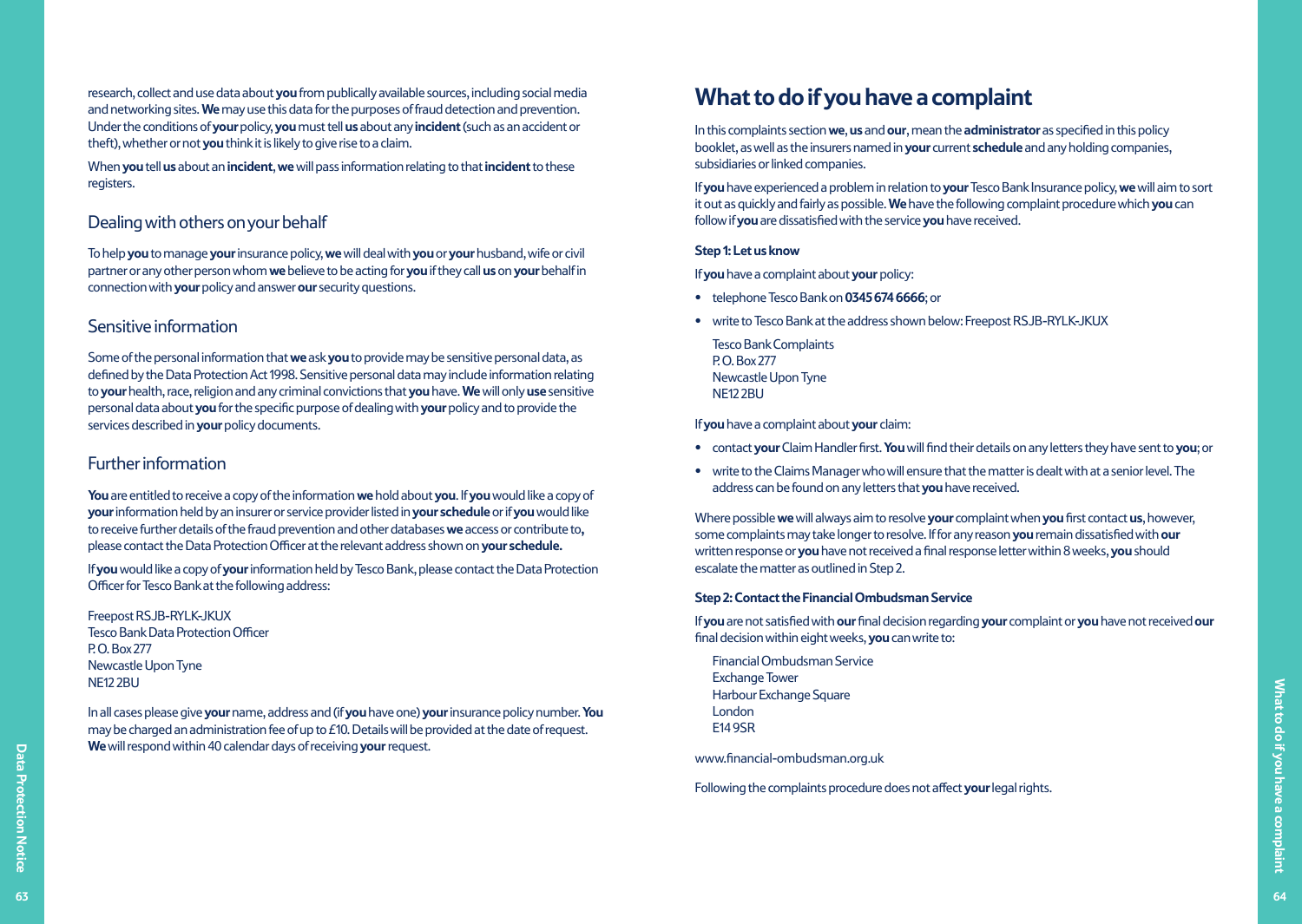**Notes Notes**